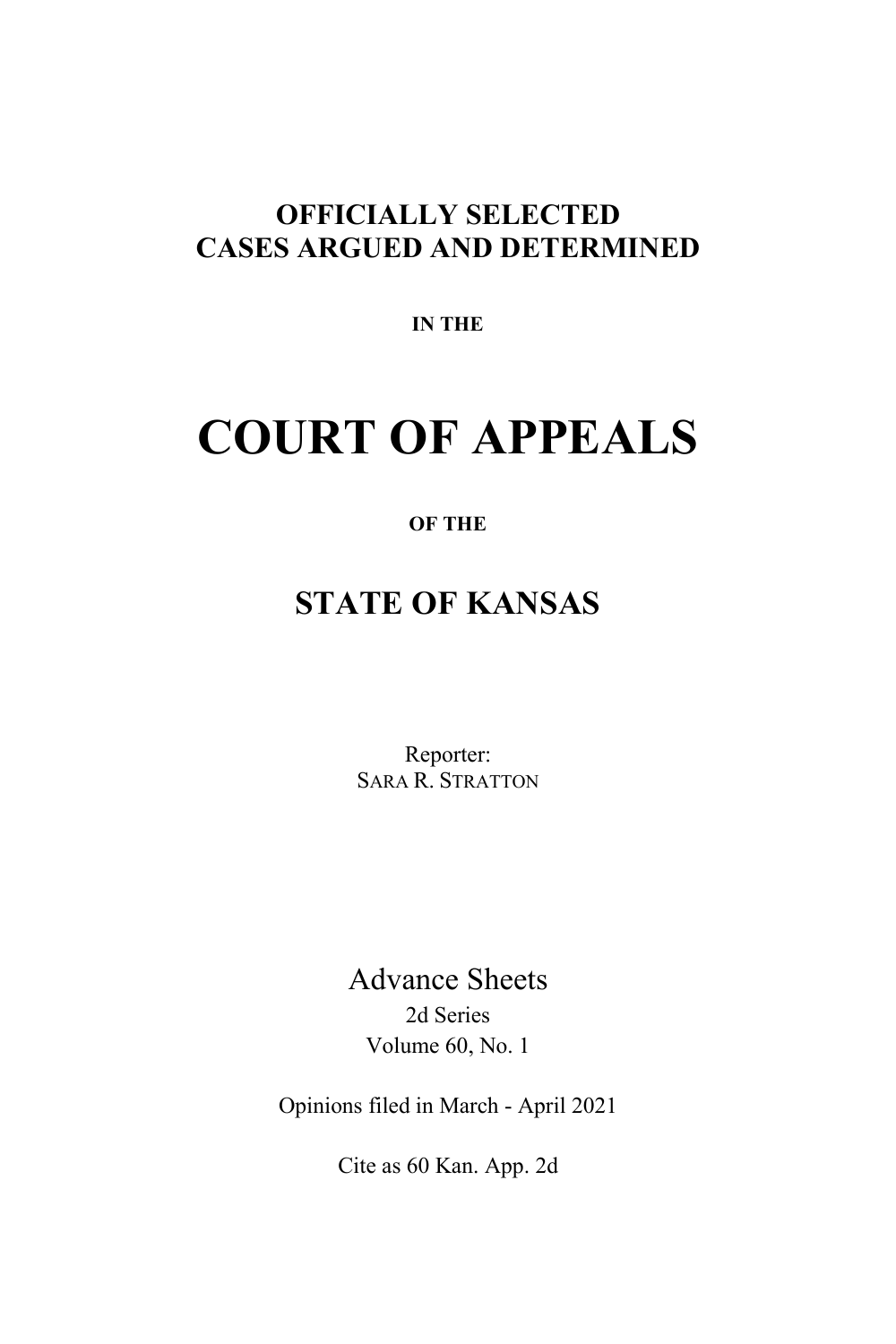Copyright 2021 by

Sara R. Stratton, Official Reporter

*For the use and benefit of the State of Kansas*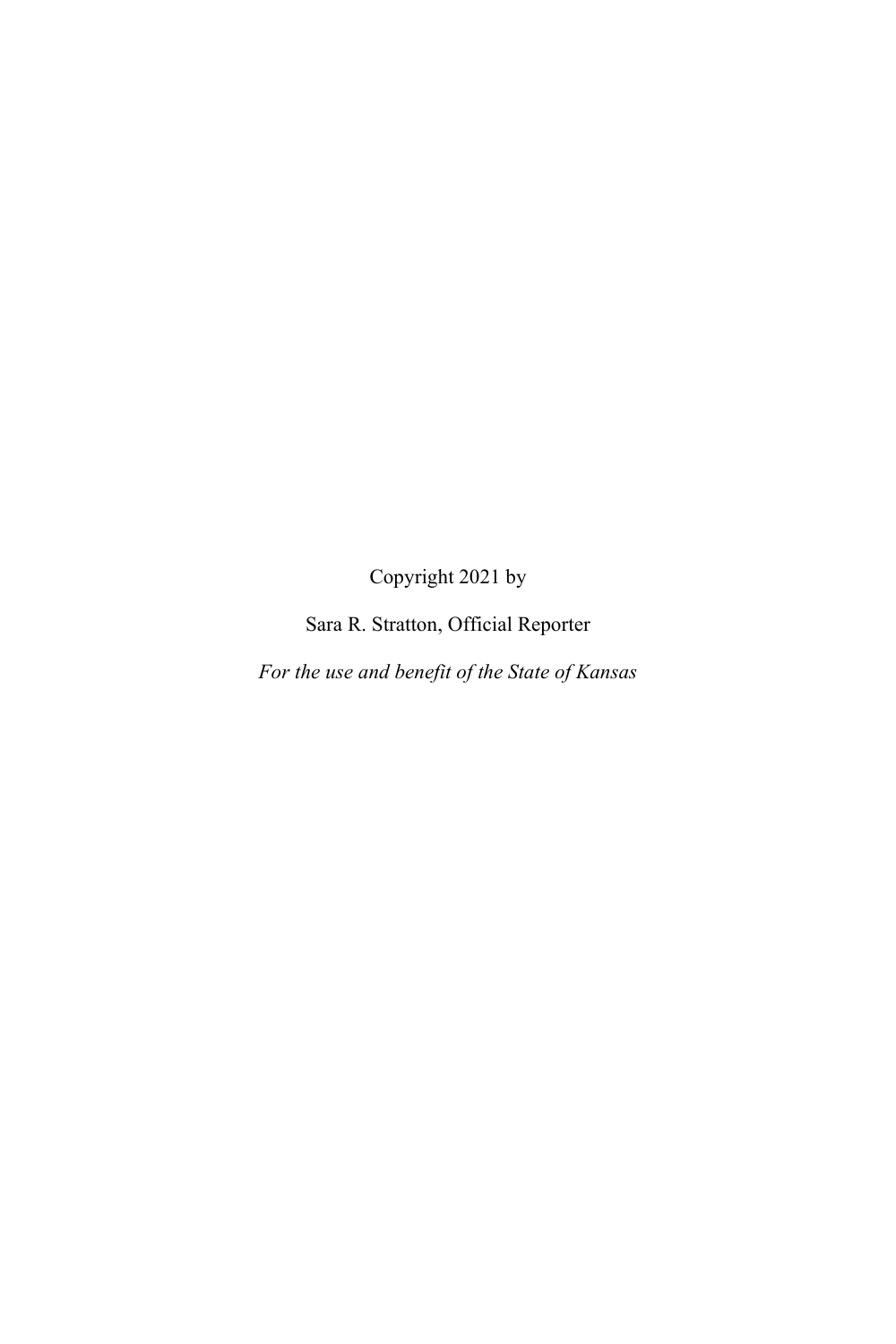# JUDGES AND OFFICERS OF THE KANSAS COURT OF APPEALS

#### CHIEF JUDGE:

HON. KAREN ARNOLD-BURGER ………………… Overland Park

# JUDGES:

| HON. LESLEY ANN ISHERWOOD <sup>1</sup> Hutchinson |  |
|---------------------------------------------------|--|
| <sup>1</sup> Sworn in April 30, 2021              |  |

#### OFFICERS:

| Disciplinary Administrator  STANTON A. HAZLETT |  |
|------------------------------------------------|--|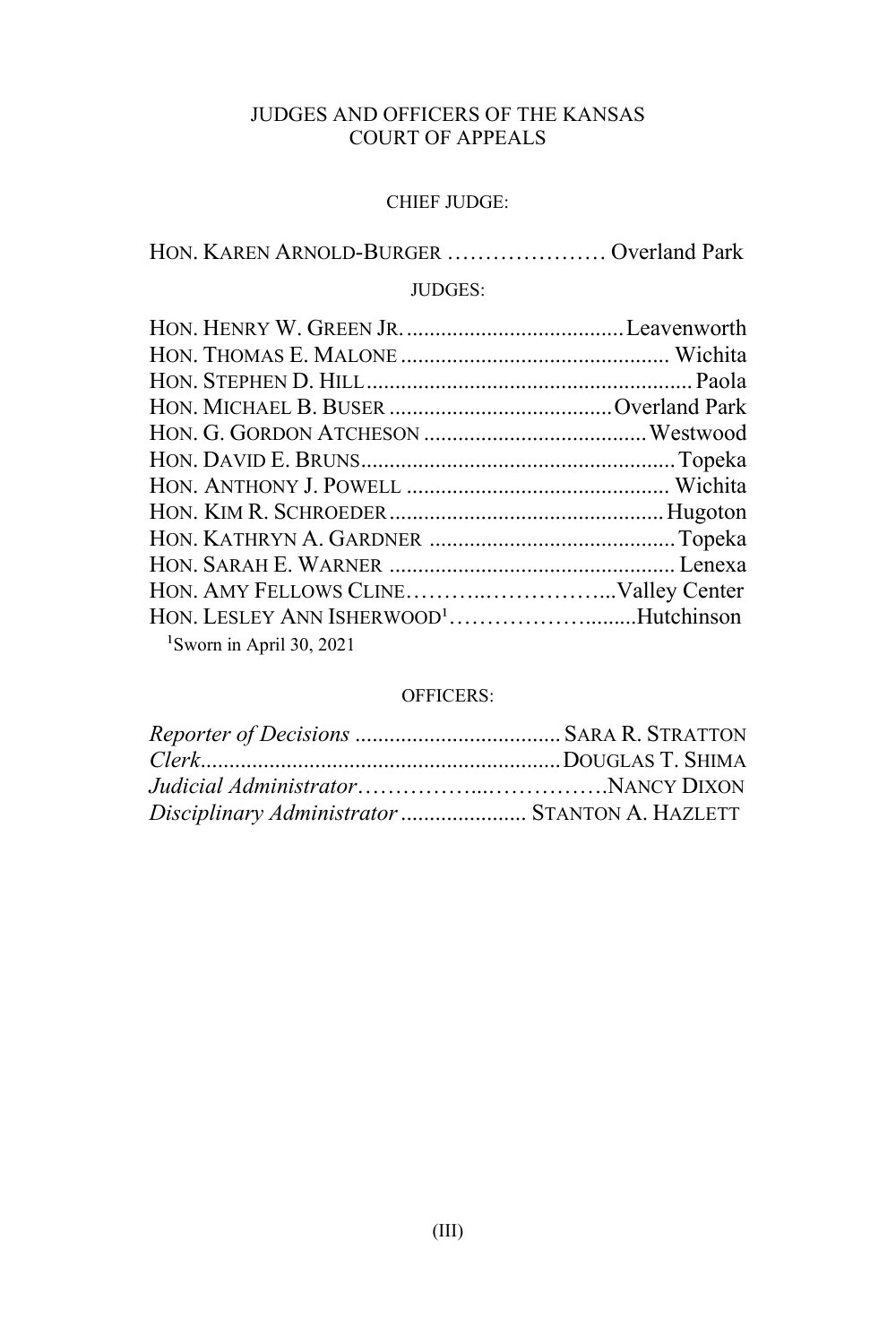# **KANSAS COURT OF APPEALS TABLE OF CASES** 60 Kan. App. 2d No. 1

PAGE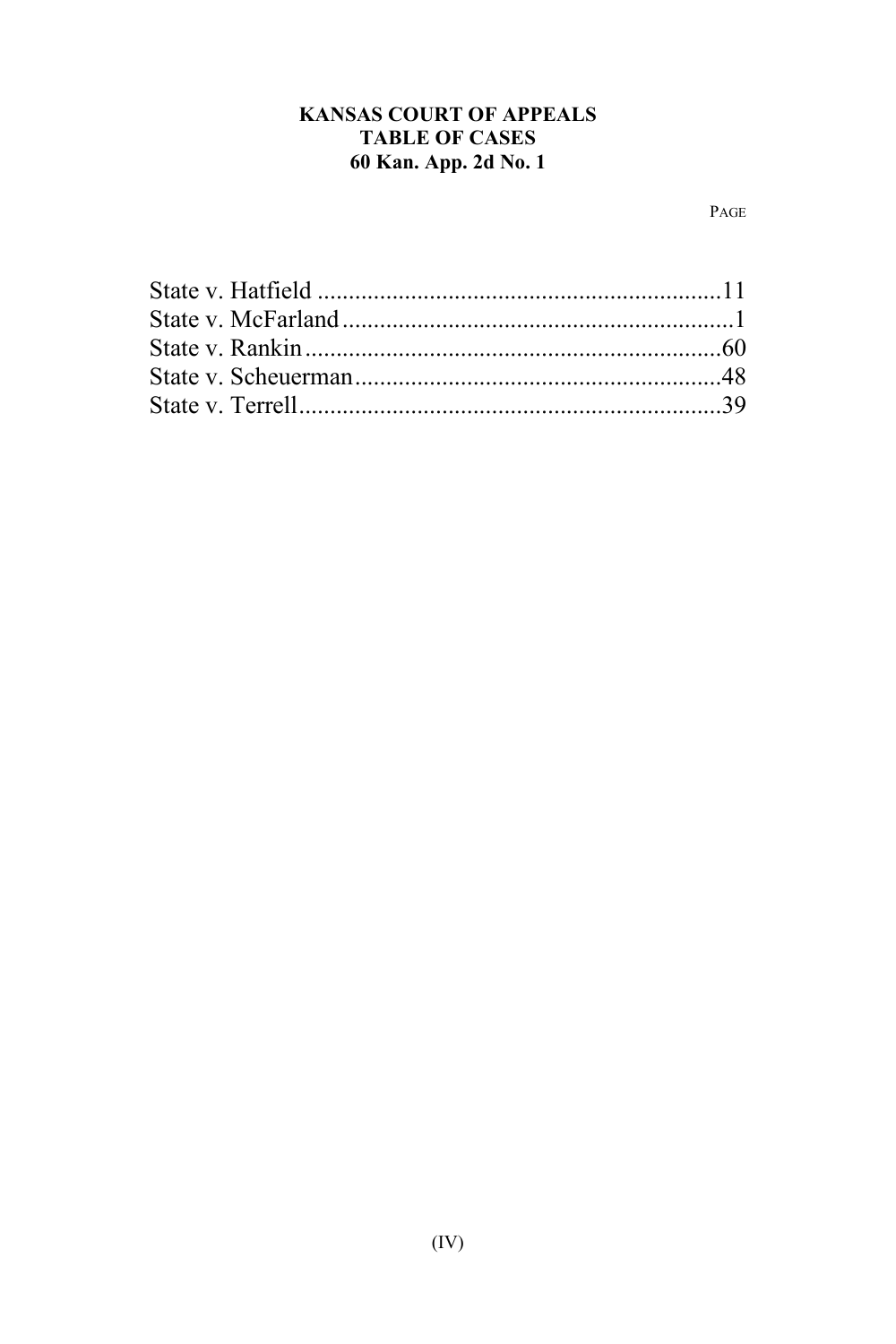# **UNPUBLISHED OPINIONS OF THE COURT OF APPEALS**

| <b>TITLE</b>                        | <b>DOCKET</b><br><b>NUMBER</b> | <b>DISTRICT</b><br><b>COURT</b> | <b>DATE OF</b><br><b>DECISION</b> | <b>DECISION</b>                        |
|-------------------------------------|--------------------------------|---------------------------------|-----------------------------------|----------------------------------------|
|                                     |                                | Wyandotte  04/23/2021           |                                   | Appeal dismissed                       |
| City of Emporia v. Estrada 122,451  |                                |                                 |                                   | Affirmed                               |
| City of Ottawa v. Covington 123,081 |                                | Franklin  04/16/2021            |                                   | Reversed:                              |
|                                     |                                |                                 |                                   | remanded for<br>further<br>proceedings |
| Davis v. Schnurr  123,113           |                                |                                 |                                   | Affirmed                               |
|                                     |                                | Sedgwick  04/23/2021            |                                   | Affirmed                               |
| Frank v. W.E.B. Enterprises 122,378 |                                | Workers                         |                                   |                                        |
|                                     |                                | Compensation Bd. 04/23/2021     |                                   | Affirmed                               |
| Gichamu v. State 122,325            |                                |                                 |                                   | Affirmed                               |
| In re Adoption of S.D.  123,361     |                                |                                 |                                   | Affirmed                               |
| In re Care and Treatment of         |                                |                                 |                                   |                                        |
|                                     |                                |                                 |                                   | Affirmed                               |
| In re Care and Treatment of         |                                |                                 |                                   |                                        |
|                                     |                                | Sedgwick 04/23/2021             |                                   | Appeal dismissed                       |
| In re Care and Treatment of         |                                |                                 |                                   |                                        |
|                                     |                                | Wyandotte  04/02/2021           |                                   | Affirmed                               |
| In re Care and Treatment of         |                                |                                 |                                   |                                        |
|                                     |                                | Wyandotte  04/02/2021           |                                   | Affirmed                               |
| In re Estate of Sauceda  122,911    |                                | Wyandotte  04/09/2021           |                                   | Reversed;                              |
|                                     |                                |                                 |                                   | remanded for<br>further<br>proceedings |
|                                     |                                |                                 |                                   | Affirmed                               |
|                                     |                                |                                 |                                   | Affirmed                               |
|                                     |                                |                                 |                                   | Appeal dismissed                       |
| In re Marriage of DePriest          |                                |                                 |                                   |                                        |
| and Weaver 121,506                  |                                |                                 |                                   | Affirmed                               |
| In re Marriage of Evans  122,924    |                                |                                 |                                   | Affirmed                               |
| In re Marriage of Lucas  122,204    |                                |                                 |                                   | Affirmed                               |
| In re Marriage of Pease 122,000     |                                |                                 |                                   | Affirmed                               |
| In re Tax Appeal of Arciterra       |                                |                                 |                                   |                                        |
|                                     |                                |                                 |                                   | Affirmed                               |
|                                     |                                |                                 |                                   | Affirmed                               |
|                                     |                                | Leavenworth 04/02/2021          |                                   | Appeal dismissed                       |
|                                     |                                |                                 |                                   | Affirmed                               |
| Lemons v. State 122,901             |                                |                                 |                                   | Affirmed                               |
| Macomber v. Cline  122,781          |                                |                                 |                                   | Reversed;                              |
|                                     |                                |                                 |                                   | remanded with                          |
|                                     |                                |                                 |                                   | directions                             |
| Palmer v. Trotter 122,302           |                                |                                 |                                   | Affirmed                               |
|                                     |                                |                                 |                                   | Affirmed                               |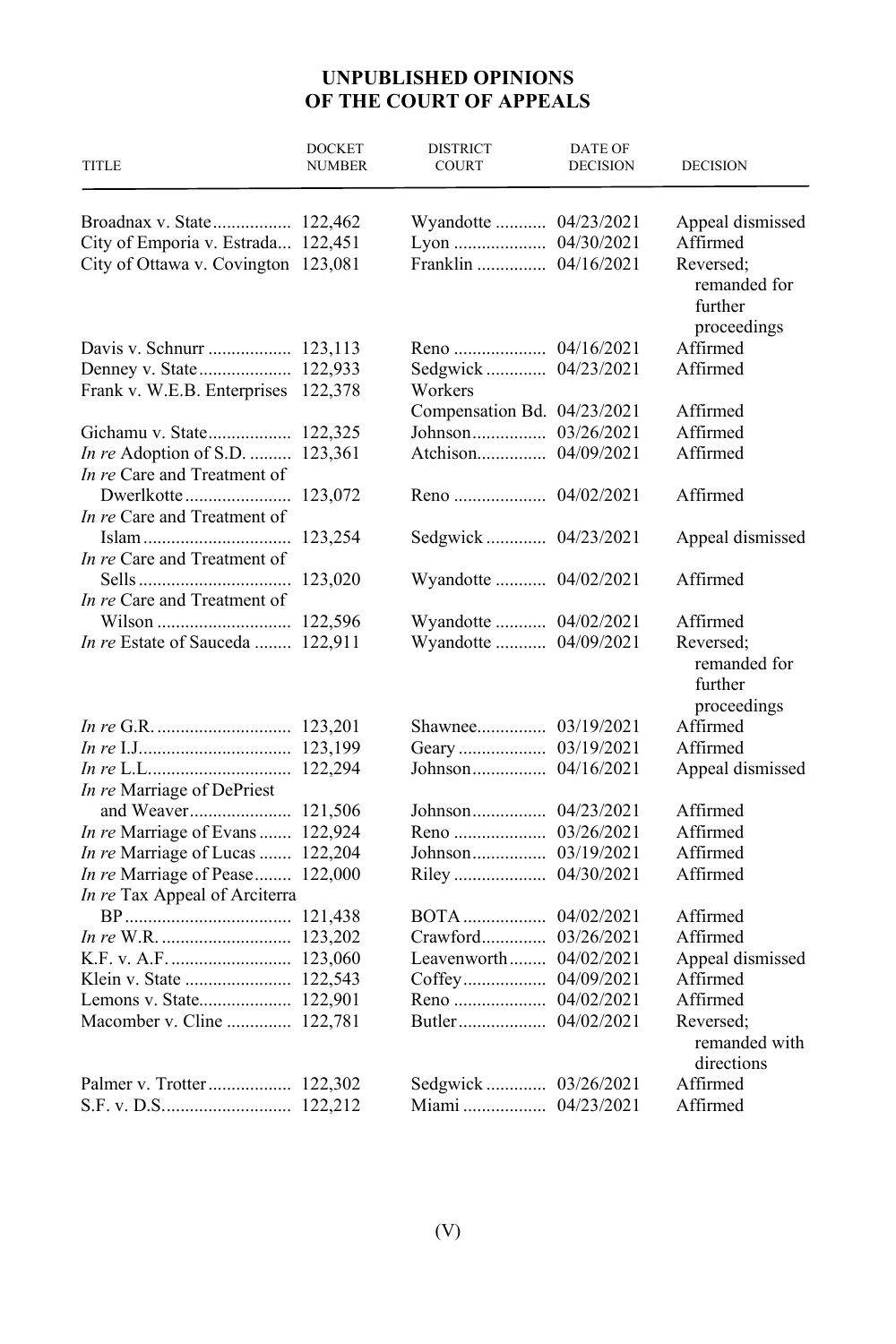| TITLE                        | <b>DOCKET</b><br><b>NUMBER</b> | <b>DISTRICT</b><br><b>COURT</b> | DATE OF<br><b>DECISION</b> | <b>DECISION</b>                                                |
|------------------------------|--------------------------------|---------------------------------|----------------------------|----------------------------------------------------------------|
| S.J. Louis Construction v.   |                                |                                 |                            | Affirmed in part;                                              |
| Water Dist. No. 1 of         |                                |                                 |                            | reversed in                                                    |
| Johnson County  122,165      |                                |                                 |                            | part; remanded<br>with directions                              |
|                              |                                | Wyandotte  03/26/2021           |                            | Affirmed                                                       |
|                              |                                |                                 |                            | Reversed:                                                      |
|                              |                                |                                 |                            | remanded with<br>directions                                    |
|                              |                                |                                 |                            | Affirmed                                                       |
| State v. Booker 123,144      |                                | Sedgwick  03/26/2021            |                            | Affirmed                                                       |
|                              |                                | Sedgwick  03/26/2021            |                            | Affirmed                                                       |
| State v. Cardillo  120,606   |                                | Montgomery  03/26/2021          |                            | Reversed in part;                                              |
|                              |                                |                                 |                            | vacated in part;<br>remanded with                              |
|                              |                                |                                 |                            | directions                                                     |
|                              |                                |                                 |                            | Affirmed                                                       |
|                              |                                | Sedgwick  04/30/2021            |                            | Affirmed                                                       |
|                              |                                |                                 |                            | Affirmed in part;<br>reversed in<br>part; sentence<br>vacated; |
|                              |                                |                                 |                            | remanded with                                                  |
|                              |                                |                                 |                            | directions                                                     |
|                              |                                | Montgomery 04/09/2021           |                            | Reversed;<br>remanded with                                     |
|                              |                                |                                 |                            | directions                                                     |
|                              |                                |                                 |                            | Affirmed                                                       |
|                              |                                |                                 |                            | Affirmed                                                       |
|                              |                                |                                 |                            | Reversed:                                                      |
|                              | 122,323                        |                                 |                            | remanded with                                                  |
|                              |                                |                                 |                            | directions                                                     |
|                              |                                | Sedgwick  03/26/2021            |                            | Affirmed                                                       |
|                              |                                | Dickinson 04/02/2021            |                            | Affirmed                                                       |
|                              |                                |                                 |                            | Affirmed                                                       |
| State v. Hendrickson 122,931 |                                |                                 |                            | Affirmed                                                       |
| State v. Holliday  122,771   |                                |                                 |                            | Affirmed                                                       |
| State v. Howard 122,232      |                                |                                 |                            | Appeal dismissed                                               |
|                              |                                |                                 |                            |                                                                |
|                              | 122,852                        |                                 |                            | Affirmed in part;                                              |
|                              | 122,853                        |                                 |                            | reversed in part                                               |
|                              |                                |                                 |                            | Affirmed in part;                                              |
|                              | 122,491                        |                                 |                            | remanded with<br>directions                                    |
|                              |                                |                                 |                            | Affirmed                                                       |
|                              |                                | Dickinson 04/16/2021            |                            | Appeal dismissed                                               |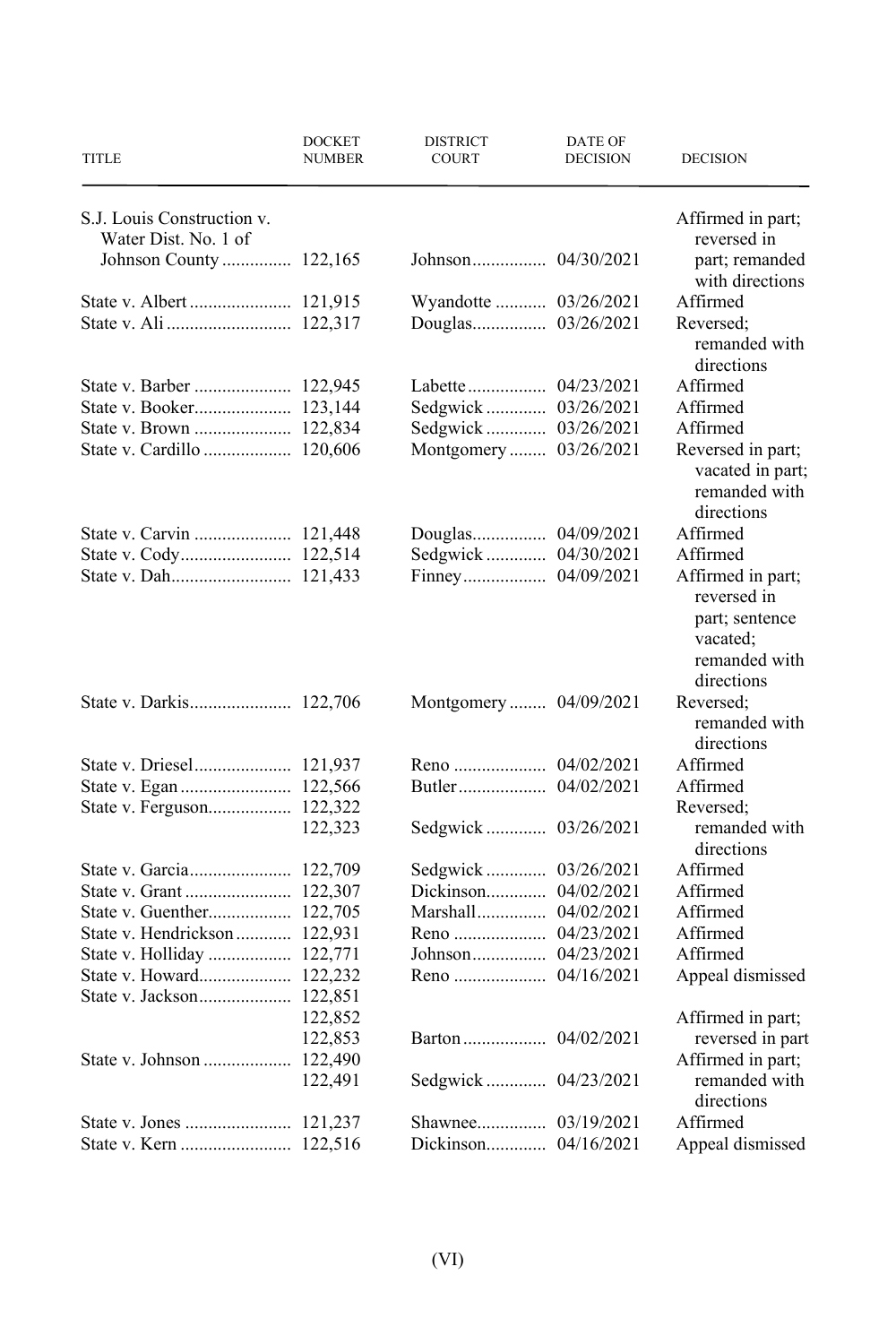| <b>TITLE</b>              | <b>DOCKET</b><br><b>NUMBER</b> | <b>DISTRICT</b><br><b>COURT</b> | DATE OF<br><b>DECISION</b> | <b>DECISION</b>                                                                                       |
|---------------------------|--------------------------------|---------------------------------|----------------------------|-------------------------------------------------------------------------------------------------------|
|                           |                                |                                 |                            | Affirmed in part;<br>reversed in<br>part; remanded<br>with directions                                 |
|                           |                                |                                 |                            | Affirmed                                                                                              |
| State v. Klima  123,194   |                                |                                 |                            | Affirmed                                                                                              |
| State v. Lehane 120,945   |                                | Wyandotte  04/02/2021           |                            | Affirmed                                                                                              |
|                           |                                | Sedgwick 04/30/2021             |                            | Affirmed                                                                                              |
|                           |                                |                                 |                            | Affirmed                                                                                              |
| State v. Lira 122,259     |                                | Wyandotte  03/26/2021           |                            | Affirmed                                                                                              |
| State v. Markrum  122,985 |                                | Sedgwick  04/23/2021            |                            | Appeal dismissed                                                                                      |
| State v. McCarty  122,067 |                                | Sedgwick  03/26/2021            |                            | Affirmed in part;<br>dismissed in<br>part                                                             |
|                           |                                |                                 |                            | Affirmed                                                                                              |
|                           |                                | Sedgwick 04/30/2021             |                            | Affirmed in part;<br>remanded with<br>directions                                                      |
|                           |                                | Sedgwick 04/30/2021             |                            | Affirmed                                                                                              |
|                           |                                |                                 |                            | Affirmed                                                                                              |
|                           | 122,942                        |                                 |                            |                                                                                                       |
|                           |                                | Montgomery 03/26/2021           |                            | Vacated;<br>remanded with<br>directions                                                               |
|                           |                                | Sedgwick  04/09/2021            |                            | Affirmed                                                                                              |
|                           |                                | Wyandotte  03/19/2021           |                            | Affirmed                                                                                              |
|                           |                                |                                 |                            | Affirmed in part;<br>reversed in<br>part; vacated;<br>remanded with<br>directions                     |
|                           |                                | Sedgwick  04/23/2021            |                            | Affirmed                                                                                              |
|                           |                                |                                 |                            | Affirmed in part;<br>reversed in<br>part; vacated in<br>part; remanded<br>with directions             |
|                           |                                | Wyandotte  04/30/2021           |                            | Affirmed                                                                                              |
|                           |                                |                                 |                            | Affirmed                                                                                              |
|                           |                                | Leavenworth 04/09/2021          |                            | Affirmed in part;<br>reversed in<br>part; sentence<br>vacated in part;<br>remanded with<br>directions |
|                           |                                | Leavenworth 04/02/2021          |                            | Reversed:<br>remanded with<br>directions                                                              |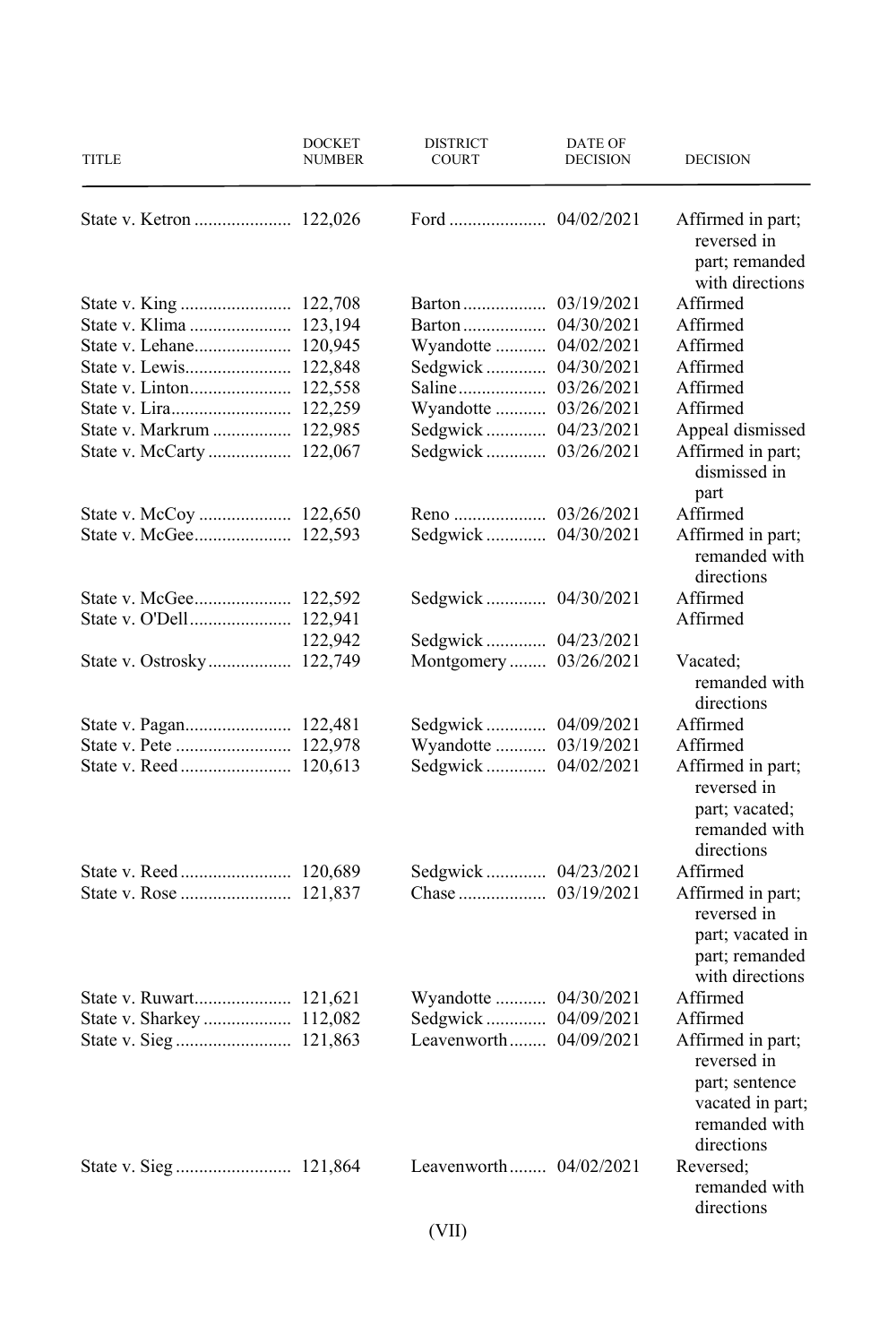| TITLE                                | <b>DOCKET</b><br>NUMBER | <b>DISTRICT</b><br>COURT | DATE OF<br><b>DECISION</b> | <b>DECISION</b>                                                       |
|--------------------------------------|-------------------------|--------------------------|----------------------------|-----------------------------------------------------------------------|
|                                      |                         |                          |                            |                                                                       |
|                                      | 121,919                 |                          |                            | Affirmed                                                              |
| State v. Simpson-Nelsen  122,950     |                         |                          |                            |                                                                       |
|                                      | 122,951                 |                          |                            |                                                                       |
|                                      | 122,952                 |                          |                            | Affirmed                                                              |
|                                      | 120,449                 |                          |                            | Affirmed in part,<br>reversed in                                      |
|                                      |                         |                          |                            | part; sentence<br>vacated; case<br>remanded with<br>directions        |
|                                      |                         |                          |                            | Affirmed                                                              |
|                                      |                         |                          |                            | Affirmed                                                              |
| State v. Terrell  122,480            |                         |                          |                            | Affirmed in part;<br>dismissed in<br>part                             |
|                                      |                         | Sedgwick 03/19/2021      |                            | Affirmed                                                              |
|                                      |                         |                          |                            | Affirmed                                                              |
| State v. Trefethen 119,981           |                         | Sedgwick 04/16/2021      |                            | Affirmed                                                              |
|                                      |                         |                          |                            | Affirmed                                                              |
|                                      |                         | Sedgwick  03/26/2021     |                            | Affirmed                                                              |
|                                      |                         | Sedgwick 03/26/2021      |                            | Affirmed                                                              |
|                                      |                         | Lyon  04/23/2021         |                            | Affirmed                                                              |
| State v. Young  122,569              |                         |                          |                            | Affirmed                                                              |
|                                      |                         | Sedgwick  04/30/2021     |                            | Appeal dismissed                                                      |
| Tonn Family Ltd Ag. Ptnshp.          |                         |                          |                            | Affirmed in part;                                                     |
| v. Western Ag. Ins. Co 120,933       |                         |                          |                            | reversed in                                                           |
|                                      |                         |                          |                            | part; remanded<br>with directions                                     |
| Unified Government of<br>WYCO/KCK v. |                         |                          |                            |                                                                       |
| Quintanilla-Avalos 122,336           |                         | Wyandotte  03/26/2021    |                            | Affirmed                                                              |
| Warner v. Kansas Dept. of            |                         |                          |                            |                                                                       |
|                                      |                         |                          |                            | Affirmed                                                              |
| Wheeler v. Rental                    |                         |                          |                            | Affirmed                                                              |
| Management Solutions  122,115        |                         |                          |                            |                                                                       |
| Williams v. City of Wichita. 121,852 |                         | Sedgwick  04/23/2021     |                            | Affirmed                                                              |
|                                      |                         |                          |                            | Affirmed in part;<br>reversed in<br>part; remanded<br>with directions |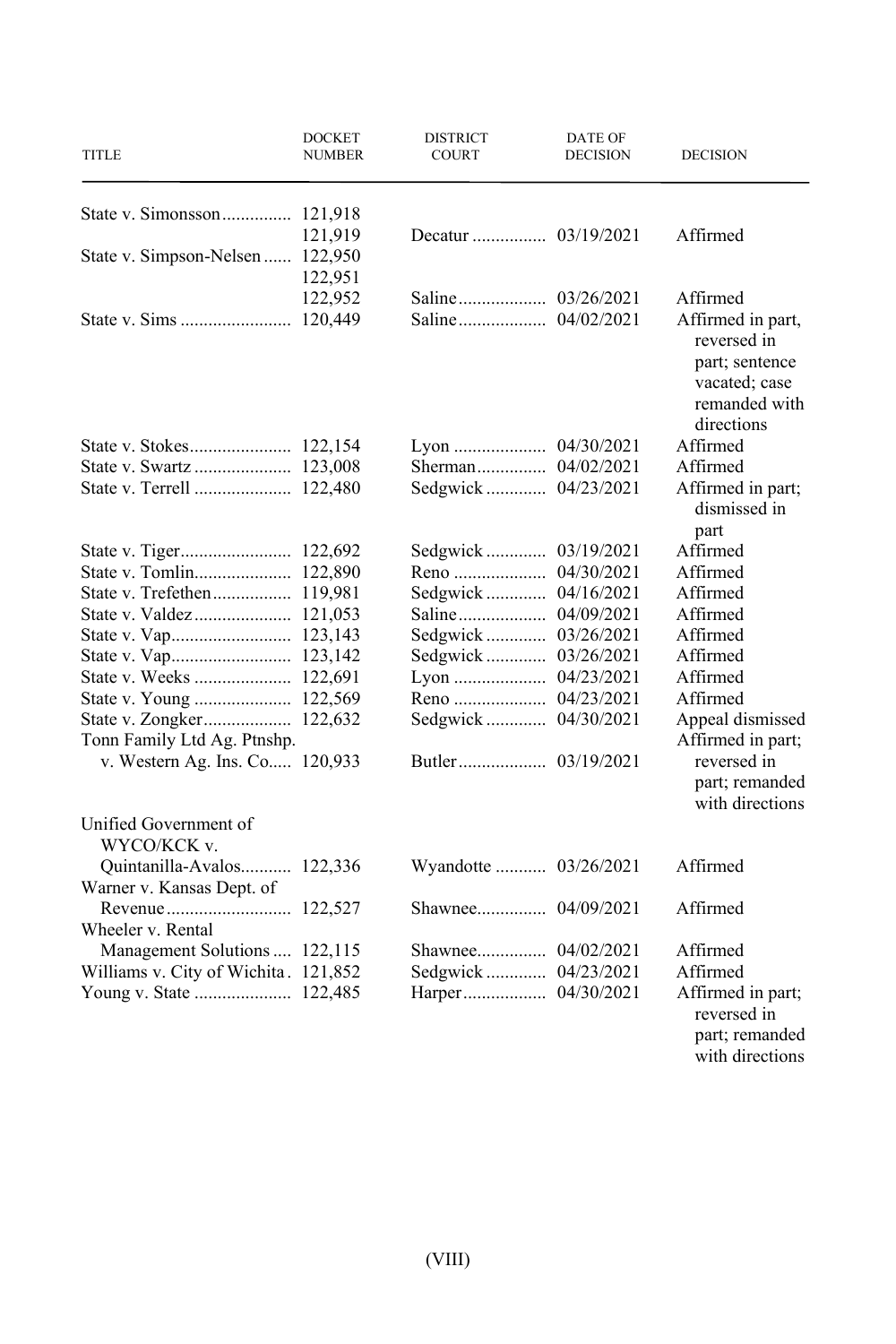#### APPEAL AND ERROR:

**Challenge to Criminal History—Illegal Sentence Can be Corrected Any Time***.* A criminal defendant can challenge his or her criminal history for the first time on appeal because the misclassification of a prior conviction results in an illegal sentence that can be corrected at any time. *State v. Rankin* …………… 60

**—Unconstitutional Statute Not Used for Criminal History Scoring**. Prior convictions of a crime defined by a statute that has since been determined unconstitutional by an appellate court shall not be used for criminal history scoring purposes. *State v. Rankin* …………………………………………………………..…...60

**Direct Appeal of Criminal Defendant—Change in Law Applicable***.* A criminal defendant will receive the benefit of any change in the law that occurs while the defendant's direct appeal is pending. *State v. Rankin* ……………..……… 60

#### CONSTITUTIONAL LAW:

**Fourth Amendment Right—Reasonable Expectation of Privacy Requirement***.* The Fourth Amendment to the United States Constitution protects the right of the people to be secure in their persons, houses, papers, and effects, against unreasonable searches and seizures. However, a defendant must have a reasonable expectation of privacy in the place searched before determining whether such defendant's Fourth Amendment rights were violated. *State v. Scheuerman*…………...……………………………….. 48

### COURTS:

**Appellate Courts—Factual Findings***.* Generally, appellate courts do not make factual findings. *State v. Rankin* ……………………………………..……… 60

**Construction of Statutes—Avoid Unreasonable Results**. Courts must construe statutes to avoid unreasonable or absurd results and presume the Legislature does not intend to enact meaningless legislation. *State v. Terrell* ………………………………………………………….. 39

**Legislature—Presumption of Existing Law and Statutes**. Appellate courts presume the Legislature acted with full knowledge of existing law and statutory subject matter, including judicial opinions interpreting Kansas statutes. *State v. Terrell* …………………………….…………..……….. 39

#### CRIMINAL LAW:

**Criminal History of Defendant—Burden of Proof on State***.* The State has the burden to prove a defendant's criminal history. *State v. Rankin* ………………………………………………….….…… 60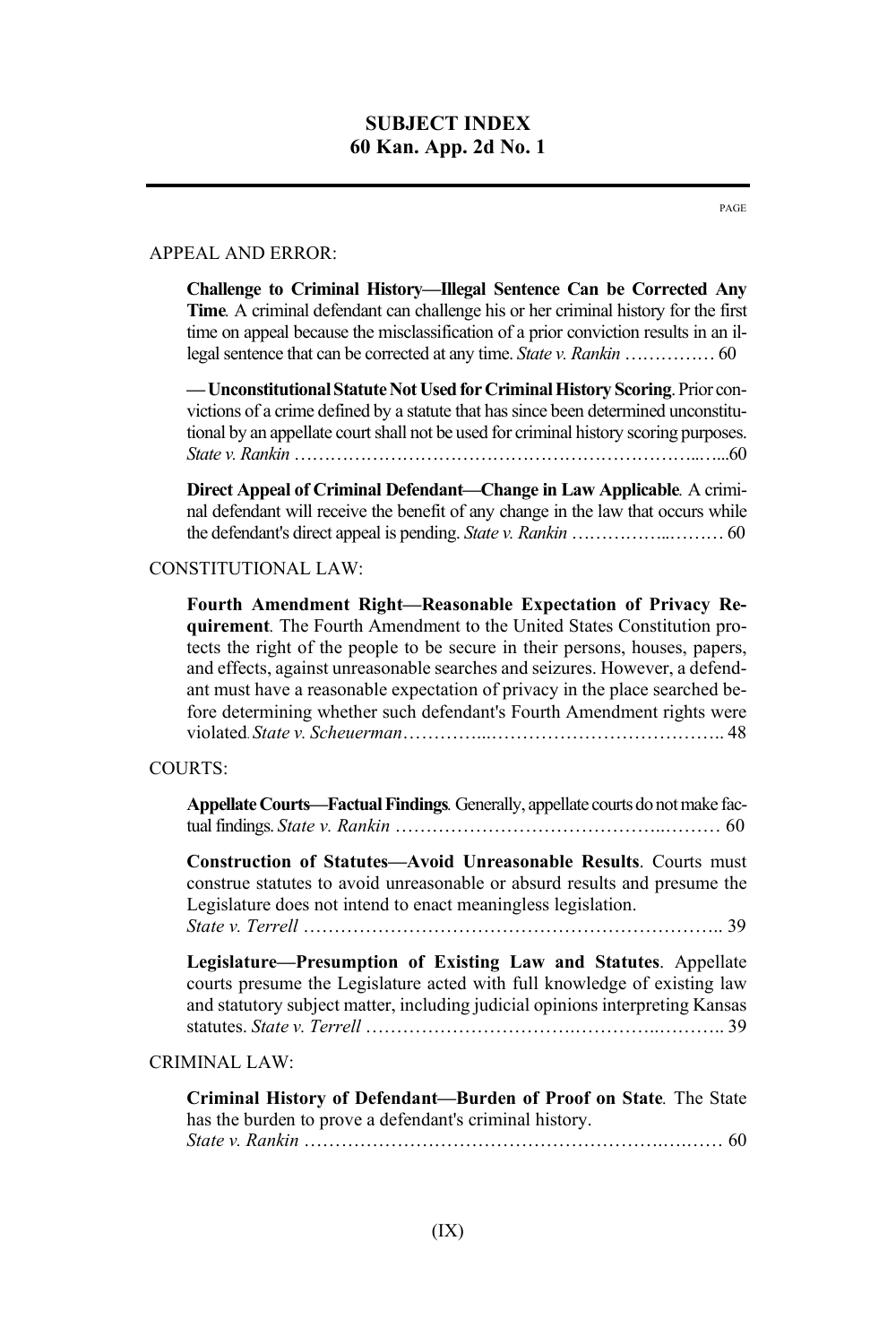PAGE

**Criminal Threat is Threat to Commit Violence Under Statute***.* K.S.A. 2020 Supp. 21-5415(a)(1) explicitly states a criminal threat is a threat to commit violence. A simple threat is not enough. Otherwise any person who intentionally threatens another with an intent to place another in fear, no matter the nature of the threat, could be guilty of criminal threat. *State v. McFarland* ………………………………………...…………….. 1

**Illegal Sentencing—Question of Law—Appellate Review**. Appellate courts exercise unlimited review on whether a sentence is illegal within the meaning of K.S.A. 22-3504 because it is a question of law. *State v. Terrell* ………………………………………………………….. 39

**Intentional Criminal Threat—Intent to Place Another in Fear***.* Intentional criminal threat is a threat to commit violence communicated with intent to place another in fear. *State v. McFarland* …………….……….….. 1

**Kansas Sentencing Guidelines Act—Convictions Based on Classification at Time of Conviction***.* The reasonable and sensible application of the revised Kansas Sentencing Guidelines Act (KSGA), K.S.A. 2020 Supp. 21-6801 et seq., is for post-KSGA Kansas convictions to be classified based on the classification in effect at the time of the prior conviction. *State v. Terrell*…………………...….……. 39

**Lesser Included Offense—Possession of Methamphetamine**. Possession of methamphetamine with intent to distribute contrary to K.S.A. 2020 Supp. 21- 5705(d)(3)(B), a severity level 3 drug felony, is a lesser included offense of possession of methamphetamine with intent to distribute contrary to K.S.A. 2020 Supp. 21-5705(d)(3)(C), a severity level 2 drug felony, because it is a lesser degree of the same crime. *State v. Scheuerman*…………………………………….... 48

**—Sufficiency of Evidence—Application**. If the facts are sufficient to convict the defendant of the charged crime, those same facts are also sufficient to convict on any lesser included offense, provided all the elements of the lesser included offense are identical to some of the elements of the crime charged. This is not so where the lesser included offense is a lesser degree of the charged crime and all its elements are not identical to some of the elements of the charged crime.

*State v. Scheuerman*…………………………………………………..…….. 48

**Lesser Included Offenses—Definition under Statute**. K.S.A. 2020 Supp. 21- 5109(b) defines lesser included offenses as including not only offenses in which the elements of the lesser crime are identical to some of the elements of the crime charged, but also lesser degrees of the same crime. *State v. Scheuerman*…….. 48

**Possession of Methamphetamine—Evidence of Quantity Element Must Be Sufficient***.* Evidence establishing that a defendant possessed at least 3.5 grams but less than 100 grams of methamphetamine is insufficient to satisfy the quantity element of possessing methamphetamine with intent to distribute contrary to K.S.A. 2020 Supp. 21-5705(d)(3)(B) because the quantity of drugs possessed is outside the element requiring possession of at least 1 gram but less than 3.5 grams. *State v. Scheuerman*………………………..………………….…………….. 48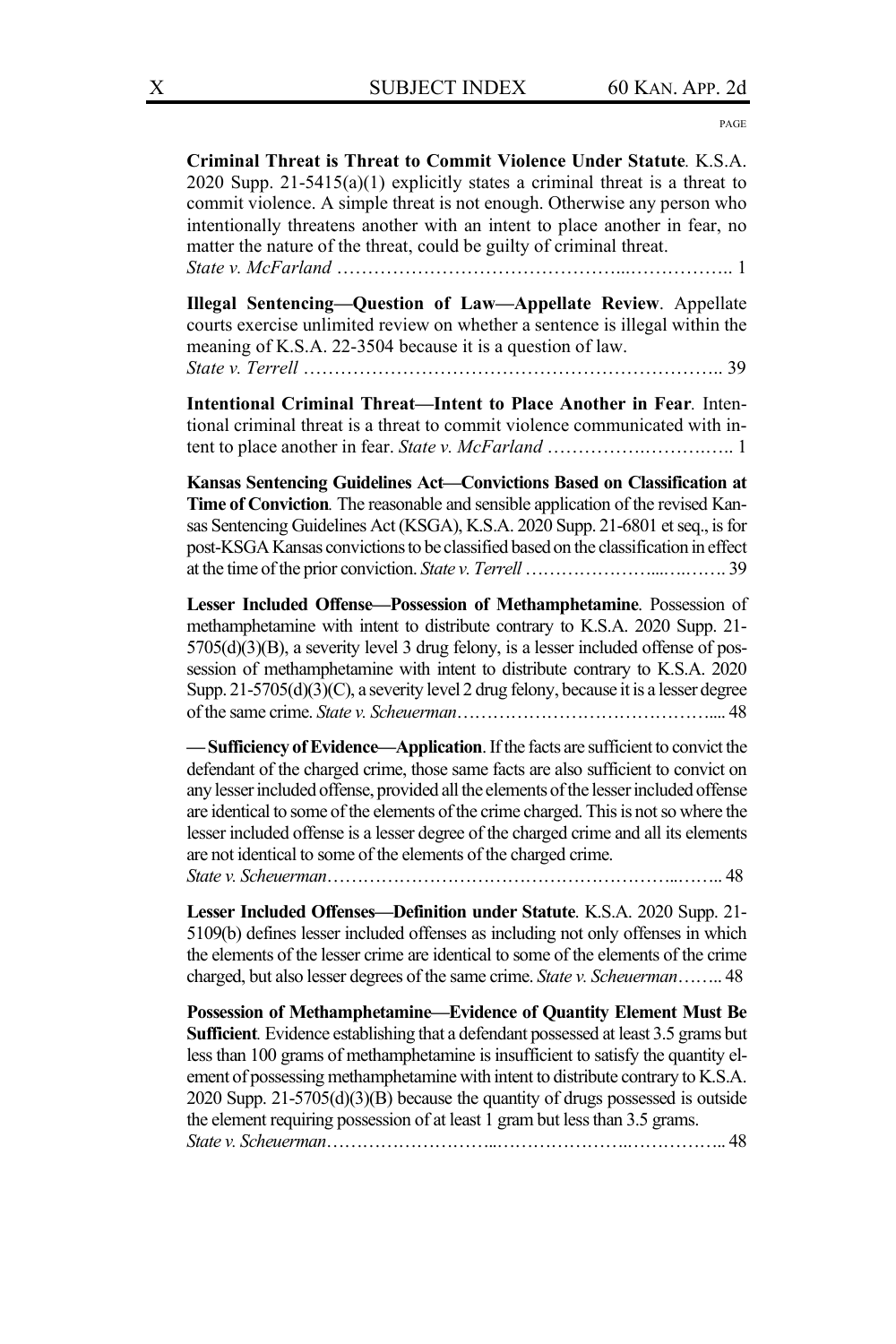**Statutory Definition of "Another***."* K.S.A. 2020 Supp. 21-5111(b) defines "another" as a person or persons as defined in the Kansas Criminal Code other than the person whose act is claimed to be criminal. Although a threat against "another" is a material element of criminal threat, the case-specific person who falls into that group is not. *State v. McFarland* ………………………………………..…….. 1

**Threat to Commit Violence—Application***.*A threat to commit violence is a very broad category and can involve ordinary, spoken or written words or gestures that simply describe the threatened act of violence. It need not be in any particular form or in any particular words, it may be made by innuendo or suggestion, and it need not be made directly to the intended victim. *State v. McFarland* …...……….. 1

**Threat to Kill Another—Specific Explanation Not Necessary***.* A threat to kill another need not include an explanation of the method of killing because ending someone's life is an inherent act of violence. *State v. McFarland* ………….….. 1

#### EVIDENCE:

**Admissibility of Expert Testimony—Court's Discretion**. The district court, as evidentiary gatekeeper, has broad discretion to determine whether proposed expert testimony is admissible. And a district court has considerable leeway in deciding how to go about determining whether particular expert testimony is reliable. A court only abuses that discretion when no reasonable person would take the view it adopted or when it bases its decision on an error of law or fact. *State v. Hatfield* …………………..…..... 11

**Expert Testimony—Rejection of Testimony is Exception**. The rejection of expert testimony is the exception rather than the rule. Vigorous crossexamination, presentation of contrary evidence, and careful instruction on the burden of proof remain the traditional and appropriate means of attacking shaky but admissible evidence. *State v. Hatfield* …………………..... 11

**Objection to Evidence under K.S.A. 60-404—Preserves Issue on Appeal**. K.S.A. 60-404 requires a party to raise a timely and specific objection to evidence in order for it to be considered on appeal. This requirement ensures that a district court has the opportunity to act as the evidentiary gatekeeper at trial. *State v. Hatfield*………………………………………………….………….. 11

**Sufficiency of Evidence Challenge—Appellate Review**. When a defendant challenges the sufficiency of the evidence, an appellate court reviews the evidence in a light most favorable to the State to determine whether a rational fact-finder could find the defendant guilty beyond a reasonable doubt. The court does not reweigh the evidence, resolve evidentiary conflicts, or reassess witness credibility. *State v. Hatfield* …………………………………………………...……….... 11

**Sufficiency of Evidence Challenge on Stipulated Facts—Appellate Review***.* When the sufficiency of the evidence is challenged in a case decided on stipulated facts, an appellate court's review is unlimited, but the facts are still viewed in the light most favorable to the State when testing their sufficiency. Moreover, a de-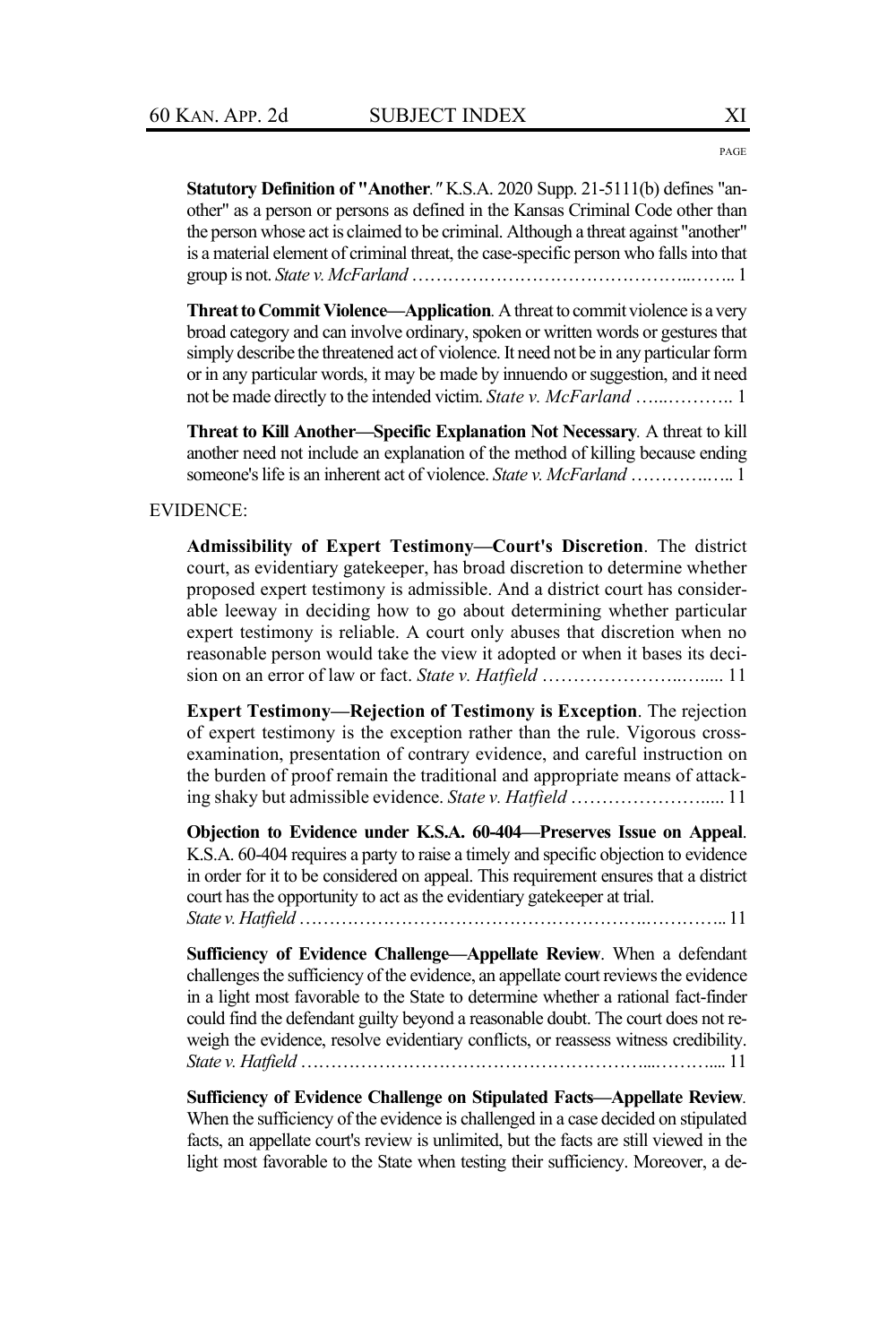PAGE

fendant is precluded from challenging factual evidence within a stipulation by entering into a stipulation of facts, but a defendant can still challenge the legal effect of the stipulated facts. *State v. Scheuerman*…….……………………………... 48

#### SEARCH AND SEIZURE:

**Lack of Ownership—No Legitimate Expectation of Privacy**. A person who lacks an ownership or possessory interest in the property searched lacks a legitimate expectation of privacy in that property. *State v. Scheuerman*…………………………………………………….. 48

#### STATUTES:

**Construction—Legislative Intent—Appellate Review***.* An appellate court must first attempt to ascertain legislative intent through the statutory language enacted, giving common words their ordinary meanings. When a statute is plain and unambiguous, an appellate court should not speculate about the legislative intent behind that clear language, and it should refrain from reading something into the statute that is not readily found in its words. *State v. Terrell* …………………………………………………….….…. 39

#### TRIAL:

**Admissibility of Expert Testimony—Pretrial Hearing at Court's Discretion***.* The decision whether to hold a pretrial hearing to determine the admissibility of expert-opinion testimony is a question entrusted to the district court's discretion. The purpose of such a hearing is to determine whether a witness qualifies as an expert and whether the witness' testimony satisfies the requirements of K.S.A. 2020 Supp. 60-456(b). *State v. Hatfield*……………………………..……….. 11

**Expert Testimony—Admissibility**. Expert testimony may be admissible when scientific, technical, or other specialized knowledge will help the trier of fact to understand the evidence or determine a fact in issue. *State v. Hatfield* ………………………………………………...……….. 11

**— Determination of Admissibility**. The benchmark for determining whether expert testimony is admissible is not whether that testimony is scientific but whether it involves information outside the common realm of human experience—and obtained through reliable methods—that could meaningfully assist the jury in its deliberations. *State v. Hatfield* …...….. 11

**— Qualification of Expert—Determination by Court***.* A person may testify as an expert if the person is *qualified* and if his or her opinions result from *reliable* methods or principles. A person is qualified when he or she has the requisite knowledge, skill, experience, training, or education to provide helpful insight on a matter that would benefit from expert opinion. Courts assess reliability by determining whether a person's testimony is based on sufficient facts or data and results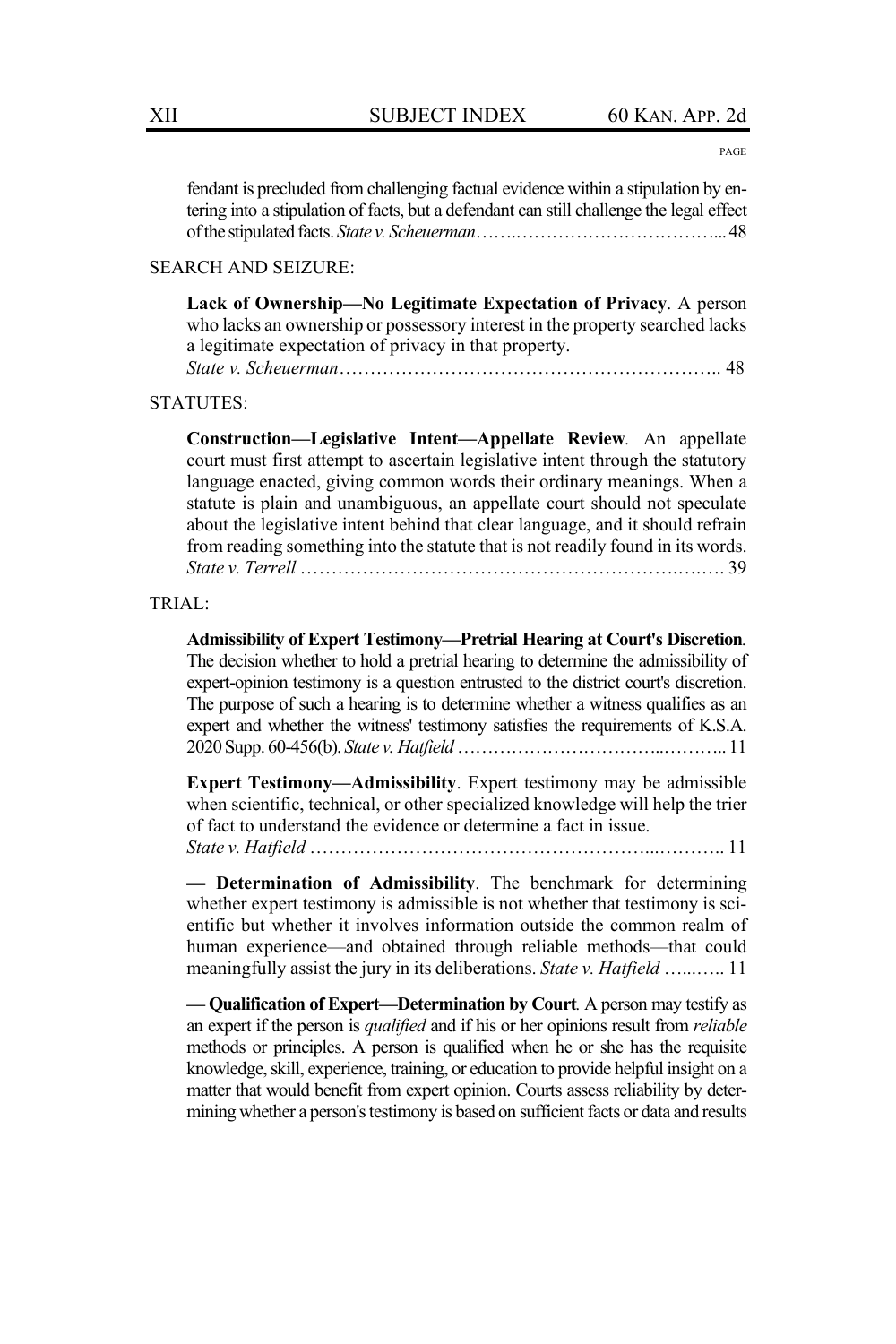*.*

PAGE

| from reliable principles and methods, as well as whether the witness has reliably<br>applied the principles and methods to the facts of the case.                                                                                                                                                                                                                                                                                |
|----------------------------------------------------------------------------------------------------------------------------------------------------------------------------------------------------------------------------------------------------------------------------------------------------------------------------------------------------------------------------------------------------------------------------------|
| - Reliability of Expert Testimony-Soundness of Methodology. The<br>touchstone for reliability of expert testimony is not the correctness of the<br>expert's conclusions but the soundness of his or her methodology.                                                                                                                                                                                                             |
| Judicial Notice After Trial Under K.S.A. 60-412(d)—Affords Parties<br>Opportunity to Present Relevant Information. Under K.S.A. 60-412(d),<br>a court taking judicial notice in proceedings after trial shall afford the parties<br>reasonable opportunity to present information relevant to the propriety of<br>taking such judicial notice and to the tenor of the matter to be noticed.                                      |
| <b>Prosecutors Have Wide Latitude—Comments During Closing Arguments.</b><br>Prosecutors have considerable latitude in crafting arguments. But a prosecutor's<br>comments during closing argument must accurately reflect the evidence and accu-<br>rately state the law. And those comments cannot be intended to inflame the pas-<br>sions or prejudices of the jury or to divert the jury from its duty to decide the case     |
| Prosecutor's Statements—Closing Argument. It is improper for a prosecutor to<br>make statements during closing argument that attempt to shift this burden of proof<br>to the defendant. But there is a difference between the prosecutor shifting the bur-<br>den of proof-asserting the defense must prove a crime was not committed-and<br>pointing out the absence of evidence to support the defense argument that there are |
| Use of Expert Testimony—Admissibility. Expert testimony is not objectionable<br>merely because it embraces an issue to be decided by the trier of fact. Such evidence<br>may be admissible if it will aid the jury in the interpretation of technical facts or when                                                                                                                                                              |

it will assist the jury in understanding the material in evidence.

*State v. Hatfield*……………………………………………………...……….. 11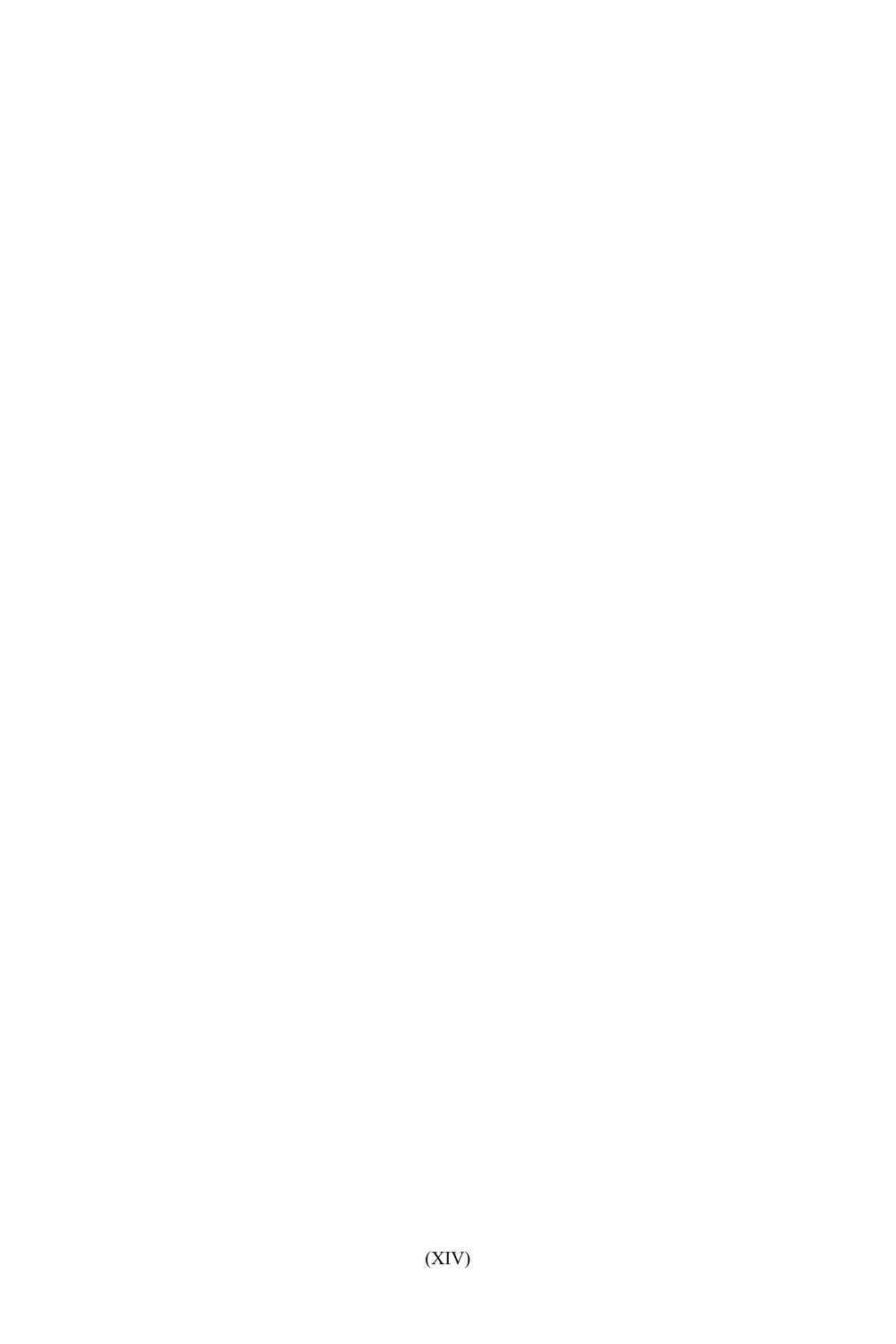#### No. 122,665

# STATE OF KANSAS, *Appellee*, v. JUSTIN MICHEAL MCFARLAND, *Appellant.*

# $\overline{\phantom{a}}$ SYLLABUS BY THE COURT

- 1. CRIMINAL LAW—*Intentional Criminal Threat—Intent to Place Another in Fear.* Intentional criminal threat is a threat to commit violence communicated with intent to place another in fear.
- 2. SAME—*Statutory Definition of "Another."* K.S.A. 2020 Supp. 21-5111(b) defines "another" as a person or persons as defined in the Kansas Criminal Code other than the person whose act is claimed to be criminal. Although a threat against "another" is a material element of criminal threat, the casespecific person who falls into that group is not.
- 3. SAME—*Criminal Threat is Threat to Commit Violence Under Statute.* K.S.A. 2020 Supp. 21-5415(a)(1) explicitly states a criminal threat is a threat to commit violence. A simple threat is not enough. Otherwise any person who intentionally threatens another with an intent to place another in fear, no matter the nature of the threat, could be guilty of criminal threat.
- 4. SAME—*Threat to Commit Violence—Application.* A threat to commit violence is a very broad category and can involve ordinary, spoken or written words or gestures that simply describe the threatened act of violence. It need not be in any particular form or in any particular words, it may be made by innuendo or suggestion, and it need not be made directly to the intended victim.
- 5. SAME—*Threat to Kill Another—Specific Explanation Not Necessary.* A threat to kill another need not include an explanation of the method of killing because ending someone's life is an inherent act of violence.

Appeal from Shawnee District Court; STEVEN R. EBBERTS, judge. Opinion filed April 2, 2021. Affirmed.

*Rick Kittel*, of Kansas Appellate Defender Office, for appellant.

*Steven J. Obermeier*, assistant solicitor general, and *Derek Schmidt*, attorney general, for appellee.

Before POWELL, P.J., GREEN and HILL, JJ.

POWELL, J.: Justin Micheal McFarland was convicted by a jury of his peers of intentional criminal threat. He now appeals that conviction, arguing the jury instruction on the elements of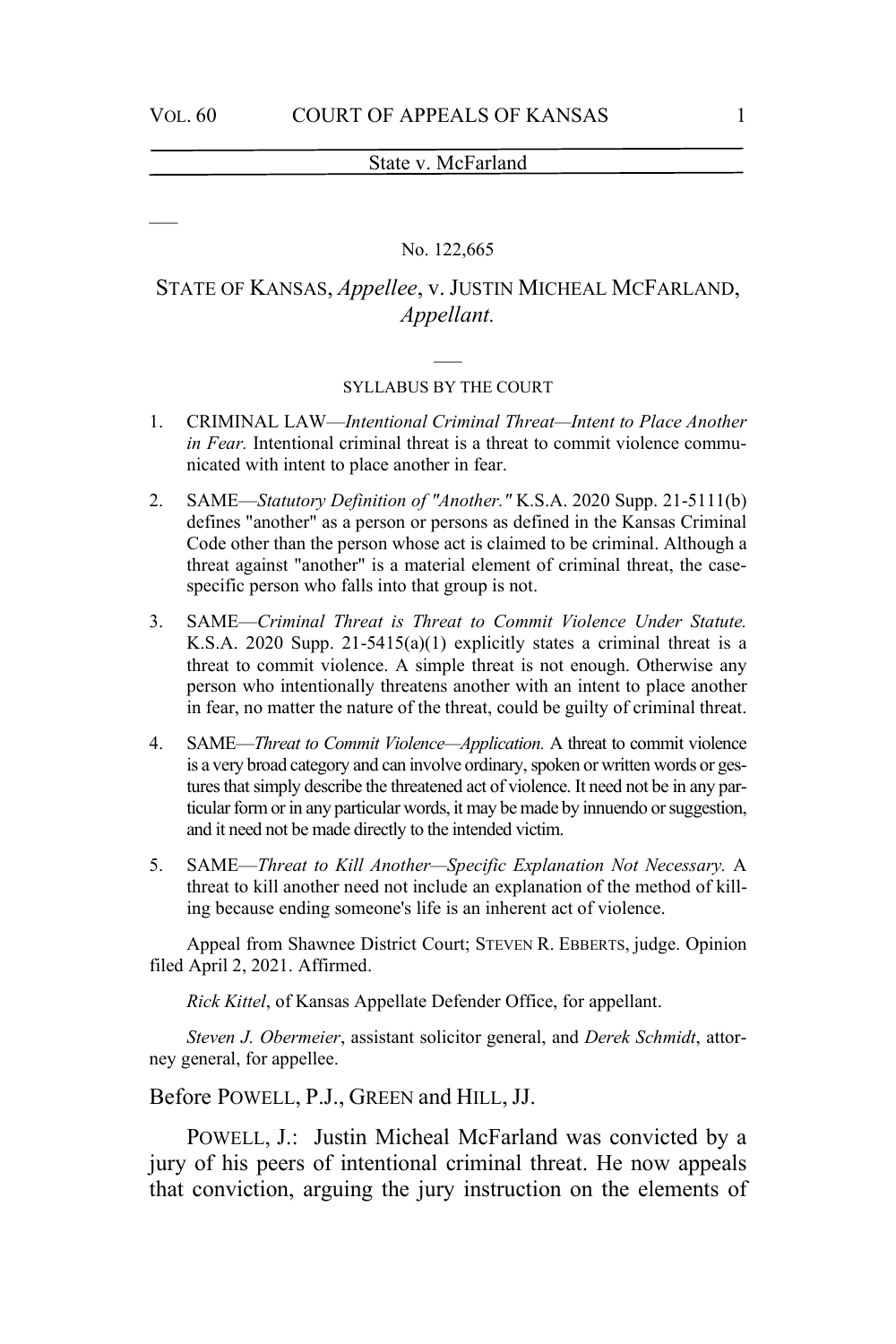criminal threat was clearly erroneous and the evidence was insufficient to support his conviction. After a review of the record, we disagree and affirm.

# FACTUAL AND PROCEDURAL BACKGROUND

On April 30, 2018, Chelsea McFarland was lying on her bed and scrolling through Facebook when she received a message from a stranger asking if she knew Justin McFarland. Justin is Chelsea's ex-husband, and, at that time, they had been divorced for five years. Attached to the message was a photo of a post by Justin on his Facebook wall. The post read:

"I'm soo sick and [tired] of my ex wife Chelsea Mcfarland, I'm going to kill her and that isn't a joke that is a promise. So everyone better watch the news in the next few days for a missing person from Topeka, ks"

Chelsea did not see the post on Justin's Facebook wall herself because he had blocked her from seeing his posts. Chelsea also received several messages from others about Justin's post.

About 10 minutes after seeing the post, Chelsea went to the police station to report the threat. Detective Michael Blood with the Special Victims Unit of the Topeka Police Department followed up with Chelsea. Blood also contacted Justin and interviewed him at the Topeka Police Department. Justin admitted to Blood he had posted the Facebook message and, while he had no intention of harming Chelsea, conceded he had hoped Chelsea would see it and the post would scare her.

The State charged Justin with criminal threat under K.S.A. 2017 Supp. 21-5415(a)(1). Although the complaint charged Justin with committing criminal threat intentionally or recklessly, the jury was only instructed on intentional criminal threat, and it found him guilty. The district court sentenced Justin to 13 months' imprisonment but placed him on probation from that sentence for 12 months.

Justin timely appeals.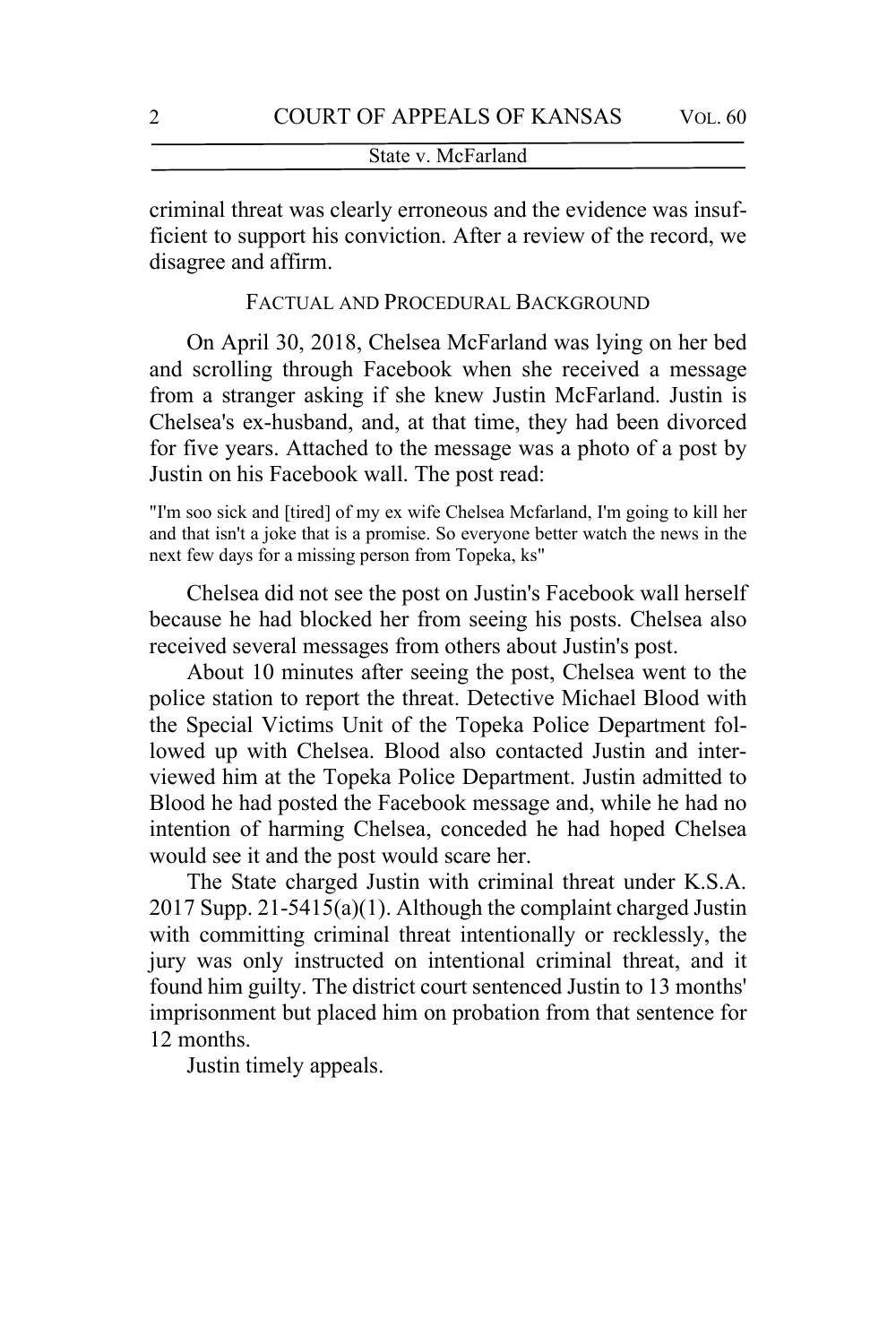# I. WAS THE ELEMENTS INSTRUCTION FOR CRIMINAL THREAT ERRONEOUS?

Justin argues the jury instruction setting forth the elements of criminal threat was clearly erroneous because, while the complaint claimed Justin intended to place Chelsea in fear, the jury instruction only said the State had to prove he intended to place "another" in fear. The State responds that the instruction comports with the language of K.S.A. 2020 Supp.  $21-5415(a)(1)$ , which only requires the defendant to place "another" in fear, not a specific person. Alternatively, the State argues that even if we conclude the instruction was in error, it was not clearly erroneous as to require a new trial because both the evidence and the arguments of the parties focused only on how Justin intended to place Chelsea in fear.

# *Standard of Review*

"'For jury instruction issues, the progression of analysis and corresponding standards of review on appeal are: (1) First, the appellate court should consider the reviewability of the issue from both jurisdiction and preservation viewpoints, exercising an unlimited standard of review; (2) next, the court should use an unlimited review to determine whether the instruction was legally appropriate; (3) then, the court should determine whether there was sufficient evidence, viewed in the light most favorable to the defendant or the requesting party, that would have supported the instruction; and (4) finally, if the district court erred, the appellate court must determine whether the error was harmless, utilizing the test and degree of certainty set forth in *State v. Ward*, 292 Kan. 541, 256 P.3d 801 (2011), *cert. denied* 565 U.S. 1221 (2012).'" *State v. Woods*, 301 Kan. 852, 876, 348 P.3d 583 (2015).

The first and last step are interrelated because whether a party has preserved a jury instruction issue affects the reversibility inquiry. *State v. Bolze-Sann*, 302 Kan. 198, 209, 352 P.3d 511 (2015).

When a party fails to object to a jury instruction before the district court, we review the instruction to determine if it was clearly erroneous. K.S.A. 2020 Supp. 22-3414(3). For a jury instruction to be clearly erroneous, the instruction must be legally or factually inappropriate and we must be firmly convinced the jury would have reached a different verdict if the erroneous instruction had not been given. The party claiming clear error has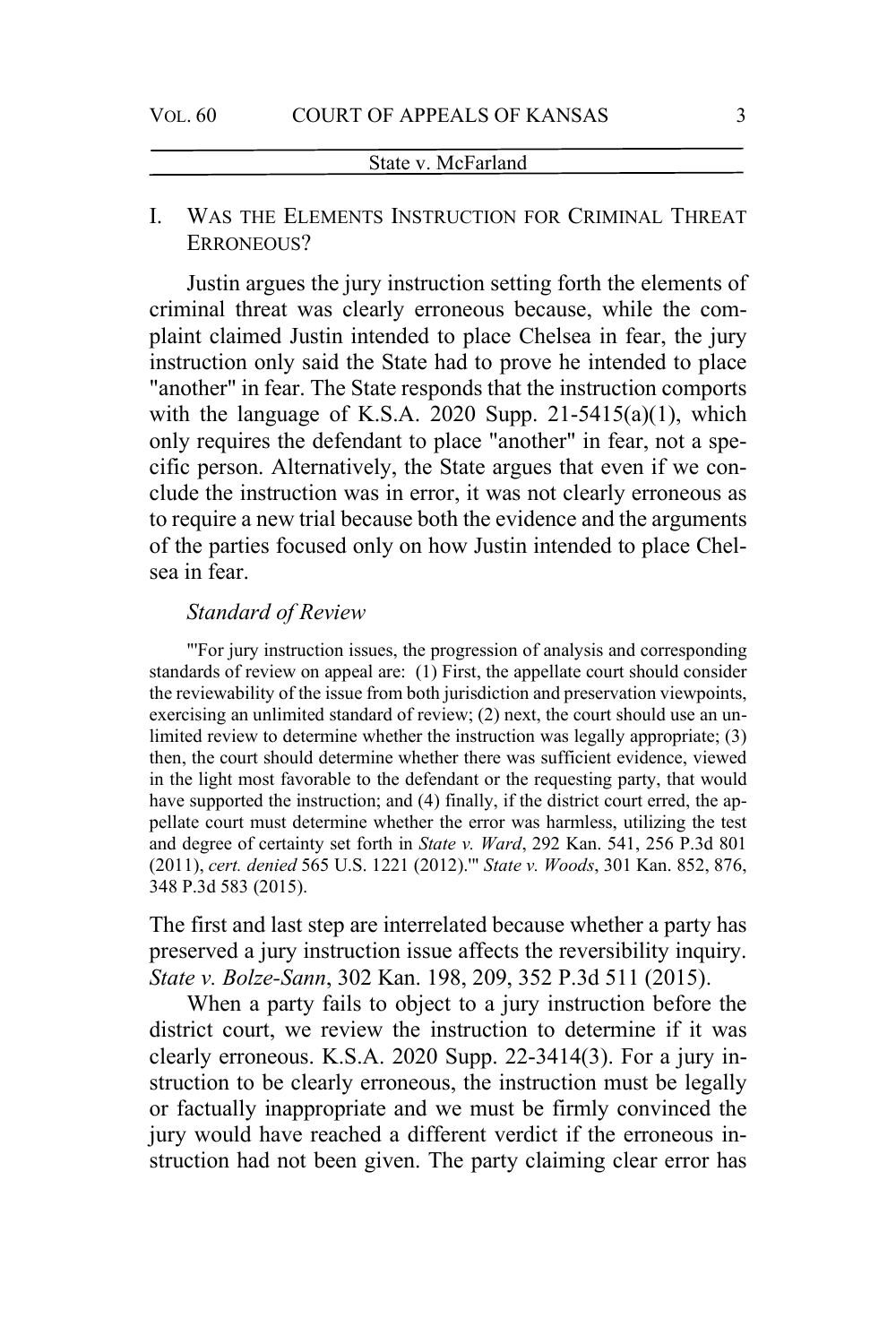the burden to show both error and prejudice. *State v. McLinn*, 307 Kan. 307, 318, 409 P.3d 1 (2018).

*Analysis*

Justin was charged with criminal threat under K.S.A. 2017 Supp.  $21-5415(a)(1)$ . The complaint stated:

"On or about the 30th day of April, 2018 in the State of Kansas and County of Shawnee, JUSTIN M MCFARLAND, did, then and there, unlawfully, feloniously, and knowingly, communicate a threat to commit violence, with the intent to place another in fear or in reckless disregard of the risk of causing such fear, to-wit: Chelsea McFarland, contrary to the form of the statutes in such case made and provided and against the peace and dignity of the State of Kansas."

At trial, the elements instruction for criminal threat, jury instruction No. 9, instructed the jury as follows:

"1. The defendant threatened to commit violence and communicated the threat with the intent to place another in fear.

"2. This act occurred on or about the 30th day of April, 2018, in Shawnee County, Kansas.

"The State must prove that the defendant committed the crime intentionally.

"A defendant acts intentionally when it is the defendant's desire or conscious objective to do the act complained about by the State."

Justin complains the elements instruction was erroneous because the complaint alleged that he intended to place Chelsea in fear but the jury instruction informed the jury it only had to find he intended to place "another" in fear. Justin did not object to this language below. Thus, to obtain a new trial, Justin must establish that the jury instruction was not legally or factually appropriate and, if so, he must convince us the jury would have reached a different verdict without the erroneous instruction.

To determine if a jury instruction is legally appropriate, we review whether the instruction properly and fairly stated the law as applied to the case's facts and whether it could have reasonably misled the jury. *State v. Bernhardt*, 304 Kan. 460, 469, 372 P.3d 1161 (2016). "A trial court has the duty to 'define the offense charged in the jury instructions . . .' and 'inform the jury of every essential element of the crime that is charged.'" *State v. Butler*, 307 Kan. 831, 847, 416 P.3d 116 (2018).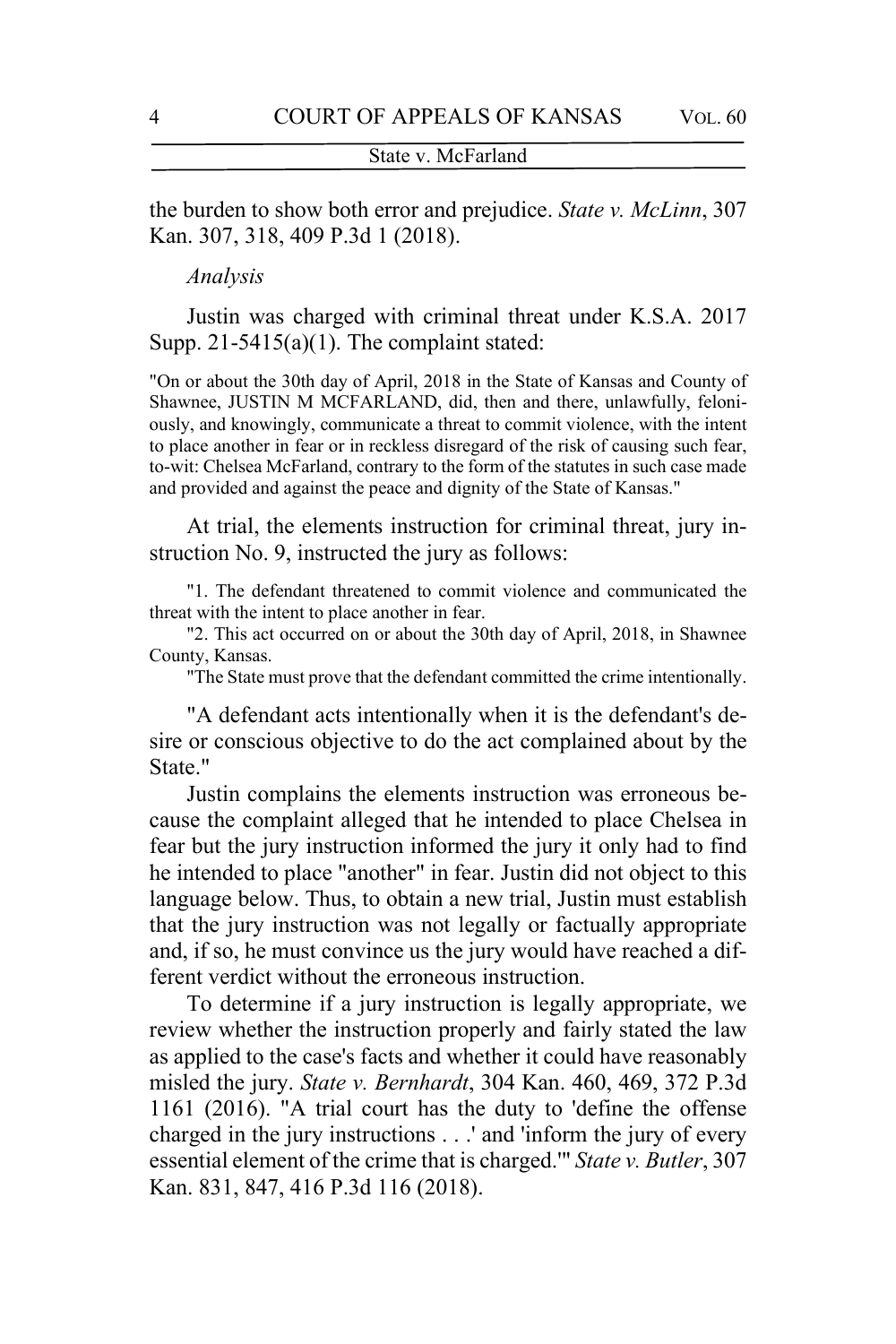Here, Justin was charged with intentional criminal threat. Intentional criminal threat is a threat to "[c]ommit violence communicated with intent to place another in fear." K.S.A. 2020 Supp. 21-5415(a)(1). Justin takes issue with "Chelsea" in the complaint being replaced with "another" in the elements instruction. Although his brief does not specifically allege the instruction was legally inappropriate, implicit in his argument is an assumption that the use of the word "another" in the jury instruction was not legally appropriate because the complaint specifically charged him with intending to place Chelsea in fear. The Kansas Criminal Code defines "'[a]nother'" as "a person or persons as defined in this code other than the person whose act is claimed to be criminal." K.S.A. 2020 Supp. 21-5111(b).

Our research has not found a case which directly addresses the situation where the complaint listed the specific person the threat intended to place in fear but the jury instruction did not. Other cases have addressed what K.S.A. 2020 Supp.  $21-5415(a)(1)$ means by "to place another in fear."

In *State v. Williams*, 303 Kan. 750, 368 P.3d 1065 (2016), Williams was charged with criminal threat for threatening a district judge and his assistant. Williams argued there was insufficient evidence to support his criminal threat conviction because there was no evidence he threatened the assistant. Both the complaint and the jury instructions charged Williams with intentionally threatening the district judge and his assistant. After analyzing the criminal threat statute and the definition of "another" in the Kansas Criminal Code, our Supreme Court explained the use of "another" in the criminal threat statute meant criminal threat can be committed by communicating the threat to one person or a thousand. The court held it did not matter if some jurors believed Williams threatened the judge while others believed he threatened the judge's assistant, so long as the jury agreed Williams threatened another. 303 Kan. at 757. Our Supreme Court found: "[T]here did not need to be sufficient evidence to support a threat against each identified victim. Although a threat against 'another' is a material element of criminal threat, the case-specific person who falls into that group is not." 303 Kan. at 757-58.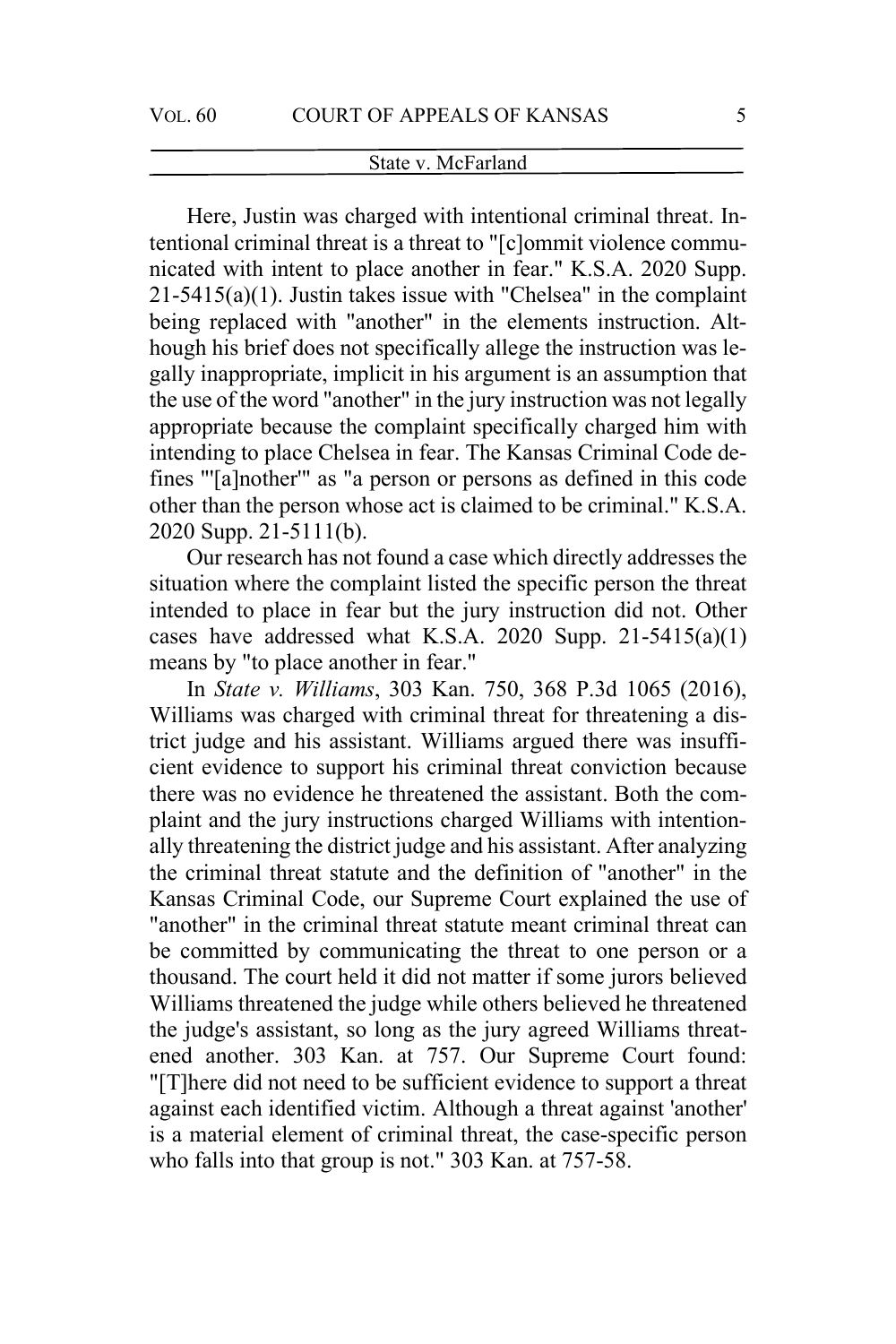Although *Williams* involved a criminal threat with two possible victims and the jury instruction did not separate them, it is instructive here. As the case explains, the State is not required to prove the defendant intended to place a specific person in fear, so long as it proves the defendant intended to place "another" in fear. 303 Kan. at 757.

A further example of this principle can be found in *State v. Wright*, 259 Kan. 117, 911 P.2d 166 (1996). Wright claimed the criminal threat complaint failed to allege that he knew the victim would be informed of the threat. Our Supreme Court held the defendant did not have to show the defendant knew the threat would be communicated to the victim so long as there was an intent to place another person in fear. 259 Kan. at 122.

In an aggravated robbery case, *State v. Jaghoori*, No. 112,920, 2016 WL 4262485 (Kan. App. 2016) (unpublished opinion), another panel of our court addressed whether the jury instruction could permissibly be more general than the complaint. The complaint described the property Jaghoori took as a black 1996 Volkswagen Jetta car. The jury instruction identified the property taken simply as "property." Jaghoori objected and, on appeal, argued the jury instruction broadened the basis of his conviction by allowing the jury to convict him based on the taking of any of the victim's property. The panel found the elements jury instruction matched the statutory language and, therefore, was not broader than the complaint because both alleged aggravated robbery exclusively under the applicable statutory elements. 2016 WL 4262485, at \*4.

Here, the complaint and the elements instruction both alleged intentional criminal threat and used the language of K.S.A. 2017 Supp. 21-5415(a)(1). The jury instruction was not broader than the complaint and accurately reflected the applicable law. The elements instruction for criminal threat, jury instruction No. 9, was legally appropriate.

When analyzing whether an instruction was factually appropriate, we determine whether sufficient evidence viewed in the light most favorable to the requesting party supports the instruction. *State v. Davis*, 306 Kan. 400, 418-19, 394 P.3d 817 (2017). We have no trouble concluding that the elements instruction was factually appropriate because sufficient evidence supported it. As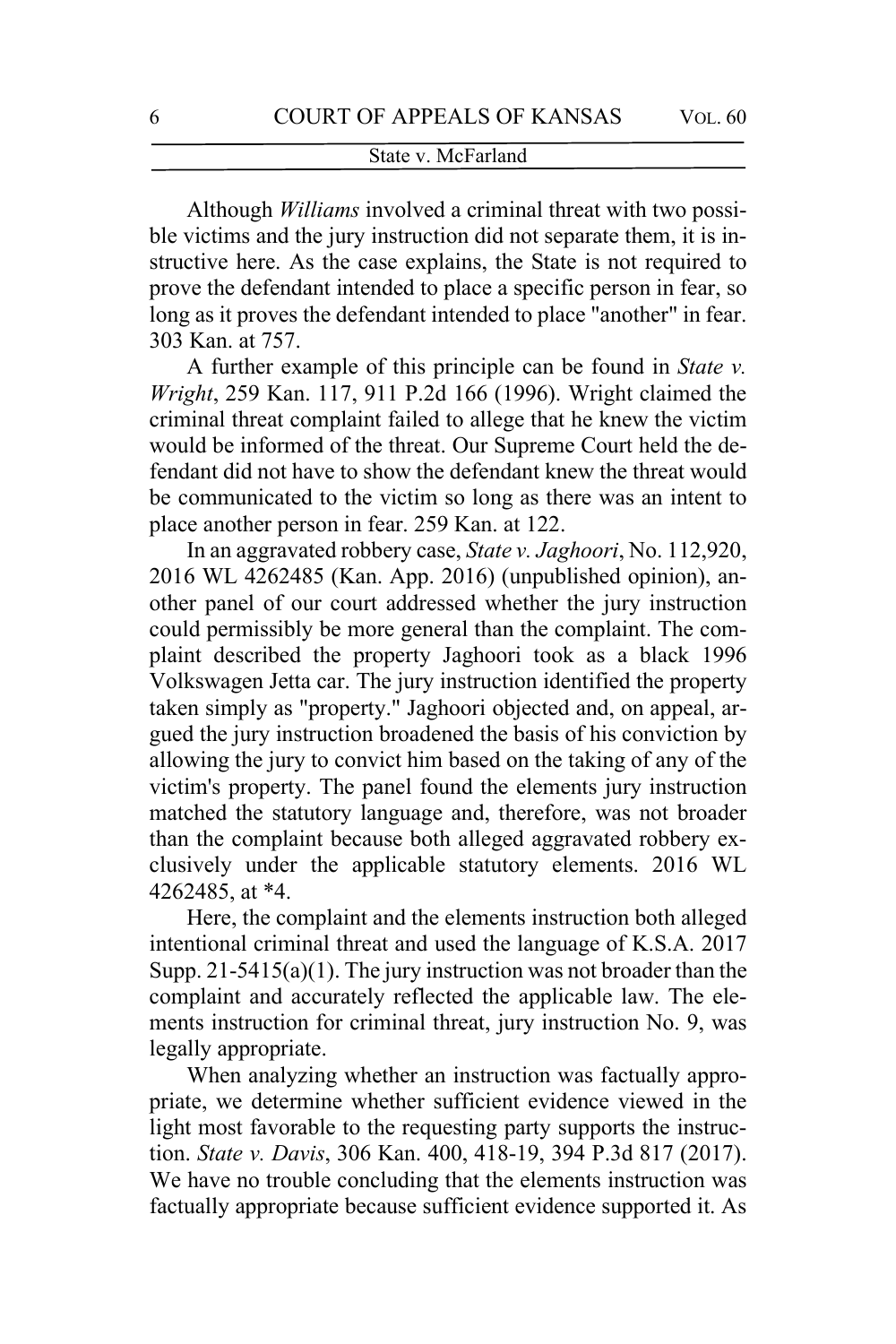previously discussed, the State had to prove Justin intended to place another in fear. It did so by putting on evidence that Justin intended to place Chelsea in fear.

Because the elements instruction was both legally and factually appropriate, the district court did not err in giving it, and Justin cannot claim he was prejudiced by the instruction.

II. WAS THERE SUFFICIENT EVIDENCE TO PROVE JUSTIN COMMUNICATED A THREAT TO COMMIT VIOLENCE?

Justin also contends the evidence was insufficient to support his criminal threat conviction. Justin focuses on the language of K.S.A. 2020 Supp. 21-5415(a)(1), which states a criminal threat is a threat to "[c]ommit violence" with the "intent to place another in fear." Justin argues the State did not provide any evidence that his threat was one to commit violence because his Facebook post stating he was going to kill his ex-wife did not contain any reference to the manner by which he would kill her; therefore, nothing in the post referred to violence. The State argues nothing in K.S.A. 2020 Supp.  $21-5415(a)(1)$  requires proof of the means contemplated to carry out the threat to kill and any threat to kidnap and kill someone is a threat to commit violence.

# *Standard of Review*

At the start, there is a dispute over the appropriate standard of review. Justin states the standard of review is for sufficiency of the evidence because he is alleging there was insufficient evidence to prove he communicated a threat to commit violence. The State argues the standard of review is a question of law because Justin is claiming there is an additional element of the crime. The State claims proving that the means contemplated to kill Chelsea constituted violence is not an element of criminal threat.

K.S.A. 2020 Supp. 21-5415(a)(1) explicitly states a criminal threat is a threat to "[c]ommit violence." A simple threat is not enough. It must be a threat to commit violence; otherwise any person who intentionally threatens another with an intent to place another in fear, no matter the nature of the threat, could be guilty of criminal threat. The communicated threat of violence is the actus reus of the crime; it is a necessary part of the crime. See *State v.*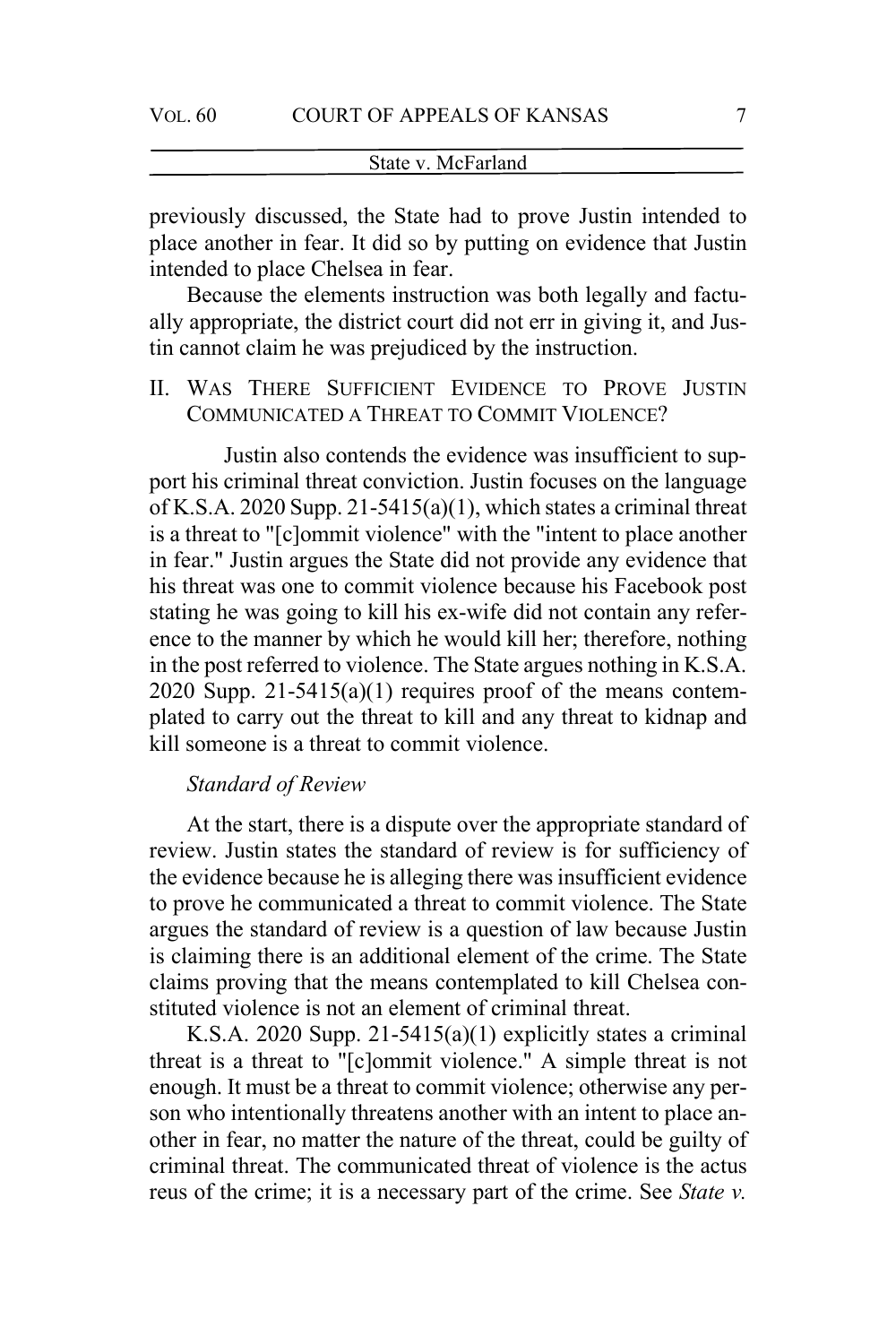*Denton*, No. 111,085, 2015 WL 5036669, at \*4 (Kan. App. 2015) (unpublished opinion). Therefore, the State must prove Justin's threat was a threat to commit violence, and the sufficiency of the evidence standard of review applies. But the State is correct that what constitutes violence under the statute is a question of statutory interpretation and is a legal question subject to de novo review. See *State v. Alvarez*, 309 Kan. 203, 205, 432 P.3d 1015 (2019).

When a criminal defendant challenges the sufficiency of the evidence, the proper standard of review is "'whether, after reviewing all the evidence in a light most favorable to the prosecution, the appellate court is convinced a rational factfinder could have found the defendant guilty beyond a reasonable doubt. Appellate courts do not reweigh evidence, resolve evidentiary conflicts, or make witness credibility determinations.' [Citation omitted.]" *State v. Chandler*, 307 Kan. 657, 668, 414 P.3d 713 (2018). A guilty verdict will be reversed "only in rare cases when the court determines that evidence was so incredulous no reasonable factfinder could find guilt beyond a reasonable doubt." *State v. Torres*, 308 Kan. 476, 488, 421 P.3d 733 (2018). Circumstantial evidence may sustain a conviction of even the gravest offense if there is evidence to support a finding that each element of the charged crime was met. *State v. Richardson*, 289 Kan. 118, 127, 209 P.3d 696 (2009).

#### *Analysis*

Justin posted on Facebook that he was going to kill Chelsea:

"I'm soo sick and [tired] of my ex wife Chelsea Mcfarland, I'm going to kill her and that isn't a joke that is a promise. So everyone better watch the news in the next few days for a missing person from Topeka, ks."

"Due process requires the State to prove every element of the charged crime." *State v. Banks*, 306 Kan. 854, 858, 397 P.3d 1195 (2017). "To determine what [elements] the State [must] prove, we look to the statute." *Torres*, 308 Kan. at 488.

Under K.S.A. 2020 Supp. 21-5415(a)(1), intentional criminal threat is any threat to "[c]ommit violence communicated with intent to place another in fear." A threat is "a communicated intent to inflict physical or other harm on any person or on property."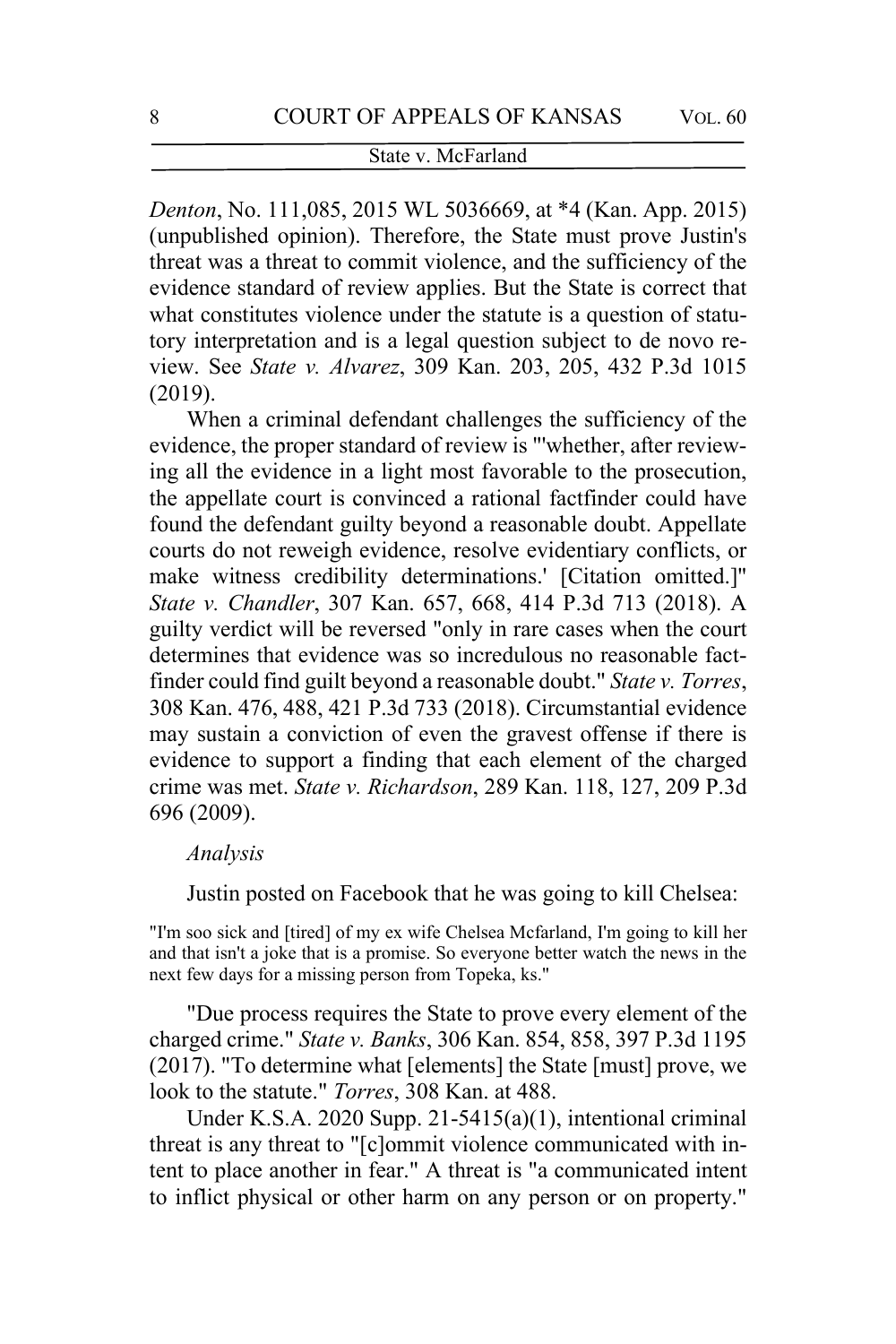K.S.A. 2020 Supp. 21-5111(ff). Justin only alleges there was insufficient evidence his threat was one to commit violence. Violence is not defined in Kansas statute or caselaw.

Our courts have explained that a threat to commit violence is a very broad category and can involve "ordinary, spoken or written words or gestures that simply described the threatened act of violence." See *State v. Stawski*, 47 Kan. App. 2d 172, 178-79, 271 P.3d 1282 (2012) (collecting cases). A threat to commit violence does not need to "'be in any particular form or in any particular words, and it may be made by innuendo or suggestion, and need not be made directly to the intended victim.' . . . All circumstances surrounding the communication, including the relationship between the parties, must be considered." *State v. Miller*, 6 Kan. App. 2d 432, 435, 629 P.2d 748 (1981). Because all circumstances surrounding the parties must be considered, whether a threat is one to commit violence is a question properly for the jury. *In re B.S.*, No. 107,093, 2012 WL 3172095, at \*4 (Kan. App. 2012) (unpublished opinion). Here, the issue was submitted to the jury, and it determined Justin's threat to kill his ex-wife was a threat to commit violence.

Justin argues there was insufficient evidence his threat was a threat to commit violence because his post did not explain the method by which he intended to kill Chelsea. We disagree. Justin threatened to kill his ex-wife. The intentional taking of a person's life is inherently a violent act. No matter the method used or contemplated, ending someone's life is an inherent act of violence against that person. So, threatening to end the life of a person is, by its very nature, a threat to commit violence against that person.

An unpublished case from another panel of our court illustrates this principle. In *State v. Jaeger*, No. 104,119, 2011 WL 6382749, at \*7 (Kan. App. 2011) (unpublished opinion), the defendant threatened to kill the victim—saying, "'You're fucking dead'"— without specifying the way he would do so. The panel found sufficient evidence in the record existed to find the defendant threatened to commit violence and to support his conviction for criminal threat. 2011 WL 6382749, at \*7.

Similarly, here, Justin threatened on Facebook to kill Chelsea, without specifying the way he would kill her. We hold Justin's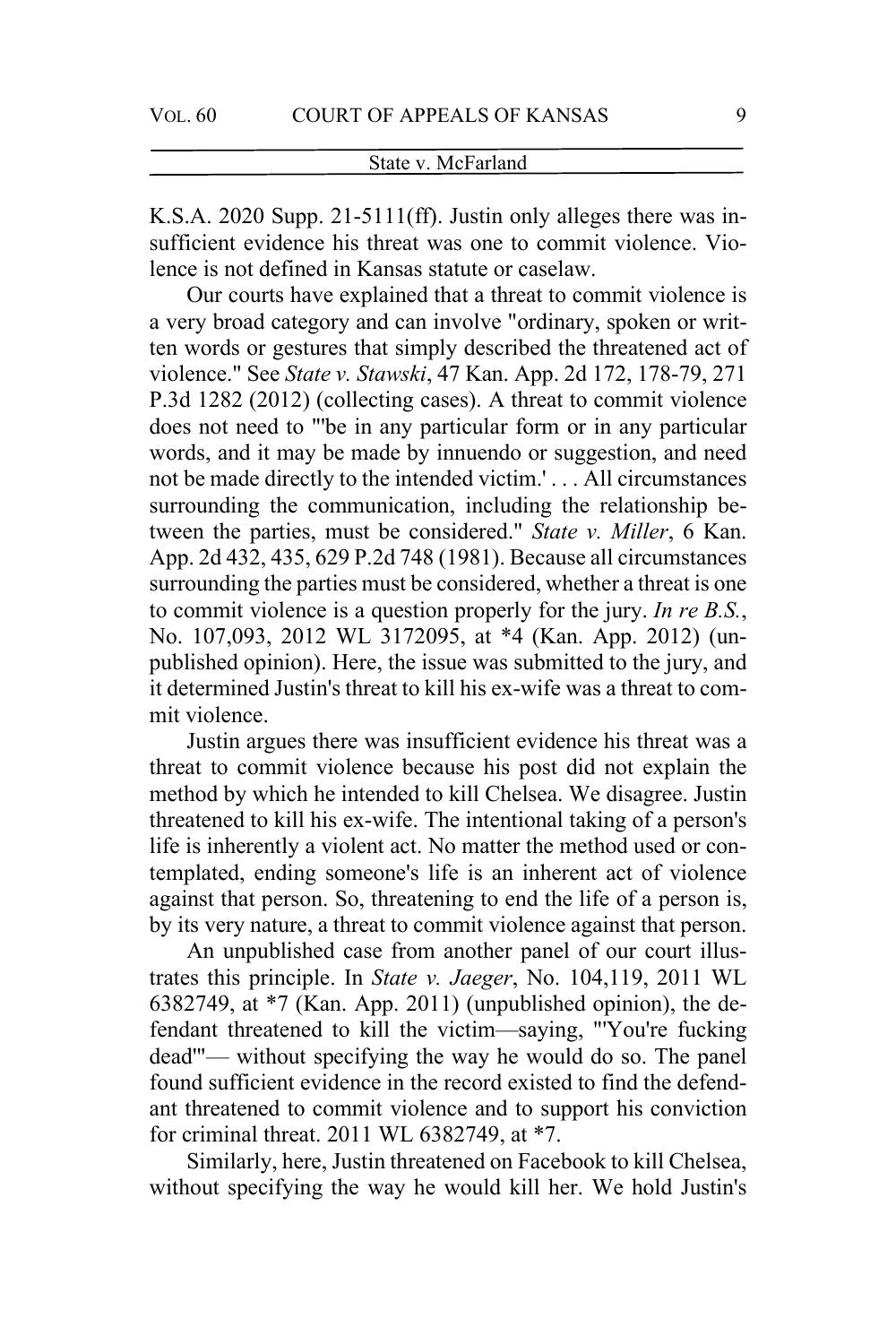threat was sufficient evidence, when viewed in the light most favorable to the State, to support his criminal threat conviction.

Affirmed.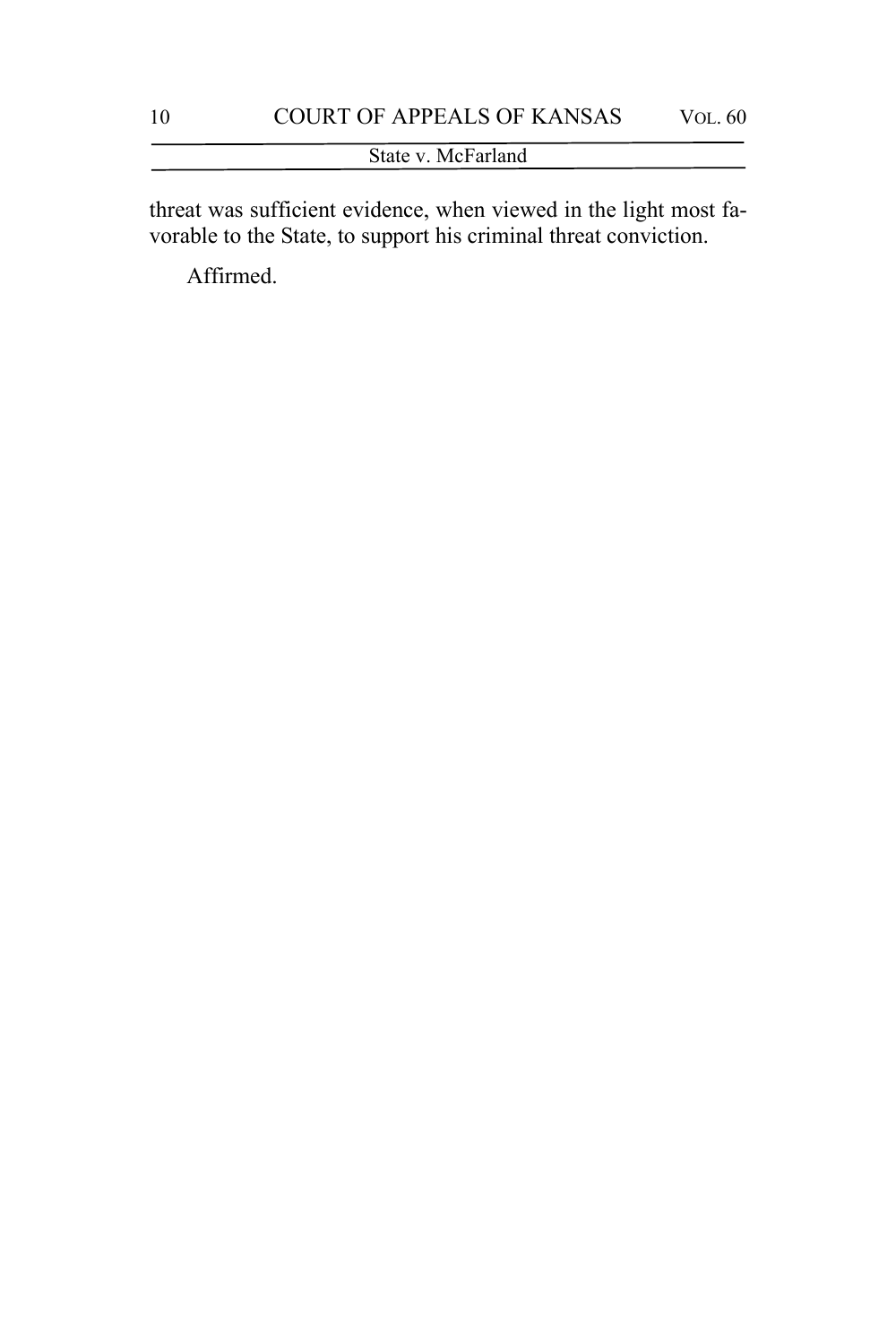#### No. 120,996

#### STATE OF KANSAS, *Appellee*, v. PAIGE HATFIELD, *Appellant*.

#### SYLLABUS BY THE COURT

- 1. TRIAL—*Expert Testimony—Admissibility*. Expert testimony may be admissible when scientific, technical, or other specialized knowledge will help the trier of fact to understand the evidence or determine a fact in issue.
- 2. SAME—*Expert Testimony—Determination of Admissibility*. The benchmark for determining whether expert testimony is admissible is not whether that testimony is scientific but whether it involves information outside the common realm of human experience—and obtained through reliable methods—that could meaningfully assist the jury in its deliberations.
- 2. SAME—*Expert Testimony—Qualification of Expert—Determination by Court.* A person may testify as an expert if the person is *qualified* and if his or her opinions result from *reliable* methods or principles. A person is qualified when he or she has the requisite knowledge, skill, experience, training, or education to provide helpful insight on a matter that would benefit from expert opinion. Courts assess reliability by determining whether a person's testimony is based on sufficient facts or data and results from reliable principles and methods, as well as whether the witness has reliably applied the principles and methods to the facts of the case.
- 3. SAME—*Expert Testimony—Reliability of Expert Testimony—Soundness of Methodology.* The touchstone for reliability of expert testimony is not the correctness of the expert's conclusions but the soundness of his or her methodology.
- 5. EVIDENCE—*Admissibility of Expert Testimony—Court's Discretion*. The district court, as evidentiary gatekeeper, has broad discretion to determine whether proposed expert testimony is admissible. And a district court has considerable leeway in deciding how to go about determining whether particular expert testimony is reliable. A court only abuses that discretion when no reasonable person would take the view it adopted or when it bases its decision on an error of law or fact.
- 6. SAME—*Expert Testimony—Rejection of Testimony is Exception*. The rejection of expert testimony is the exception rather than the rule. Vigorous cross-examination, presentation of contrary evidence, and careful instruction on the burden of proof remain the traditional and appropriate means of attacking shaky but admissible evidence.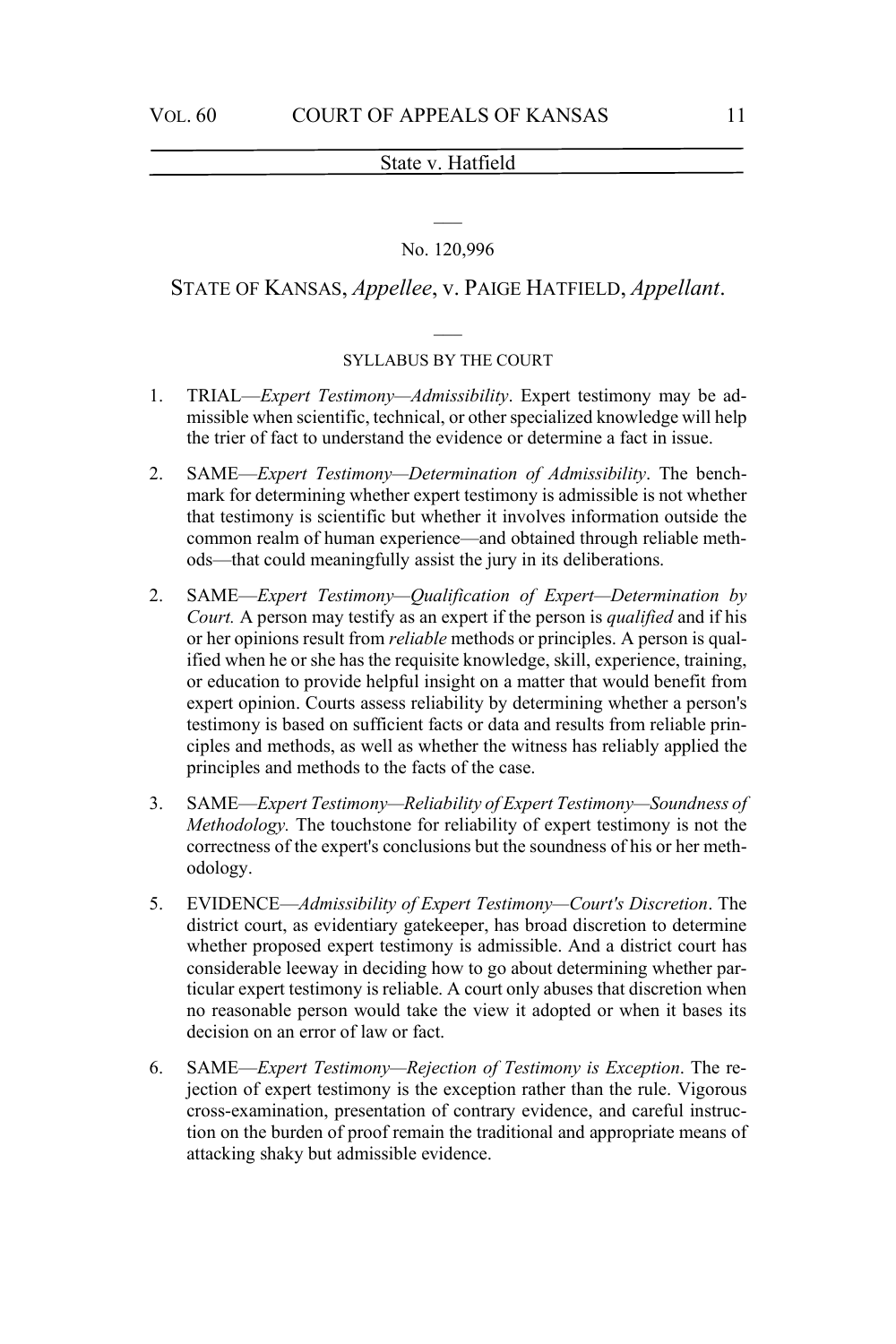- 7. SAME—*Objection to Evidence under K.S.A. 60-404—Preserves Issue on Appeal*. K.S.A. 60-404 requires a party to raise a timely and specific objection to evidence in order for it to be considered on appeal. This requirement ensures that a district court has the opportunity to act as the evidentiary gatekeeper at trial.
- 8. TRIAL—*Use of Expert Testimony—Admissibility*. Expert testimony is not objectionable merely because it embraces an issue to be decided by the trier of fact. Such evidence may be admissible if it will aid the jury in the interpretation of technical facts or when it will assist the jury in understanding the material in evidence.
- 9. SAME—*Admissibility of Expert Testimony—Pretrial Hearing at Court's Discretion.* The decision whether to hold a pretrial hearing to determine the admissibility of expert-opinion testimony is a question entrusted to the district court's discretion. The purpose of such a hearing is to determine whether a witness qualifies as an expert and whether the witness' testimony satisfies the requirements of K.S.A. 2020 Supp. 60-456(b).
- 10. SAME—*Prosecutors Have Wide Latitude—Comments During Closing Arguments.* Prosecutors have considerable latitude in crafting arguments. But a prosecutor's comments during closing argument must accurately reflect the evidence and accurately state the law. And those comments cannot be intended to inflame the passions or prejudices of the jury or to divert the jury from its duty to decide the case based on the evidence and the controlling law.
- 11. SAME—*Prosecutor's Statements—Closing Argument.* It is improper for a prosecutor to make statements during closing argument that attempt to shift this burden of proof to the defendant. But there is a difference between the prosecutor shifting the burden of proof—asserting the defense must prove a crime was *not* committed—and pointing out the absence of evidence to support the defense argument that there are holes in the State's case.
- 12. EVIDENCE—*Sufficiency of Evidence Challenge—Appellate Review*. When a defendant challenges the sufficiency of the evidence, an appellate court reviews the evidence in a light most favorable to the State to determine whether a rational fact-finder could find the defendant guilty beyond a reasonable doubt. The court does not reweigh the evidence, resolve evidentiary conflicts, or reassess witness credibility.

Appeal from Johnson District Court; BRENDA M. CAMERON, judge. Opinion filed April 9, 2021. Affirmed.

*Stacey L. Schlimmer*, of Olathe, for appellant.

*Jacob M. Gontesky*, assistant district attorney, *Stephen M. Howe*, district attorney, and *Derek Schmidt*, attorney general, for appellee.

Before WARNER, P.J., POWELL, J., and MCANANY, S.J.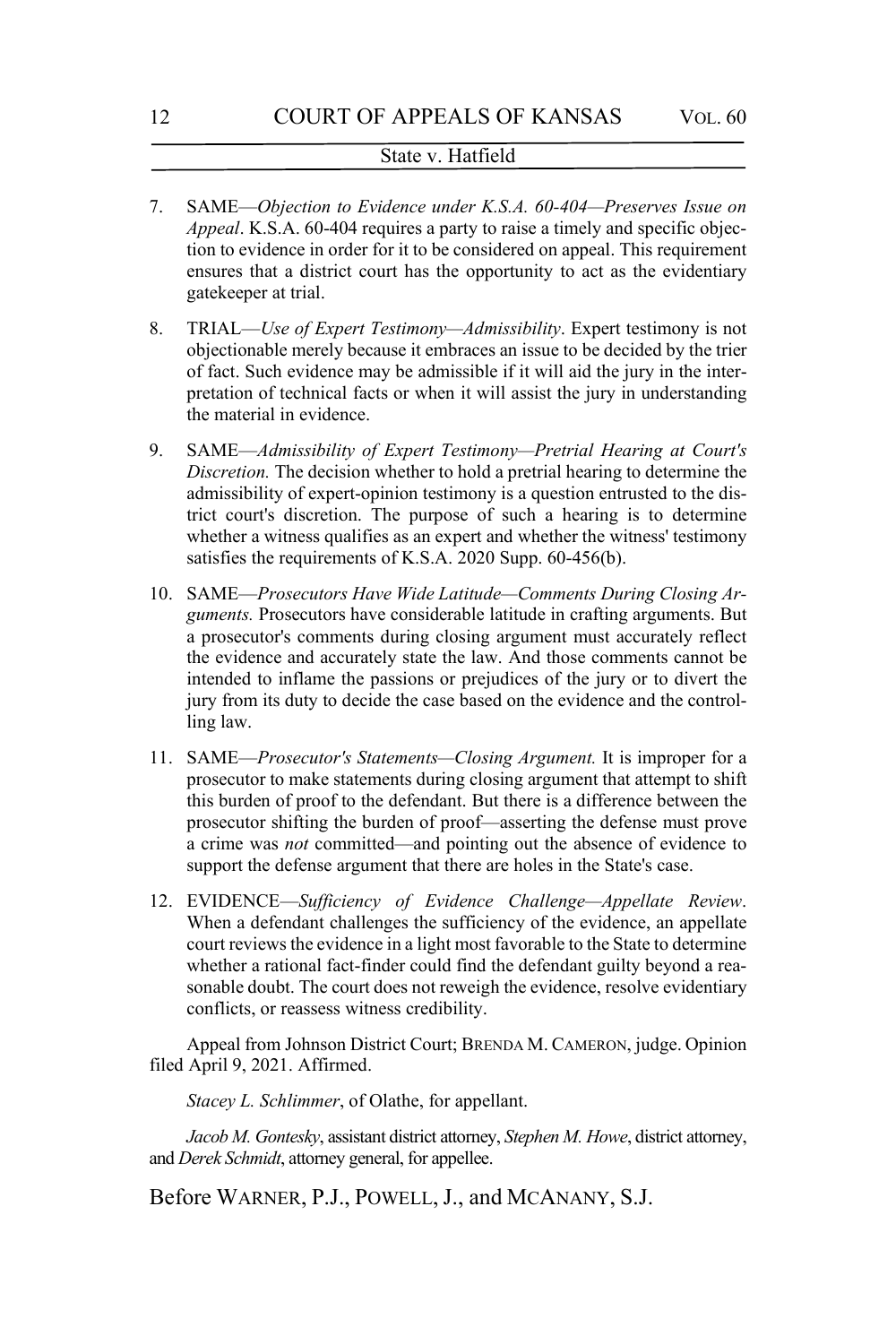WARNER, J.: K.G., a four-month-old child, developed difficulty breathing and exhibited seizure-like symptoms several hours after he was dropped off at Paige Hatfield's in-home daycare. After reviewing K.G.'s history and symptoms—multiple subdural hematomas, retinal hemorrhaging, and retinoschisis—doctors diagnosed him with abusive head trauma. The State charged Hatfield with aggravated battery and operating an unlicensed daycare, and a jury convicted her of both charges. She now appeals, challenging multiple aspects of the evidence and arguments presented during her trial. After carefully and thoroughly reviewing the record before us, we affirm.

# FACTUAL AND PROCEDURAL BACKGROUND

K.G. was born in September 2016. Because both his parents worked, K.G.'s Mother enrolled him in Hatfield's Haven, an unlicensed daycare operated by Hatfield out of her Olathe home. K.G. began attending daycare in early January 2017 (after K.G.'s Mother's maternity leave expired).

On January 31—the twelfth day K.G. attended Hatfield's Haven—Mother dropped K.G. off at daycare at around 7:30 a.m. A little before 1 p.m., Hatfield took a picture of K.G., swaddled and smiling, and sent it to Mother. About 30 minutes later, Hatfield called 911 because K.G.'s eyes had rolled back in his head and he would not make eye contact. Paramedics found he was not breathing properly and, based on his posturing, may have experienced a seizure. An ambulance transported K.G. to Overland Park Regional Medical Center, where a computerized tomography (CT) scan revealed three acute subdural hematomas (recent bleeding between certain membranes between the skull and brain), including bilateral subdural hematomas (bleeding on both the left and right sides of the head). K.G. was transferred to the pediatric intensive care unit at Children's Mercy Hospital later that afternoon.

Over the next several days, doctors examined K.G. for other injuries. K.G.'s injuries were largely internal; apart from soft tissue swelling on the top of his head, K.G. had no external injuries. But along with the subdural hematomas, K.G. had a subarachnoid hematoma (bleeding between deeper membranes between the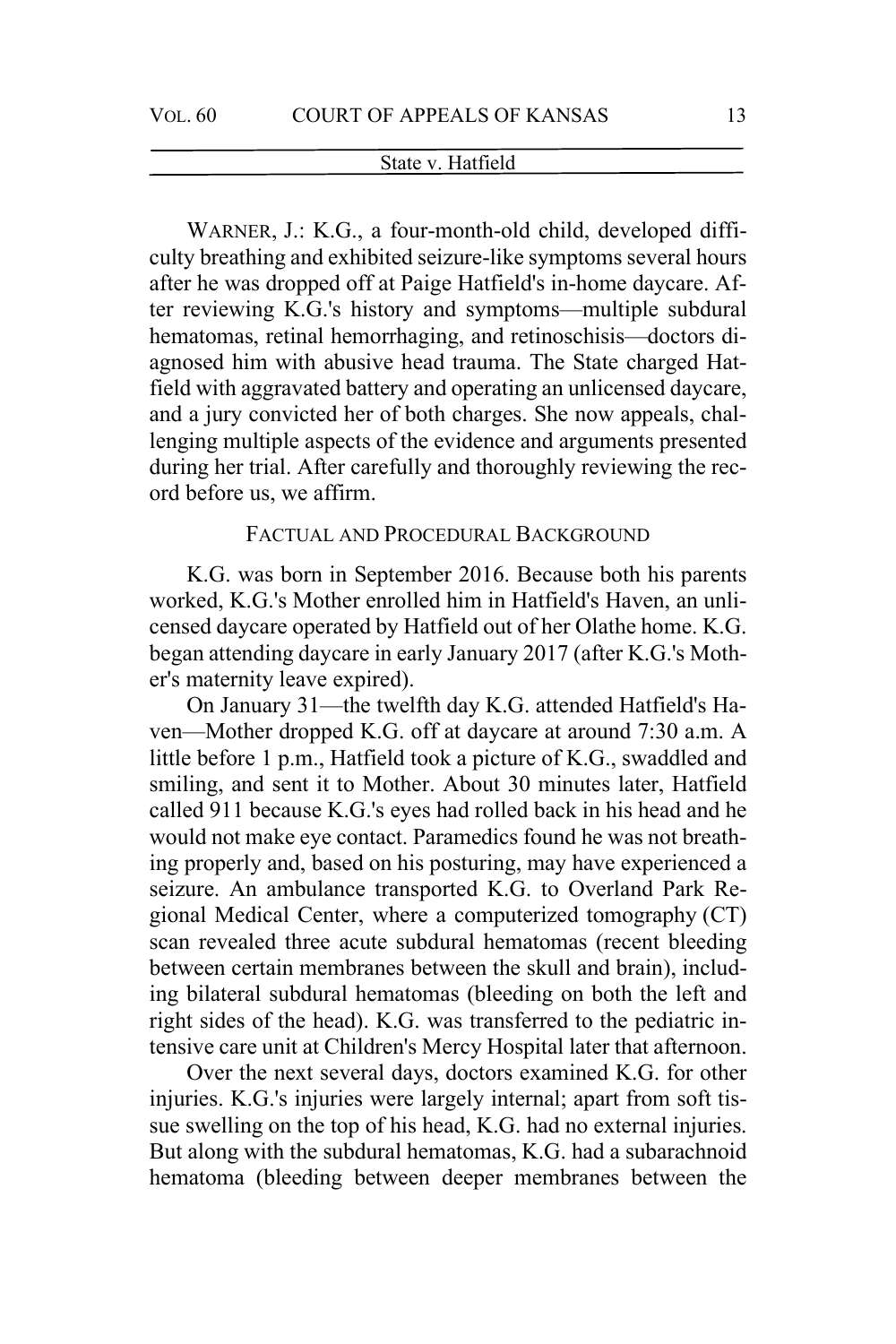skull and brain). K.G. also suffered from severe retinal hemorrhaging and vitreous hemorrhaging in both eyes. And doctors observed retinoschisis (a separation of the retina's layers) in both eyes. As a result of these injuries, K.G. has experienced developmental delays, loss of brain volume, and partial, if not complete, blindness.

Each of K.G.'s injuries—a subarachnoid and multiple subdural hematomas, retinal hemorrhaging, and retinoschisis—could stem from a medical condition, trauma, or an unknown cause. Trauma can be either accidental or nonaccidental. Because bilateral subdural hematomas and retinoschisis are often the result of significant force, doctors at Children's Mercy contacted the hospital's child-abuse section while Detective Brian Peters of the Olathe Police Department followed up on the 911 call.

Detective Peters interviewed Hatfield after K.G. was admitted to the hospital. Hatfield stated that she had not hurt K.G. and that there had been no accident. According to Hatfield, K.G. developed a wet cough after he fell asleep. When Hatfield tipped K.G. back, he spit up, and she called 911 after he would not make eye contact. Mother and Father also denied hurting K.G. or that an accident occurred to injure him.

At the same time, doctors attempted to determine the cause of K.G.'s injuries. Testing did not reveal an underlying medical condition. Mother related three earlier incidents since K.G.'s birth that had caused her concern:

- In early October 2016, K.G. fell off a bed while laying on Mother. Mother took him to Children's Mercy, and a CT scan showed no injuries.
- Later that month, Mother's car was rear-ended when K.G. was in a rear-facing car seat. Mother took K.G. to see his doctor, who concluded K.G. was a normal baby with no injuries.
- In mid-January 2017, K.G. was hospitalized for gastroenteritis at Children's Mercy; he was discharged January 26—five days before the incident that gave rise to the in-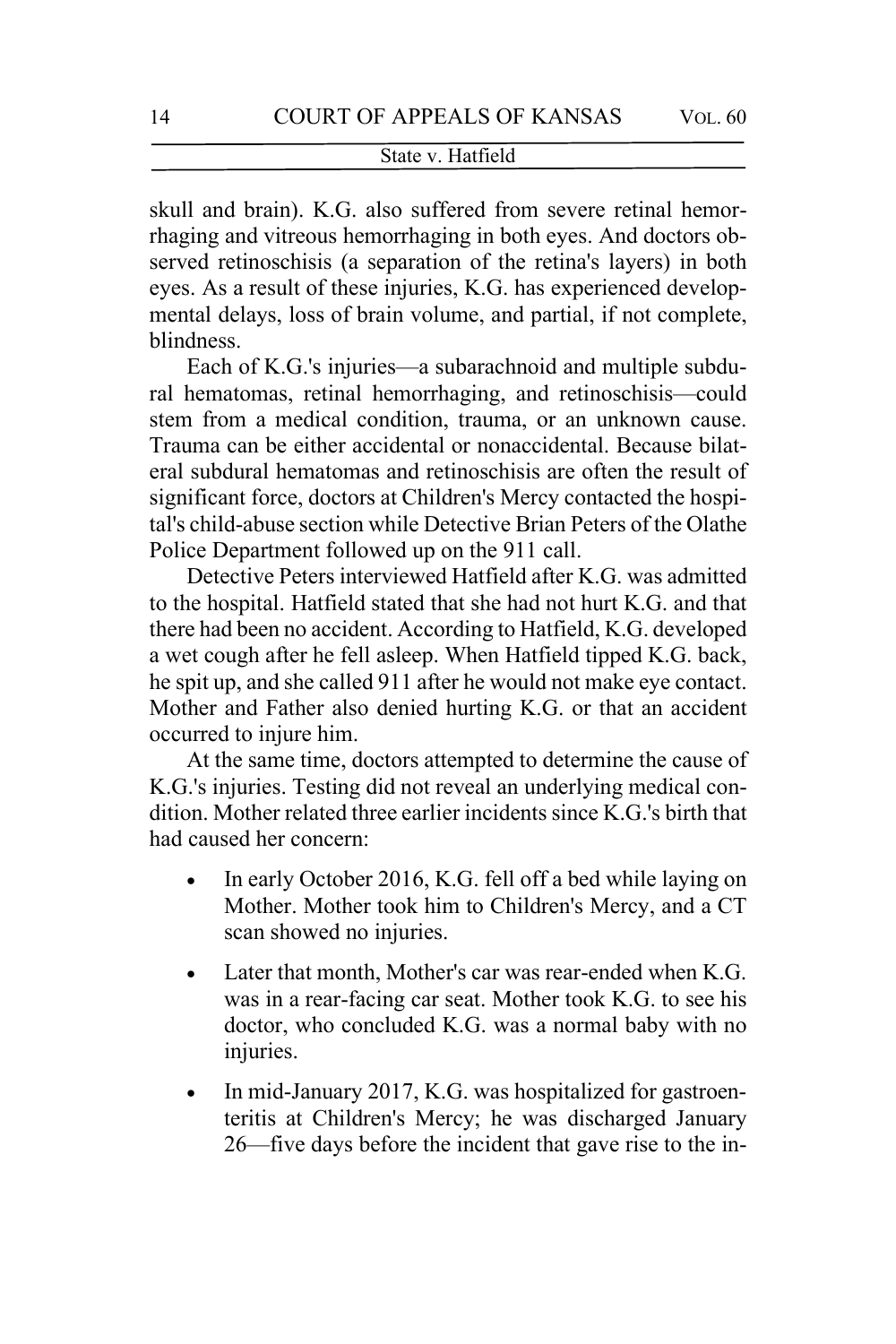vestigation. On January 27, Mother texted Hatfield, explaining K.G. had wiggled and fallen out of his Bumbo seat (a play-seat for infants).

The doctors determined none of these past incidents contributed to K.G.'s injuries. Given the severity of these injuries and because they were not caused by a medical condition or accidental trauma, Dr. James Anderst, head of the Children's Mercy childabuse investigative unit, diagnosed K.G. with abusive head trauma—the nonaccidental infliction of head trauma by another. Based on Dr. Anderst's diagnosis and Detective Peters' investigation, the State charged Hatfield with aggravated battery and unlawfully operating a childcare facility.

Before trial, Hatfield filed a motion to exclude Dr. Anderst, who testified at the preliminary hearing, from testifying as an expert at trial. She argued his testimony was unreliable because it stemmed from a faulty differential diagnosis—meaning, his conclusions were based on excluding various potential causes (such as medical conditions and accidental trauma) rather than deriving his findings from observations of K.G. or interpreting the tests performed on him. The court denied Hatfield's motion, finding Dr. Anderst was qualified through his education and experience and his methods for reaching his opinion and diagnosis were generally accepted in his field and supported by substantial documentation.

The case proceeded to a multiple-day jury trial. There, the State presented testimony from six doctors from a variety of disciplines, including Dr. Anderst, who treated K.G. All the doctors concluded K.G. presented acute symptoms consistent with a nonaccidental injury, though they differed as to when the underlying injury occurred. Dr. David Nielsen, a pediatric neuroradiologist, dated the blood on K.G.'s January 31 CT scan to be between 12 hours and a few days old. Dr. Christian Kaufman, a pediatric neurosurgeon, dated the same blood between 0 and 72 hours old, though he noted K.G. was more likely to have exhibited symptoms closer to when the injury occurred. And Dr. Anderst explained that blood cannot always be accurately aged using a CT scan because active clots, a combination of old and new trauma, and the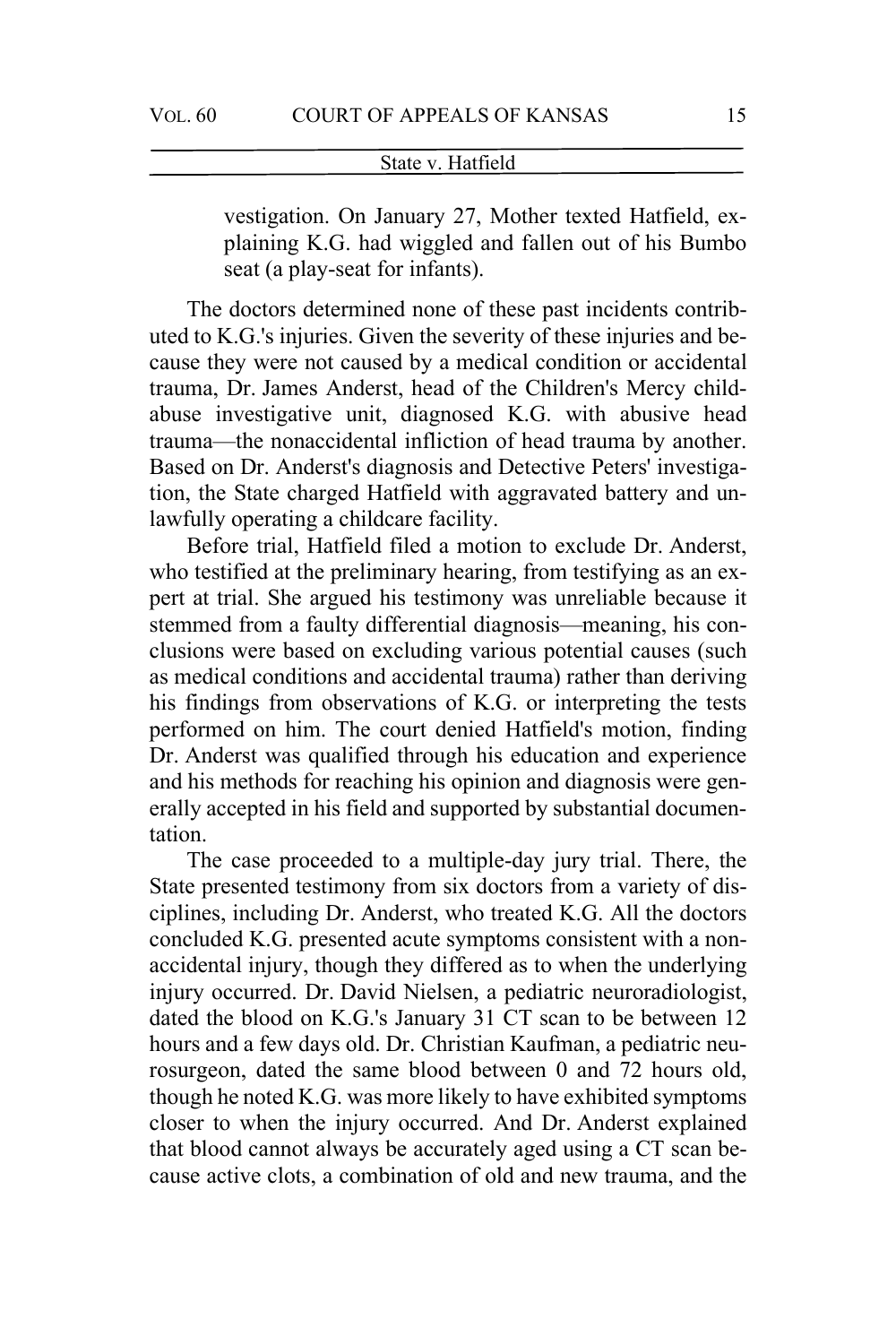blood's mixture with spinal fluid can affect the estimate. Dr. Anderst stated he believed K.G. was immediately symptomatic after whatever trauma he suffered occurred.

As part of her defense, Hatfield called Dr. Joseph Scheller to testify as an expert. Dr. Scheller, a pediatric neurologist with a subspecialty in neuroimaging, agreed that the blood on K.G.'s CT scan was acute—of recent origin—but suggested an alternative theory to explain K.G.'s injuries. He explained a minor injury from several months earlier likely allowed fluid to accumulate in K.G.'s skull; this fluid increased the pressure on K.G.'s brain, eventually tearing blood vessels and resulting in his injuries. In other words, Dr. Scheller believed K.G.'s injuries were a new manifestation of a chronic condition.

The jury found Hatfield guilty of both crimes charged. They also found that two aggravating factors—K.G.'s age and Hatfield's position of trust—warranted a sentencing departure. The district court thus imposed an 86-month prison sentence for the aggravated-battery conviction and a nominal fine for the unlicensedchildcare-facility conviction. Hatfield now appeals her conviction for aggravated battery.

# **DISCUSSION**

Hatfield challenges multiple aspects of the trial. She argues that the district court abused its discretion when it ruled on several evidentiary questions, ranging from allowing Dr. Anderst to testify as an expert witness to making cautionary statements while Hatfield's attorney questioned Detective Peters. She also alleges that the prosecutor committed multiple errors during closing argument and that these errors, individually or in combination, deprived her of a fair trial. And she claims there was not sufficient evidence presented to support her conviction for aggravated battery.

After carefully considering Hatfield's arguments, we find only one error, as the prosecutor misstated the nature of K.G.'s injuries by saying he suffered a neck contusion (not a contusion on the top of his head). But we are convinced that this misstatement did not change the outcome of the trial. We therefore affirm Hatfield's conviction.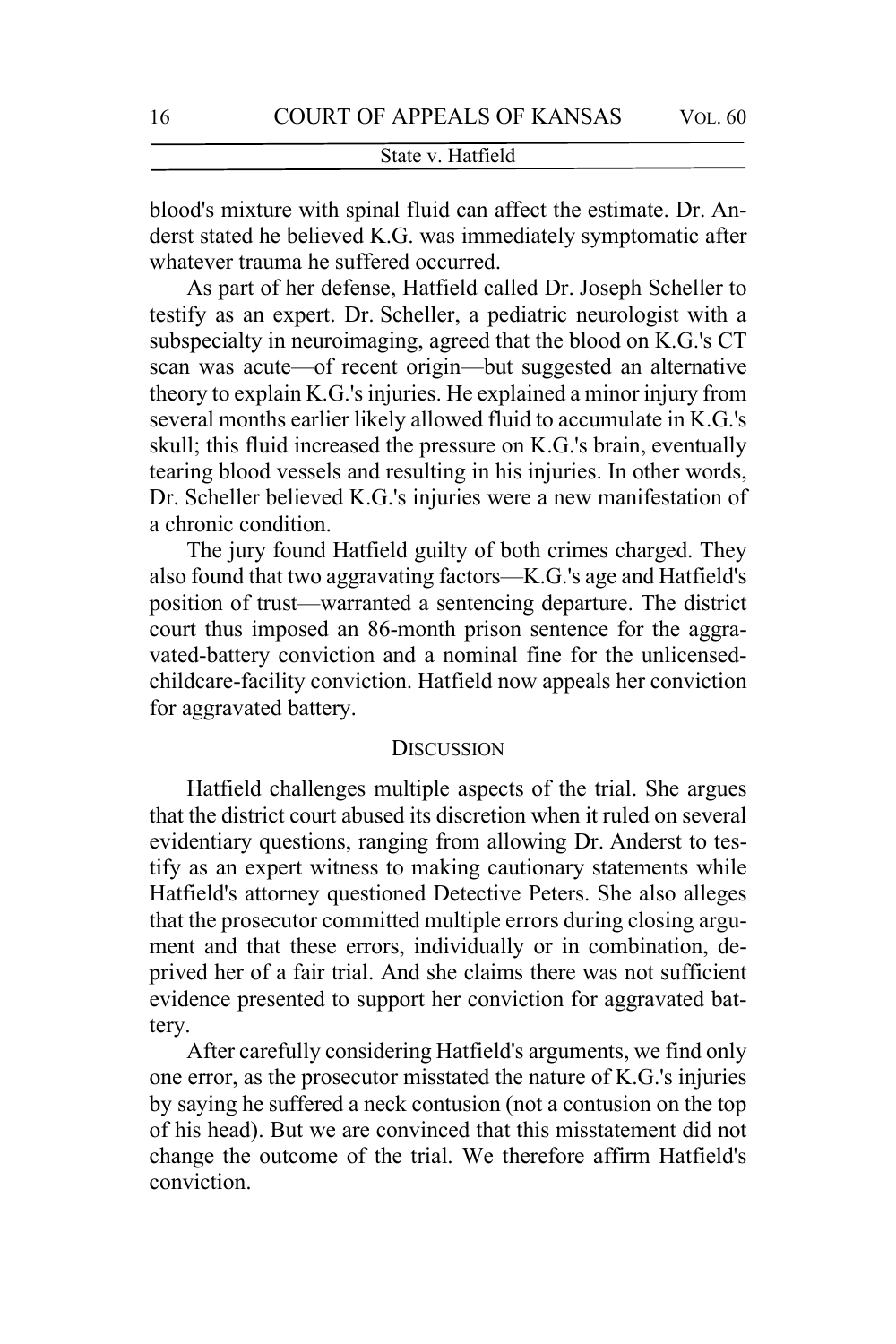# 1. *The district court did not err when it allowed Dr. Anderst to testify as an expert witness.*

Hatfield challenges three aspects of the expert testimony of Dr. Anderst—the head physician at the Children's Mercy childabuse investigative unit who investigated K.G.'s injuries and ultimately diagnosed him with abusive head trauma. Hatfield argues that the district court erred when it allowed Dr. Anderst to provide expert-opinion testimony, claiming the doctor employed unreliable methods to reach his diagnosis. She also asserts that Dr. Anderst's testimony that K.G.'s injuries were caused by nonaccidental abusive head trauma usurped the role of the jury by opining on the question of intent. And she argues that the district court's decision to allow Dr. Anderst to testify as an expert witness without first conducting a dedicated hearing on that point (often called a *Daubert* hearing) deprived her of an opportunity to cross-examine him before trial and infringed her right to confront witnesses against her.

# 1.1. *Dr. Anderst's testimony was based on and applied reliable methods and principles.*

Hatfield challenges multiple aspects of Dr. Anderst's expert testimony. She points out that Dr. Anderst's conclusions regarding the aging of the blood on K.G.'s CT scans conflicted with the opinions of other experts. She argues that the methodology Dr. Anderst employed—excluding potential causes of injury through investigation and then determining whether the remaining cause (here, nonaccidental head trauma) was consistent with K.G.'s medical documentation—was forensic in nature rather than medical or scientific. And she asserts that some of Dr. Anderst's opinions are inconsistent with medical literature and studies regarding abusive head trauma.

K.S.A. 2020 Supp. 60-456(b) governs the admissibility of expert-opinion testimony. Broadly speaking, expert testimony may be admissible when "scientific, technical or other specialized knowledge will help the trier of fact to understand the evidence or determine a fact in issue." K.S.A. 2020 Supp. 60-456(b).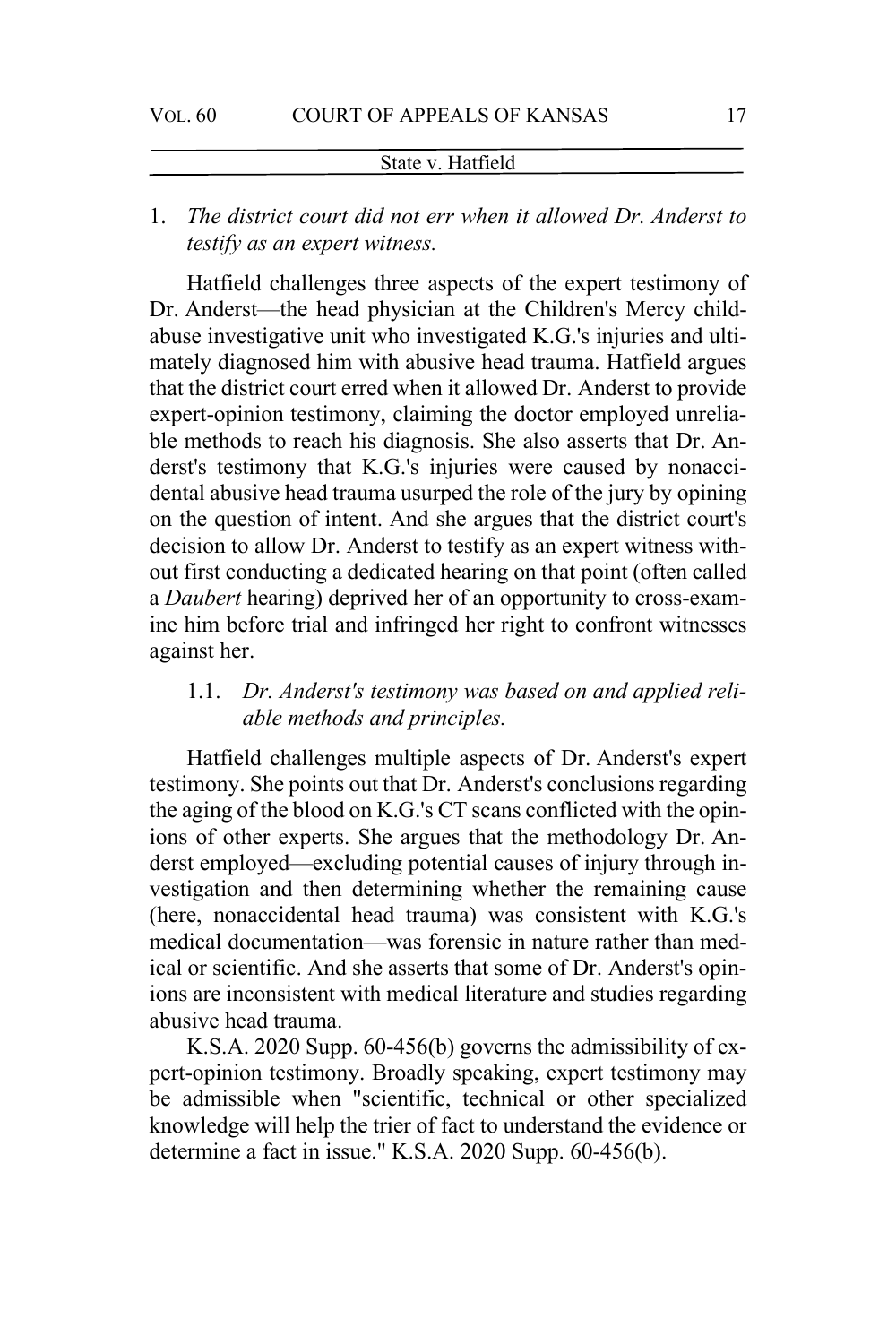Since 2014, Kansas courts have employed a standard to determine whether proposed testimony will aid the jury that is "substantively identical" to Federal Rule of Evidence 702 and consistent with the discussion of that rule in *Daubert v. Merrell Dow Pharmaceuticals, Inc.*, 509 U.S. 579, 113 S. Ct. 2786, 125 L. Ed. 2d 469 (1993). *State v. Lyman*, 311 Kan. 1, 21, 455 P.3d 393, *cert. denied* 141 S. Ct. 174 (2020). A person may testify about his or her specialized—or expert—opinions if the person is *qualified* and if his or her opinions result from *reliable* methods or principles. A person is qualified when he or she has the requisite "knowledge, skill, experience, training or education" to provide helpful insight on a matter that would benefit from expert opinion. K.S.A. 2020 Supp. 60-456(b). And courts assess reliability by determining whether a person's testimony is "based on sufficient facts or data" and results from "reliable principles and methods," as well as whether "the witness has reliably applied the principles and methods to the facts of the case." K.S.A. 2020 Supp. 60-456(b).

The district court, as evidentiary gatekeeper, has broad discretion to determine whether proposed expert testimony meets this threshold. See *In re Cone*, 309 Kan. 321, 327, 435 P.3d 45 (2019). A court only abuses that discretion when no reasonable person would take the view it adopted or when it bases its decision on an error of law or fact. *State v. Marshall*, 303 Kan. 438, 445, 362 P.3d 587 (2015). Nevertheless, the "'rejection of expert testimony is the exception rather than the rule.'" *Smart v. BNSF Railway Co.*, 52 Kan. App. 2d 486, 496, 369 P.3d 966 (2016). "Vigorous crossexamination, presentation of contrary evidence, and careful instruction on the burden of proof" remain "the traditional and appropriate means of attacking shaky but admissible evidence." *Daubert*, 509 U.S. at 596.

Hatfield does not challenge Dr. Anderst's qualifications as an expert—he is not only a medical doctor but also leads Children's Mercy's child-abuse investigation unit. Instead, she argues that his testimony was unreliable because it was inconsistent with other experts and employed a different methodology than strictly reading and interpreting K.G.'s medical documentation.

The touchstone for reliability under K.S.A. 2020 Supp. 60- 456(b) is "'not the correctness of the expert's conclusions but the soundness of his [or her] methodology.'" *Lyman*, 311 Kan. at 28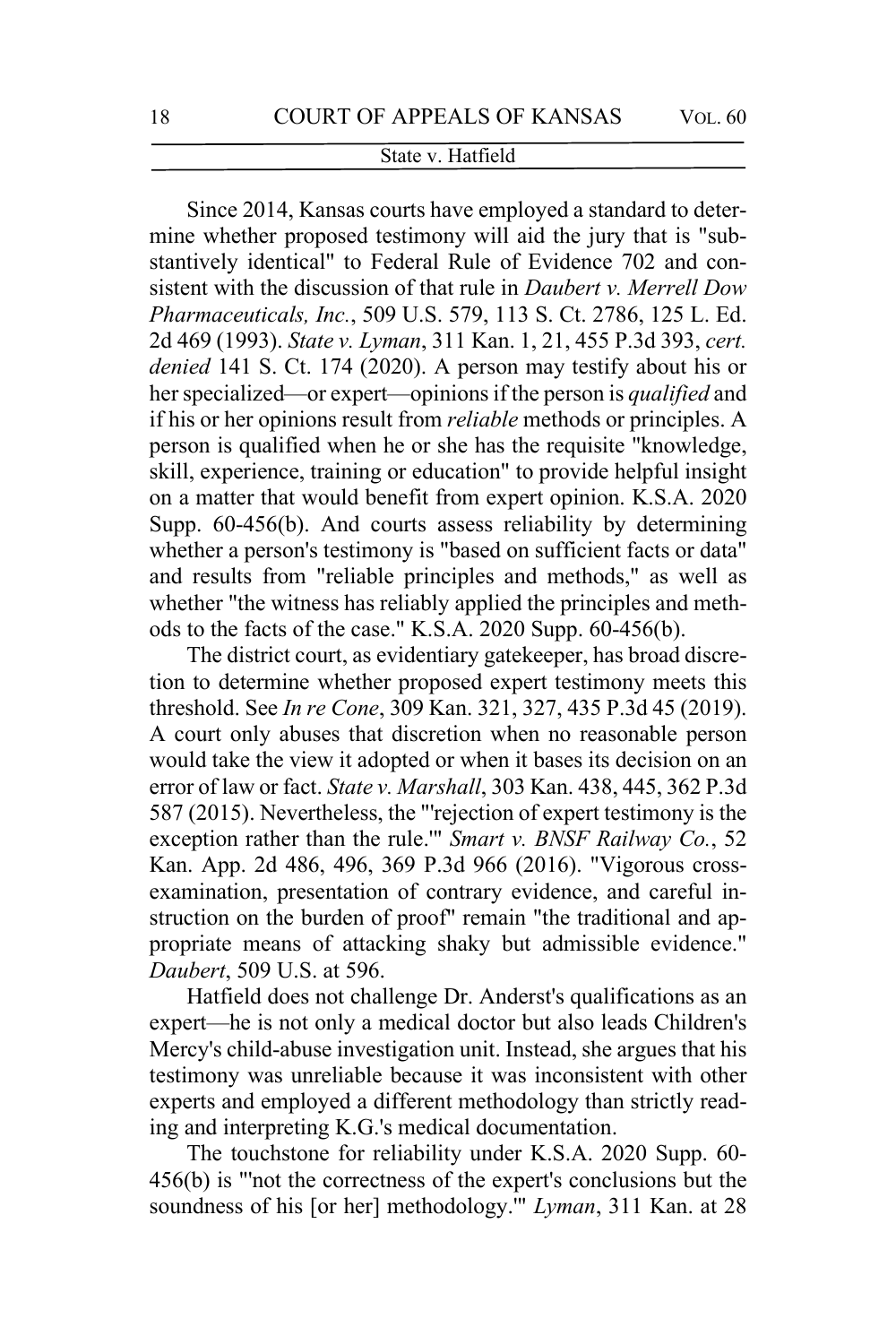(quoting *Daubert v. Merrell Dow Pharm., Inc.*, 43 F.3d 1311, 1318 [9th Cir. 1995]). To underscore this point, our Kansas Supreme Court has explained that the "overarching subject" of the expert inquiry is "the evidentiary relevance and *reliability of the principles that underlie* a proposed expert submission." (Emphasis added.) *Lyman*, 311 Kan. at 28. In other words, the "'focus . . . must be solely on principles and methodology, not on the conclusions that they generate.'" 311 Kan. at 28 (quoting *Daubert*, 509 U.S. at 595)

Just as district courts have broad discretion generally to determine whether to admit expert-opinion testimony, courts have "considerable leeway in deciding in a particular case how to go about determining whether particular expert testimony is reliable." *Kumho Tire Co., Ltd. v. Carmichael*, 526 U.S. 137, 152, 119 S. Ct. 1167, 143 L. Ed. 2d 238 (1999); see also *Lyman*, 311 Kan. at 22 (reliability is a flexible inquiry that "must be tied to the particular circumstances of the particular case"). And reliability can be demonstrated in a number of ways. *Daubert*, for example, discussed a nonexhaustive list of factors that a district court may consider when assessing the soundness of the scientific or technical method an expert employs: Has the method been tested? Has it been subjected to publication and peer review? Is there a known error rate or margin? Is the position generally accepted within the scientific or technical community? See 509 U.S. at 592-94. And the reliability of an expert's approach can also be demonstrated based on the expert's personal knowledge or experience, coupled with an explanation as to "'how that experience leads to the conclusion reached, why that experience is a sufficient basis for the opinion, and how that experience is reliably applied to the facts.'" *Smart*, 52 Kan. App. 2d at 495.

Applying these principles here, our review of the record shows the district court did not err when it allowed Dr. Anderst to testify as an expert. At both the preliminary hearing and the trial, Dr. Anderst testified about the methods employed by medical professionals who investigate potential child abuse—observing a child's manifested injuries, investigating and ruling out potential causes of those injuries (such as medical conditions or accidents), and comparing any remaining sources of the injury with the child's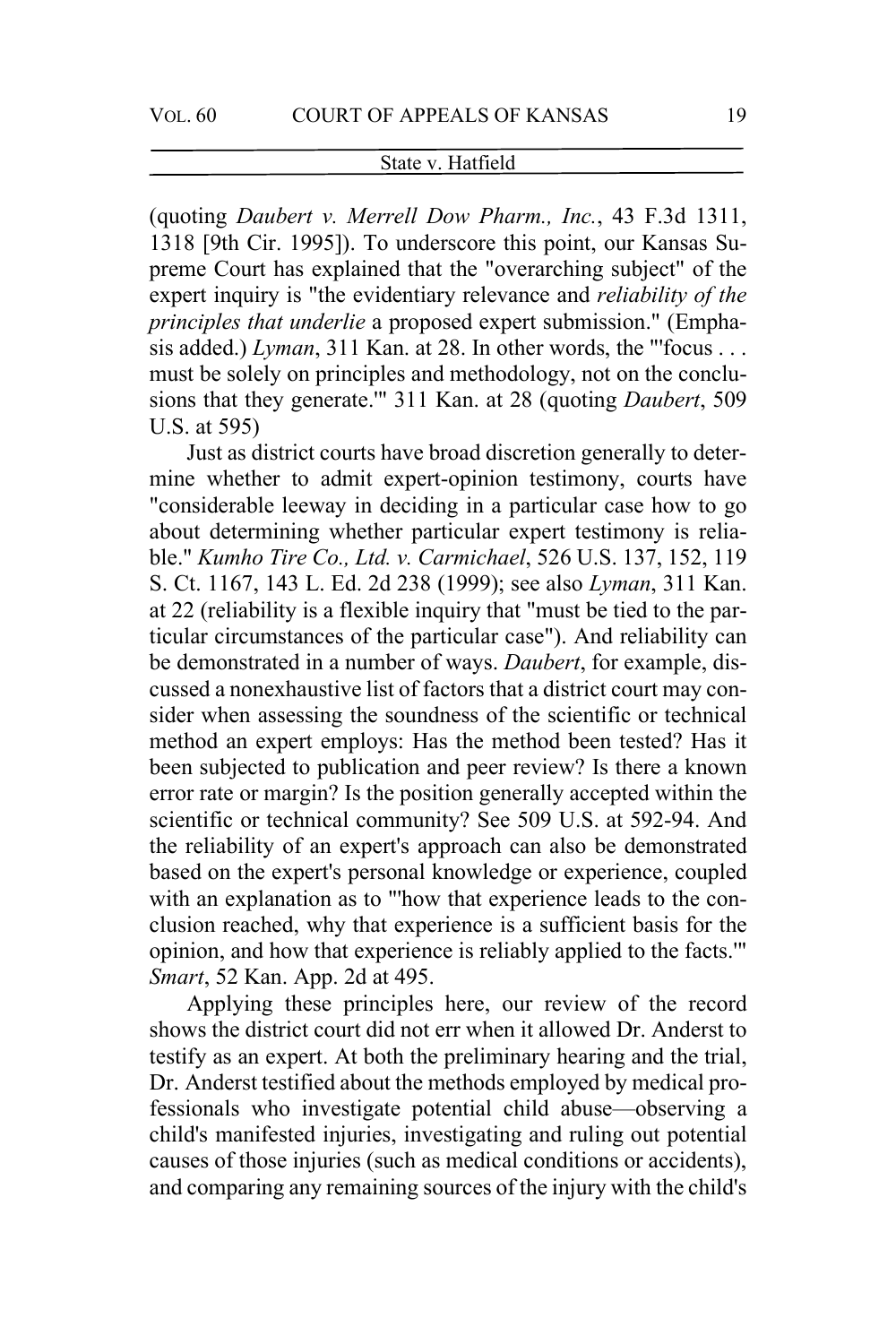medical and personal documentation. He also explained how he applied those methods to the specific facts and medical documentation in this case to reach his conclusion that K.G.'s injuries were caused by abusive head trauma.

Though Hatfield challenges numerous aspects of Dr. Anderst's opinions on appeal, many of her arguments are concerned with the credibility of the doctor's ultimate conclusions, not the methodologies he employed. For example, Hatfield points out that other witnesses (including two who testified for the State) indicated that K.G.'s CT scan showed blood that could (or potentially would) predate a January 31 injury at the daycare. Yet Dr. Anderst testified that in his experience, efforts to determine the age of blood through CT scans can be misleading and polluted by factors irrelevant to a child's immediate injury; for this reason, he looked to when the child started experiencing symptoms. Hatfield raises similar challenges to Dr. Anderst's statement that the soft-tissue swelling on the top of K.G.'s head could have been caused by blunt-force trauma—a statement potentially at odds with testimony from the medical professional who initially treated K.G. As the district court noted, this is a matter which Hatfield could—and did—explore through "thorough cross-examination." But this difference of opinion does not mean that the methods Dr. Anderst employed were unreliable.

Hatfield also points out several perceived deficiencies or inconsistencies in Dr. Anderst's testimony, arguing that these areas demonstrate that his opinions were not sufficiently rooted in the facts of the case or were based on unsound analysis. She asserts, for instance, that Dr. Anderst could not recall during cross-examination whether he consulted with social workers or detectives on the case to make sure he had all the facts necessary to render his opinion and could not recall the name of the person who described the blood initially drawn from K.G.'s subdural hematoma. She notes that Dr. Anderst could not recollect two authors' names when he was asked about various studies during cross-examination or how the circumstances of other studies could be applied to the facts of this case. And she argues that one law review article cited by Dr. Anderst relating to differential diagnoses—the approach he applied—can be read to question his method of analysis.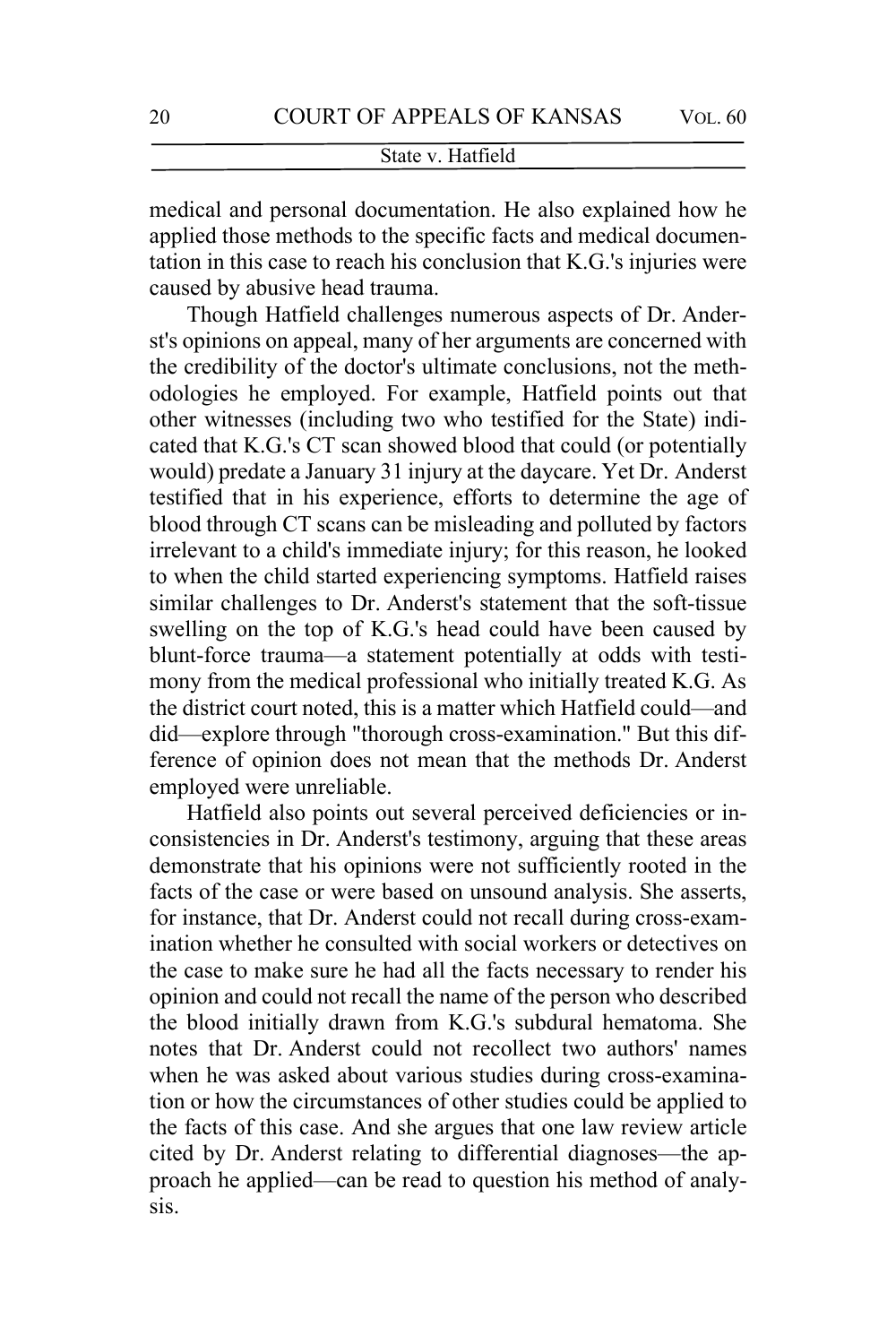But these argued inconsistencies, while fair discussion for cross-examination or presentation of contrary opinions, do not render the district court's reliability finding unreasonable. Indeed, scientific inquiry by its very nature can lead to disagreement and evolving analysis. Accord *Daubert*, 509 U.S. at 596-97 (noting that "open debate is an essential part of both legal and scientific analyses," though "[s]cientific conclusions are subject to perpetual revision"). The fact that Dr. Anderst could potentially have done more during his investigation or could not remember specific details of a study during his testimony may affect the jury's assessment of his credibility, but it does not render his testimony inadmissible.

Finally, Hatfield argues that Dr. Anderst's deductive method of analysis—often called a "differential" diagnosis—is unreliable as a matter of course. According to Hatfield, Dr. Anderst used a forensic approach focused on eliminating potential causes of injury, not a technical or scientific analysis of the CT scan or K.G.'s other medical documentation. Hatfield raised this argument to the district court, both in her initial request for a pretrial *Daubert* hearing and at trial, emphasizing the difference between Dr. Anderst's analysis and that of a radiologist or other specialist. The district court disagreed, finding that Dr. Anderst had testified about "his methodology, his findings, the facts he used, [and] all the data he used" and that the methods and principles he relied upon were reliable.

As a starting point, we observe that the subject of expert-opinion testimony need not be "scientific" to be admitted. K.S.A. 2020 Supp. 60-456(b) recognizes that a jury's understanding may benefit from "scientific, technical or *other specialized knowledge*." (Emphasis added.) The benchmark for determining whether expert testimony is admissible is not whether that testimony is "scientific" but whether it involves information outside the common realm of human experience—and obtained through reliable methods—that could meaningfully assist the jury in its deliberations.

That said, there is significant medical and legal literature documenting differential diagnosis as a manner of ascertaining whether a child has suffered abusive head trauma. See Dr. Sandeep Narang, M.D., J.D., *A Daubert Analysis of Abusive Head Trauma/ Shaken*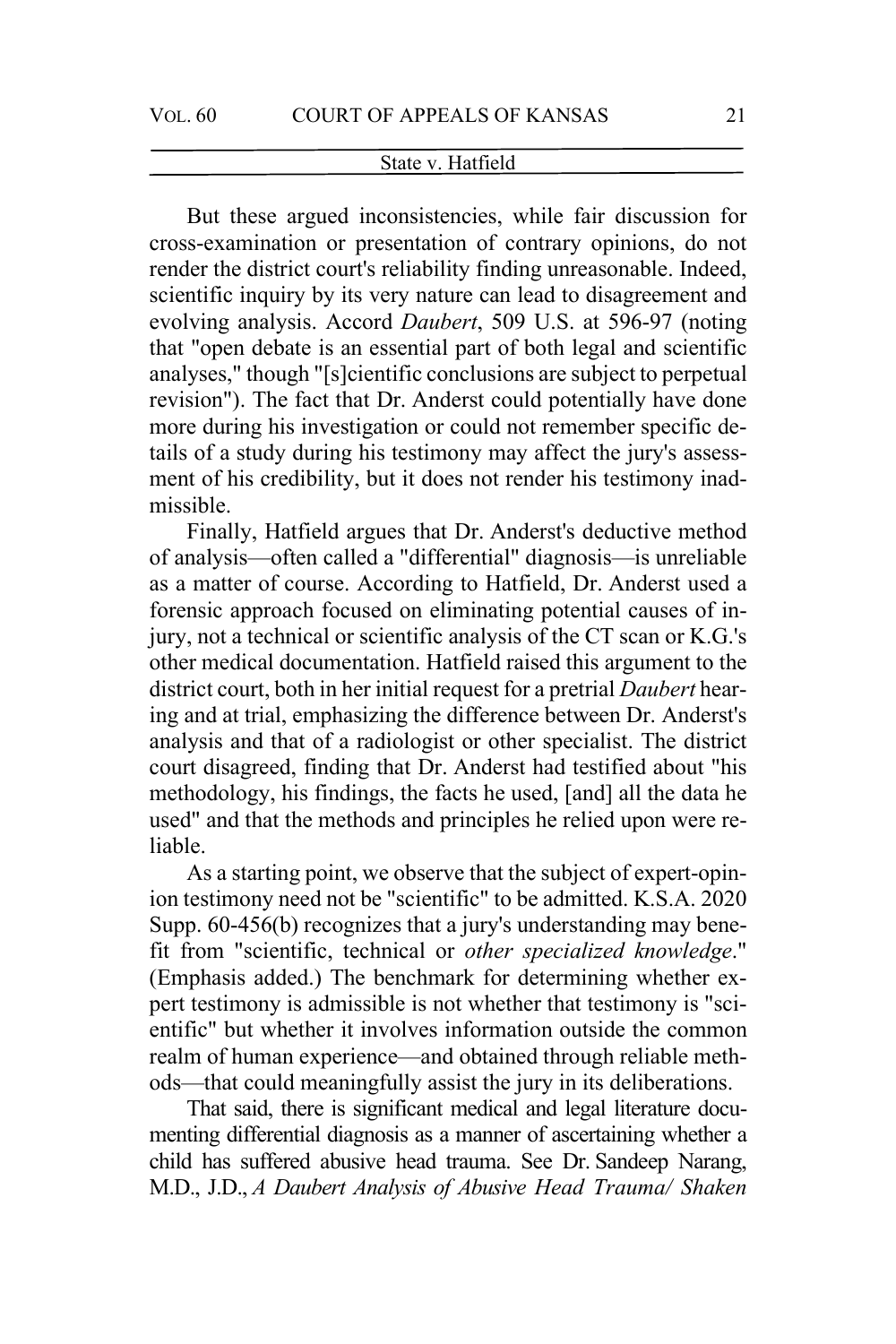*Baby Syndrome*, 11 Hous. J. Health L. & Pol'y 505 (2011) (aggregating studies). Dr. Anderst's explanation of his methodology and his application of those principles was consistent with this literature. See 11 Hous. J. Health L. & Pol'y at 571-74. After reviewing K.G.'s injuries, he inquired as to K.G.'s medical history and family history to determine whether either could have caused his present condition. When he was confident he could exclude a preexisting medical condition and accidental injury as causes, Dr. Anderst reviewed all of K.G.'s medical documentation and any other information available to determine whether those were consistent with a nonaccidental injury—i.e. abusive head trauma. This approach was not, as Hatfield asserts, merely one of negation of other possible causes; it required a scientific reconciliation of K.G.'s medical tests and conditions to determine whether they could have resulted from traumatic abuse. Nor does the record show—as Hatfield argues—that Dr. Anderst's diagnosis was based solely on the presence of K.G.'s subdural hematomas, retinal hemorrhages, and altered mental state (often called the "triad" of injuries surrounding abusive head trauma); the doctor testified in detail about the analytic steps that led to his opinion of what caused K.G.'s injuries.

In considering whether Dr. Anderst could testify as an expert, the district court reviewed his testimony from the preliminary hearing. The court concluded that Dr. Anderst's approach to diagnose abusive head trauma was generally accepted in the medical community and that he adequately explained his methodology and findings to render his testimony reliable. The court did not abuse its discretion when it allowed Dr. Anderst to present expert-opinion testimony.

# 1.2. *Dr. Anderst's testimony did not impermissibly invade the province of the jury when he testified that K.G.'s injuries were nonaccidental.*

Hatfield also argues that the district court erred in allowing Dr. Anderst to testify because his opinions that K.G.'s injuries were nonaccidental and the result of abusive head trauma were improper legal conclusions that usurped the role of the jury. We do not find this argument persuasive for several reasons.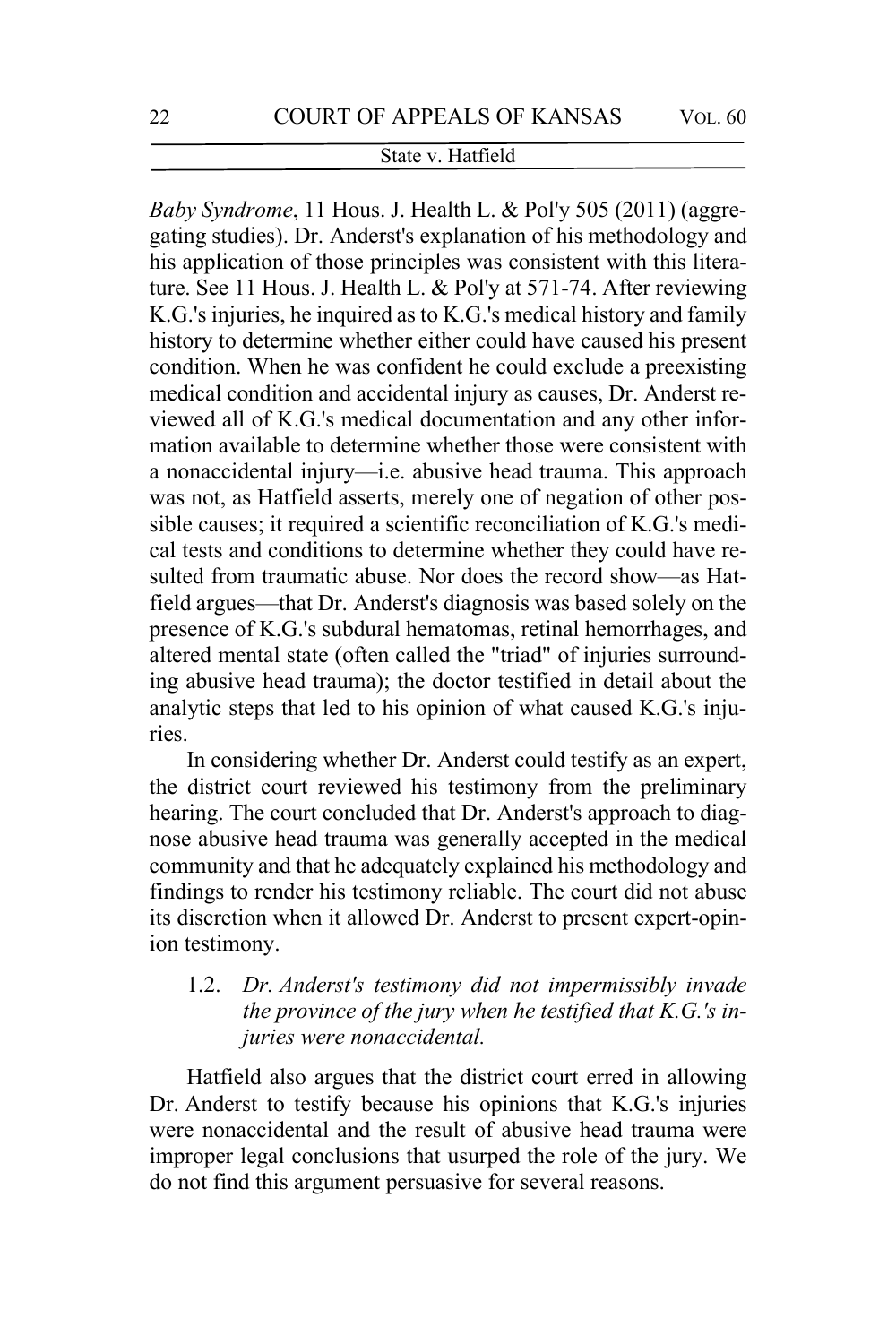First, though Hatfield objected to the reliability of Dr. Anderst's expert testimony, she does not appear to have raised this particular question—whether his abusive-head-trauma diagnosis invaded the role of the jury—at trial. K.S.A. 60-404 requires a party to raise a timely and specific objection to evidence in order for it to be considered on appeal. See *State v. King*, 288 Kan. 333, 336, 204 P.3d 585 (2009) (compliance with K.S.A. 60-404 is required to preserve evidentiary issues for appellate review). This requirement ensures that a district court has the opportunity to act as the evidentiary gatekeeper—a role particularly important in issues involving the admission of expert testimony. See *Smart*, 52 Kan. App. 2d at 496. We are not convinced that Hatfield's general objection to Dr. Anderst's testimony allowed the district court to evaluate the admissibility of this evidence in light of the challenge Hatfield now asserts on appeal.

The fact that Hatfield's brief fails to address and acknowledge this preservation question is similarly problematic. Kansas Supreme Court Rule 6.02(a)(5) (2020 Kan. S. Ct. R. 35) requires an appellant to cite "a pinpoint reference to the location in the record on appeal where the issue was raised and ruled on" in the district court. Or "[i]f the issue was not raised below," the brief must include "an explanation why the issue is properly before the court." (2020 Kan. S. Ct. R. 35.) Here, Hatfield merely cites to her general arguments regarding whether Dr. Anderst may testify as an expert; she does not point to an instance where she raised this particular challenge or explain why this court can (or should) consider the question for the first time on appeal. See *Ellie v. State*, 312 Kan. 835, 481 P.3d 1208 (2021) (declining to consider an argument when the State's briefing did not comply with Rule 6.02[a][5]).

Third, even if Hatfield's general objection were sufficient to preserve the present question for our review, Hatfield's argument would lack merit. Kansas law has long recognized that expert testimony is not objectionable merely because it embraces an issue to be decided by the trier of fact. See K.S.A. 2020 Supp. 60- 456(d); *State v. Smallwood*, 264 Kan. 69, Syl. ¶ 4, 955 P.2d 1209 (1998). Rather, such evidence may be admissible if it "will aid the jury in the interpretation of technical facts or when it will assist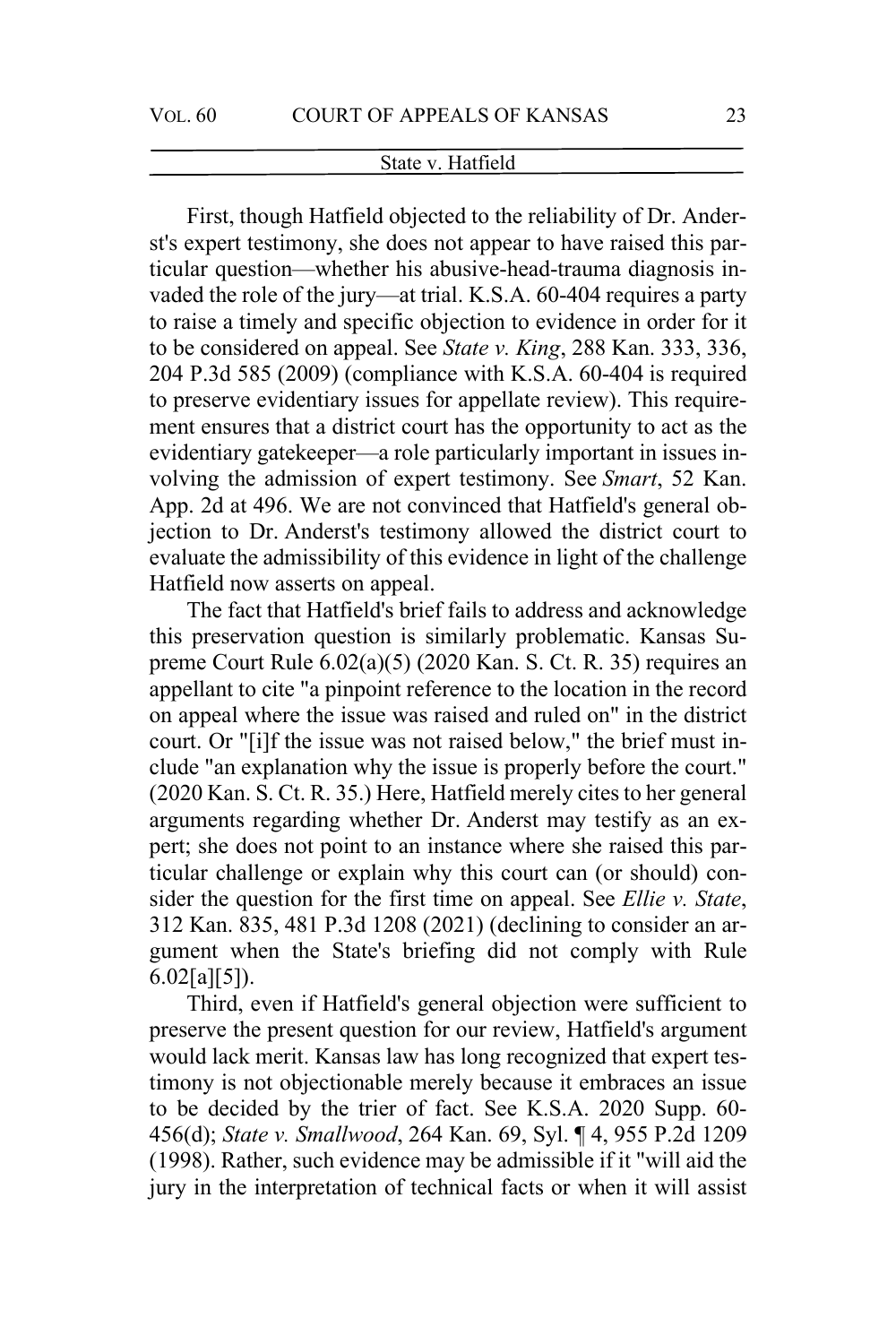the jury in understanding the material in evidence." *State v. Steadman*, 253 Kan. 297, 304, 855 P.2d 919 (1993).

The Kansas Supreme Court applied this principle in *State v. Struzik*, 269 Kan. 95, 100-01, 5 P.3d 502 (2000), where it held that a district court did not err when it allowed an expert to testify in a felony murder case that medical evidence contradicted the defendant's argument that the victim's injuries were accidental. The court found that the "defining point" in its analysis was that the expert's testimony was "based on medical evidence involving the character and severity of [the victim's] injuries," not the expert's opinion of "Struzik's veracity or credibility." 269 Kan. at 101. Similarly, Dr. Anderst's testimony focused on the nature of his investigation and on K.G.'s injuries. The fact that he concluded those injuries were nonaccidental and the result of abusive head trauma does not render his opinions inadmissible. In short, Hatfield has not shown any error by the district court in allowing Dr. Anderst to testify.

1.3. *The court did not violate Hatfield's constitutional right to confront witnesses when it denied her request for a pretrial* Daubert *hearing.*

In her final argument regarding Dr. Anderst's testimony, Hatfield contends the district court's decision not to allow the doctor to testify without first holding a pretrial "*Daubert* hearing" violated the Confrontation Clause of the Sixth Amendment to the United States Constitution. She argues that because she was not given an opportunity to discuss the studies on which Dr. Anderst based his approach at a previous hearing, she was deprived of a meaningful opportunity for cross-examination on these issues.

The Sixth Amendment provides: "In all criminal prosecutions, the accused shall enjoy the right . . . to be confronted with the witnesses against him." U.S. Const. amend. VI; *State v. Henderson*, 284 Kan. 267, Syl. ¶ 1, 160 P.3d 776 (2007); see also Kan. Const. Bill of Rights, § 10 (in criminal prosecutions, providing the accused the right "to meet the witness face to face"). This right to confront witnesses ensures that the defendant has the opportunity to cross-examine and thus test the credibility of the prosecution's witnesses. *State v. Friday*, 297 Kan. 1023, Syl. ¶ 19, 306 P.3d 265 (2013); see also *State v. Noah*, 284 Kan. 608, Syl. ¶ 5, 162 P.3d 799 (2007) (Confrontation Clause "guarantees an opportunity for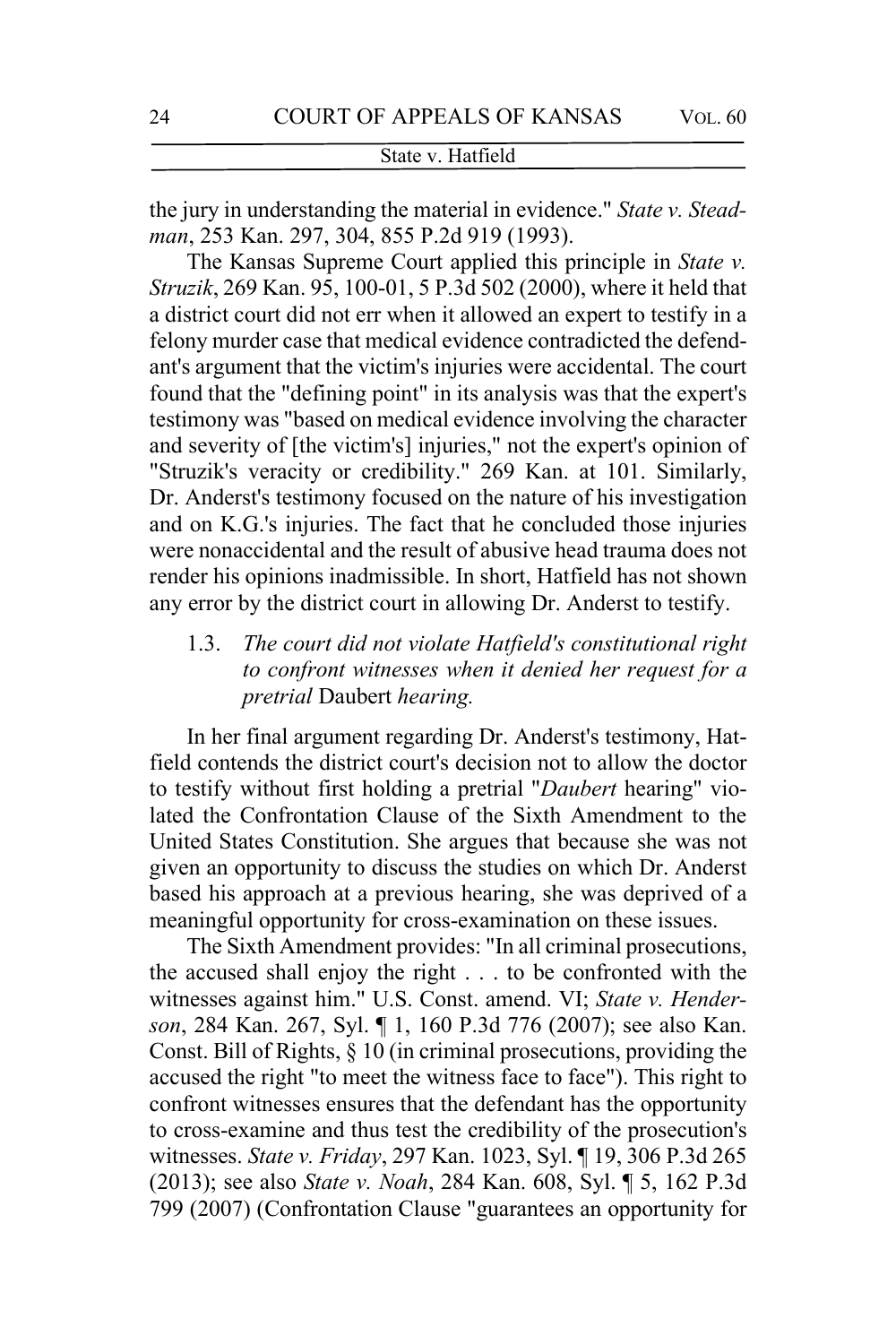effective cross-examination, not cross-examination that is effective in whatever way, and to whatever extent, the defense might wish").

The district court's decision did not impair Hatfield's right to effectively cross-examine Dr. Anderst. The decision whether to hold a pretrial hearing to determine the admissibility of expertopinion testimony is a question entrusted to the district court's discretion. See K.S.A. 2020 Supp. 60-457(b). The purpose of such a hearing is "to determine whether [a] witness qualifies as an expert and whether the witness's testimony satisfies the requirements" of K.S.A. 2020 Supp. 60-456(b). K.S.A. 2020 Supp. 60-457(b). It is not intended to serve as a fishing expedition for testing every aspect of the witness' knowledge or a dry-run for defense counsel's cross-examination at trial. Accord *Daubert*, 509 U.S. at 596 (emphasizing that expert admissibility procedures were never intended to replace "[v]igorous cross-examination" at trial). Here, the district court concluded that Dr. Anderst's testimony during Hatfield's preliminary hearing—a hearing, we note, where Hatfield was present and cross-examined Dr. Anderst—rendered a separate hearing unnecessary.

And our review of the record demonstrates that Hatfield had an opportunity to effectively cross-examine Dr. Anderst when he testified at trial. Hatfield's counsel questioned Dr. Anderst extensively about his background, the studies on which he based his opinions, and the methods he used in his analysis. While she may not have known the exact articles Dr. Anderst relied on until that point, the lack of a separate pretrial *Daubert* hearing did not impair Hatfield's ability to generally examine and ask about the types of studies he used. Her challenge under the Confrontation Clause is without merit.

# 2. *The district court did not err when it cautioned Hatfield that certain questioning could open the door to admitting evidence of other crimes or civil wrongs.*

Hatfield next argues that the district court overstepped its judicial role and violated her constitutional right to present a defense when the court cautioned her that a question she asked Detective Peters during cross-examination might open the door to otherwise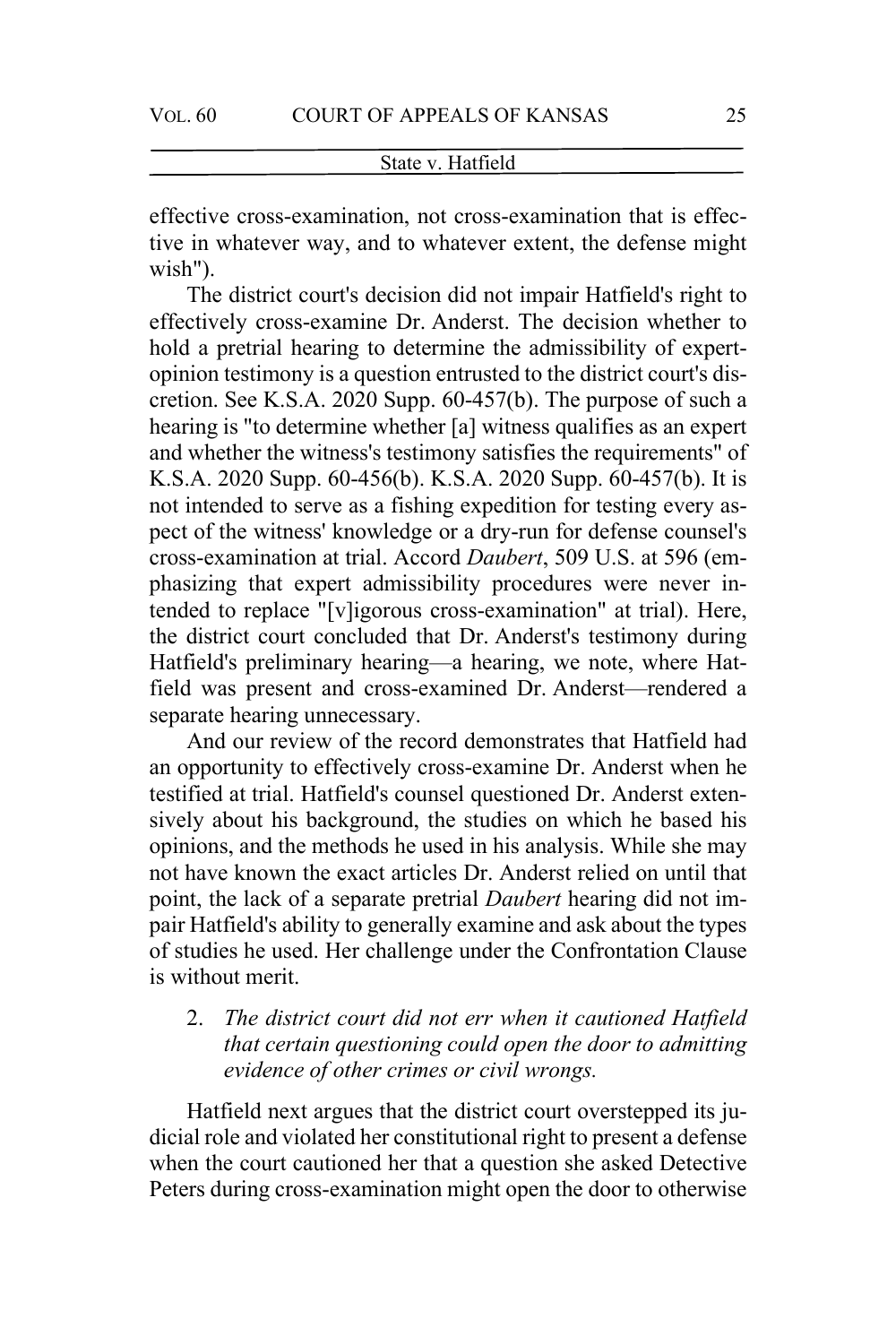inadmissible evidence of other crimes and civil wrongs under K.S.A. 2020 Supp. 60-455.

Some further background is necessary for context. Detective Peters was assigned to investigate K.G.'s injuries. Late on the day K.G. was taken to the hospital, Peters interviewed Hatfield at her house before going to Children's Mercy to interview K.G.'s parents and discuss K.G.'s injuries with hospital staff. Over the next week, Peters executed search warrants for Hatfield's house and cell phone. He continued his investigation by researching Hatfield's and the parents' employment history, collecting K.G.'s medical records and reports, and speaking with Dr. Anderst.

During trial, Detective Peters described this investigation, explaining that he relied on all available evidence when determining whether a crime had occurred. In an effort to neutralize this testimony during cross-examination, Hatfield attempted to show that the detective's investigation relied too heavily on Dr. Anderst's diagnosis. To emphasize this point, she asked Peters to set aside Dr. Anderst's conclusions and specify "[w]hat incriminating evidence do you have, would you consider to be incriminating during those interviews of Ms. Hatfield[?]"

The State then interrupted and noted that Hatfield's question might elicit unfavorable information. Outside the jury's presence, the State elaborated that Detective Peters might respond by mentioning two prior instances that raised concerns about how Hatfield cared for children. Hatfield asserted these instances either did not occur or were brought to light later in the investigation, and she only asked Peters about the January 31 interview. After considering both positions, the court cautioned Hatfield that if she decided to "go down that path any further," she "might open the door for this other information to come in."

Hatfield argues that this warning impermissibly limited her ability to shape and present her defense. We disagree. The court did not prevent her from asking any questions. She was free to engage in her defense strategy but apparently chose not to pursue her original line of questioning in case Detective Peters provided incriminating information. The district court did not err when it cautioned her about potential consequences of those earlier questions. See *State v. Boothby*, 310 Kan. 619, Syl. ¶ 1, 448 P.3d 416 (2019).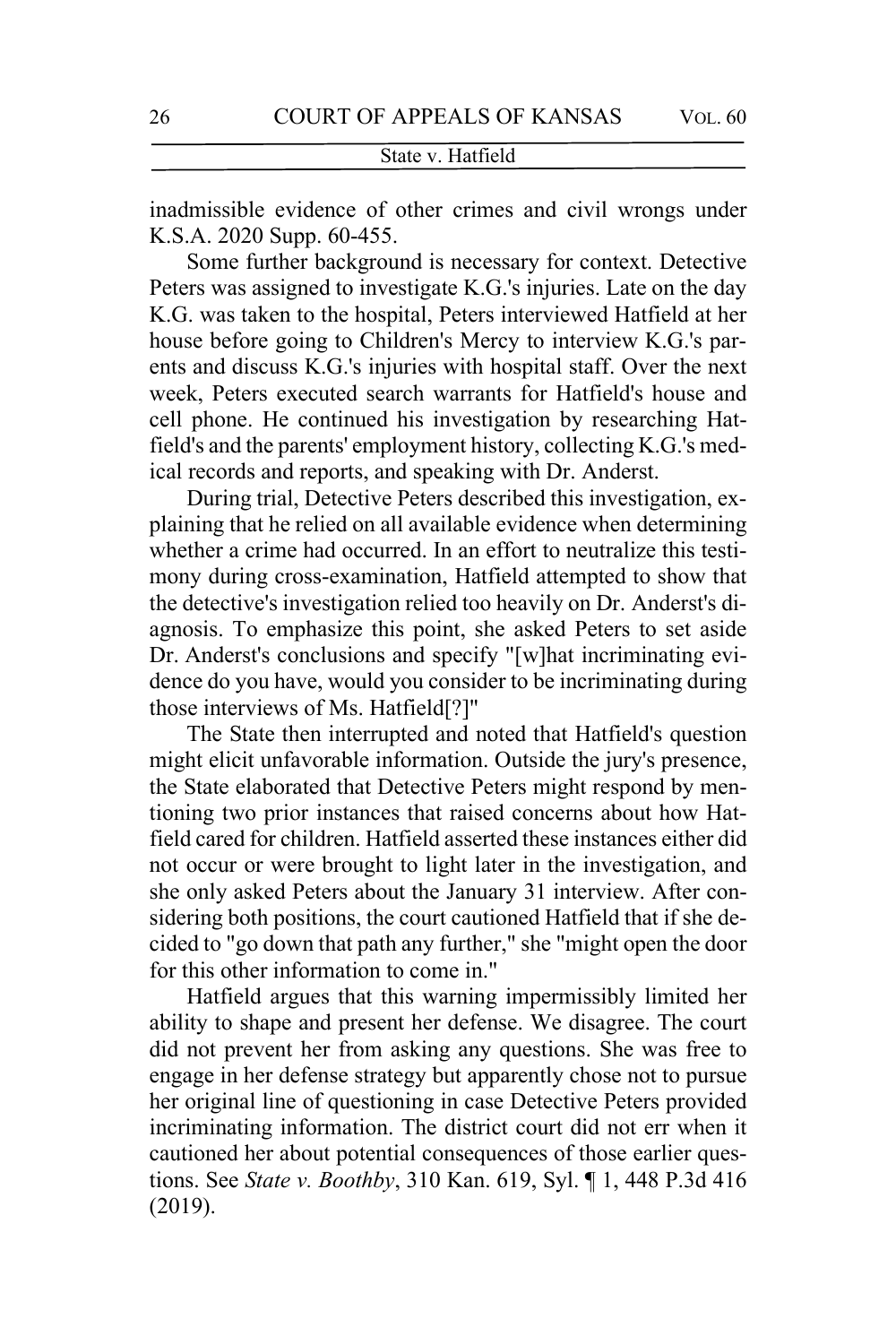3. *The prosecutor did not commit reversible error during closing argument.*

In addition to the evidentiary matters we have previously discussed, Hatfield argues she was deprived of a fair trial because the prosecutor veered outside the acceptable bounds of conduct in multiple ways during closing argument. We analyze claims of prosecutorial error through a two-step process. *State v. Chandler*, 307 Kan. 657, Syl. ¶ 5, 414 P.3d 713 (2018). First, we determine whether a prosecutor's actions fall outside the latitude afforded to attorneys arguing at trial. If a prosecutor engaged in impermissible conduct (that is, if the prosecutor erred), we proceed to the second step and consider whether the error is reversible—whether the prosecutor's actions prejudiced the defendant's right to a fair trial under the constitutional harmless-error standard provided in *Chapman v. California*, 386 U.S. 18, 87 S. Ct. 824, 17 L. Ed. 2d 705 (1967). *Chandler*, 307 Kan. 657, Syl. ¶¶ 6-7.

Prosecutors have considerable latitude in crafting arguments. See *State v. Longoria*, 301 Kan. 489, 524, 343 P.3d 1128 (2015). But the permissible scope of argument, though broad, is not unbounded. A prosecutor's comments during closing argument must "accurately reflect the evidence" and "accurately state the law." *State v. Raskie*, 293 Kan. 906, 917, 269 P.3d 1268 (2012). And those comments "cannot be 'intended to inflame the passions or prejudices of the jury or to divert the jury from its duty to decide the case based on the evidence and the controlling law.'" 293 Kan. at 917.

Hatfield asserts that the prosecutor committed numerous errors in virtually every aspect of his argument, from attempting to shift the State's burden of proof to appealing to jurors' sympathies to misrepresenting the evidence. We address each of these allegations in turn. After thoroughly reviewing the parties' closing arguments and comparing them to the evidentiary record, we conclude that Hatfield has shown only one circumstance when the prosecutor's comments deviated from the scope of acceptable argument when he mistakenly stated on two occasions that K.G. suffered a neck contusion instead of a contusion on the top of his head. But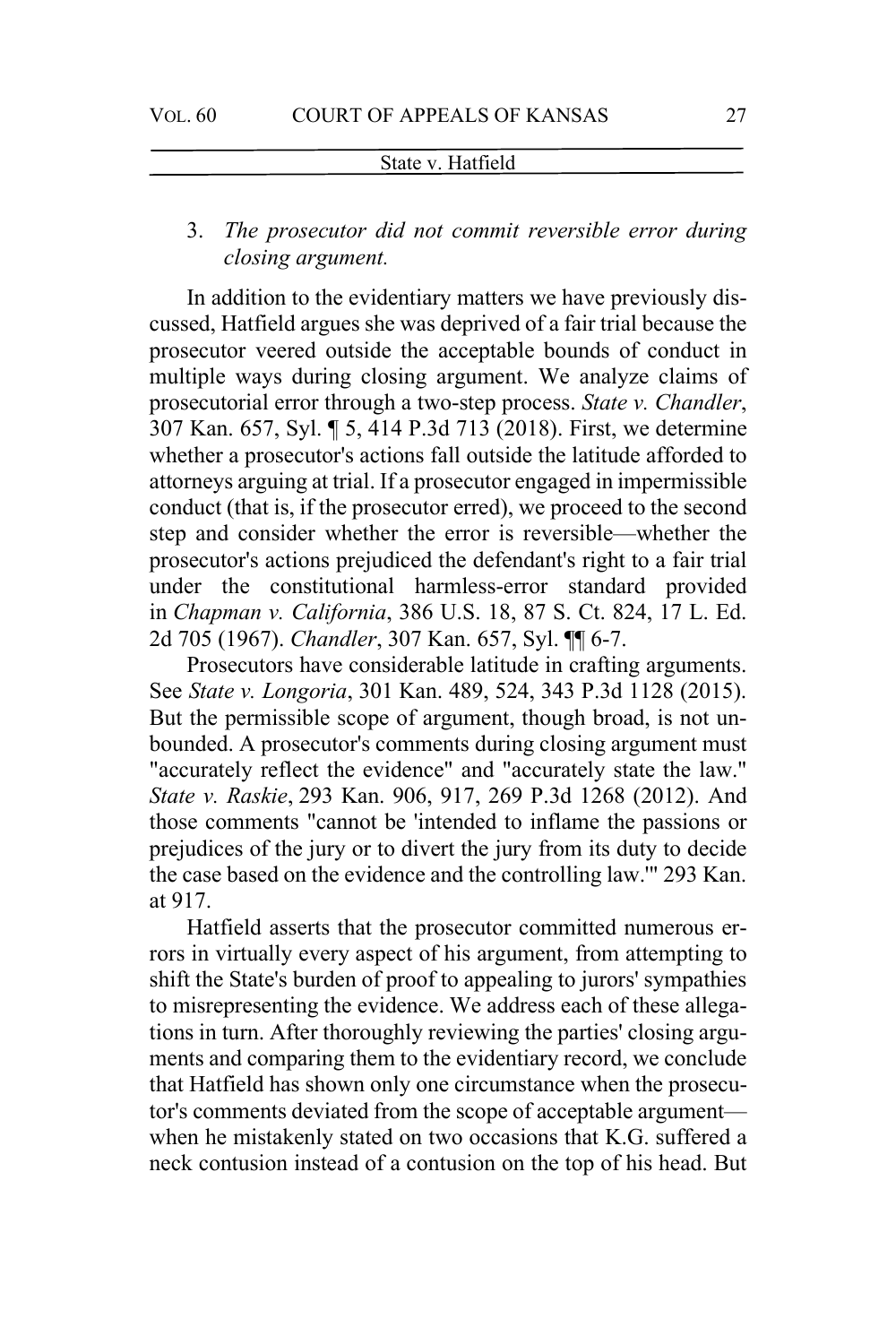we are convinced beyond a reasonable doubt that these misstatements, which were passing references and not the focus of any discussion, did not affect the outcome of Hatfield's trial.

# 3.1. *The prosecutor did not attempt to shift the State's burden of proof.*

Hatfield asserts that the prosecutor devoted much of his closing argument to addressing the defense's theories as to what occurred with K.G. rather than discussing the State's evidence. She contends that this discussion effectively shifted the State's burden of proof to the defendant, implying that Hatfield needed to rebut the State's evidence in order to avoid a conviction.

Before the State can convict a person of a crime, and thus deprive him or her of liberty, it must prove the elements of that crime beyond a reasonable doubt. *In re Winship*, 397 U.S. 358, 364, 90 S. Ct. 1068, 25 L. Ed. 2d 368 (1970); *Miller v. State*, 298 Kan. 921, 935, 318 P.3d 155 (2014). Thus, Kansas courts have long held that it is improper for a prosecutor to make statements during closing argument that attempt to shift this burden of proof to the defendant. See *State v. Pribble*, 304 Kan. 824, 837, 375 P.3d 966 (2016). But courts have also routinely held that when the jury has been properly instructed that the prosecution bears the burden of proof, a prosecutor may argue inferences based on the balance or lack of evidence. See *State v. McKinney*, 272 Kan. 331, 346, 33 P.3d 234 (2001), *overruled on other grounds by State v. Davis*, 283 Kan. 569, 158 P.3d 317 (2007). This is because there is a difference between the prosecutor shifting the burden of proof—asserting the defense must prove a crime was *not* committed—and "pointing out the absence of evidence to support the defense argument that there are holes in the State's case." *Pribble*, 304 Kan. at 837.

In his closing argument, the prosecutor began his discussion of the aggravated-battery charge by discussing "the evidence to support" that charge, focusing on the "medical evidence" and "the doctors' testimony." The prosecutor discussed K.G.'s injuries, noting the subdural and subarachnoid hematomas, the retinal hemorrhaging, and retinoschisis. The prosecutor noted that this last injury—the tearing of 8 to 10 layers of the retina—would result from "violent trauma" and "great force." Yet Hatfield had indicated that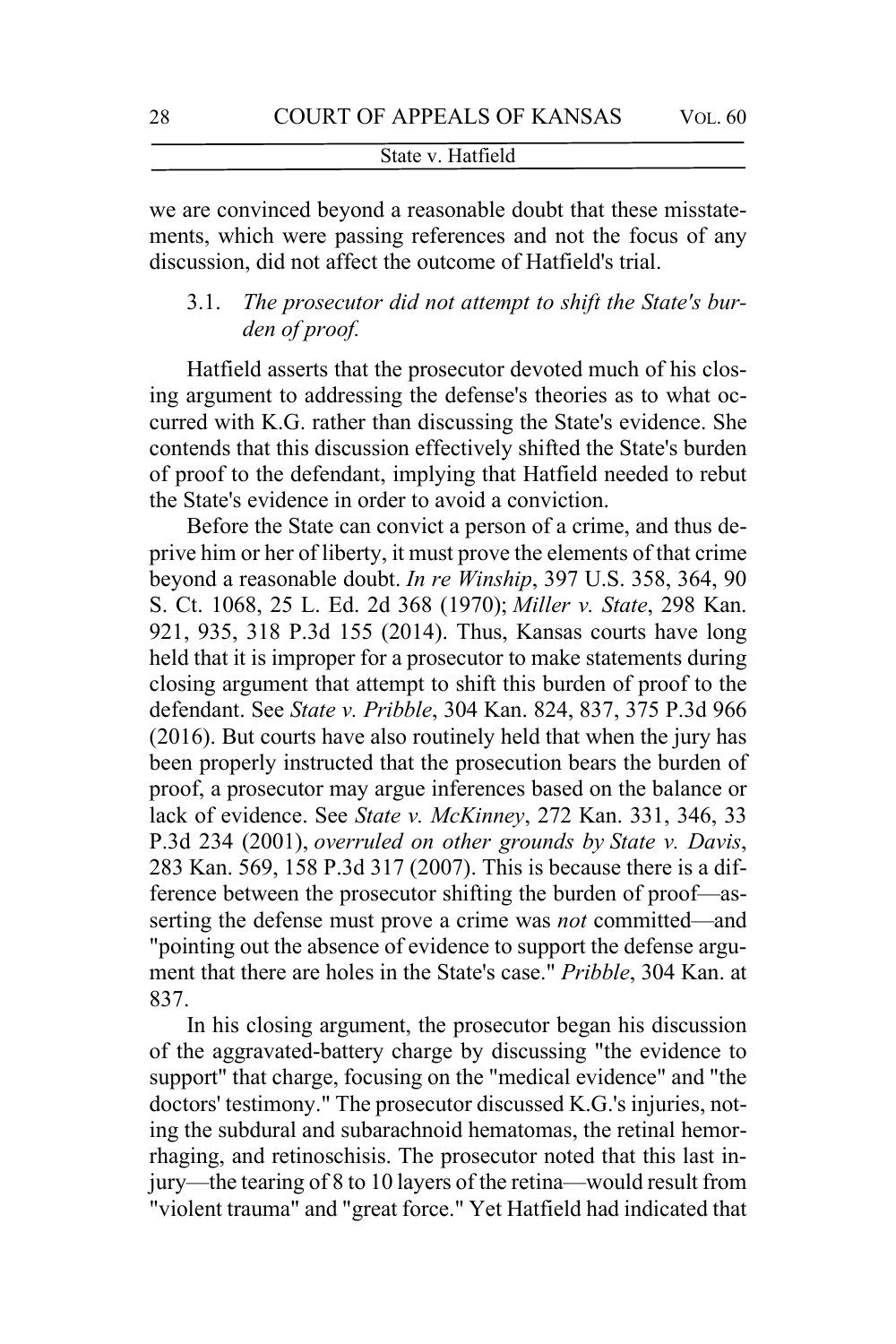when K.G. arrived at her home on January 31, he was making eye contact and was able to see her.

The prosecutor then turned to the defense's theories as to what may have occurred. He prefaced his argument by noting that "the defense, their job is to point out to you other theories, other reasons why there may be doubt, and they are going to point those out, and we're going to talk about them here." The prosecutor continued, arguing that the jury "ha[d] to consider, is what they are telling you reasonable? Does it actually cast doubt on what the doctors have told you?" The prosecutor then went on to discuss the various explanations for K.G.'s injuries that the defense had proffered throughout the course of the trial. The prosecutor concluded by again discussing the treating doctors' trauma diagnoses.

Viewed in this context, the prosecutor's statements did not shift the burden of proof to Hatfield. Instead, they considered whether any of these explanations or theories constituted reasonable doubt as to the explanation offered by the doctors at Children's Mercy—that K.G. had suffered abusive head trauma. These comments were thus within the bounds of permissible argument.

# 3.2. *The State did not err by showing the jury photographs of K.G. that had previously been admitted as evidence.*

During his rebuttal argument, the prosecutor offered two pictures of K.G.—one taken by Hatfield around 1 p.m. on January 31 and the other of K.G. intubated in a hospital bed at Children's Mercy—to demonstrate the marked difference in the child's condition during the day he spent at Hatfield's home. As he held the pictures, the prosecutor argued:

"[K.G.] went to [Hatfield's] house like this. He was smiling. He was happy. He was making eye contact, and [the defense] want[s] you to believe that he went to this from nothing that she did, even though your common sense and your experience tells you that's not the case. You don't get those kind of head injuries, those kind of serious injuries to your eye and not have the results he did immediately."

Hatfield argues that these pictures were shown to deliberately invoke the sympathies of the jury and invite them to be persuaded by their emotions, not the facts of the case.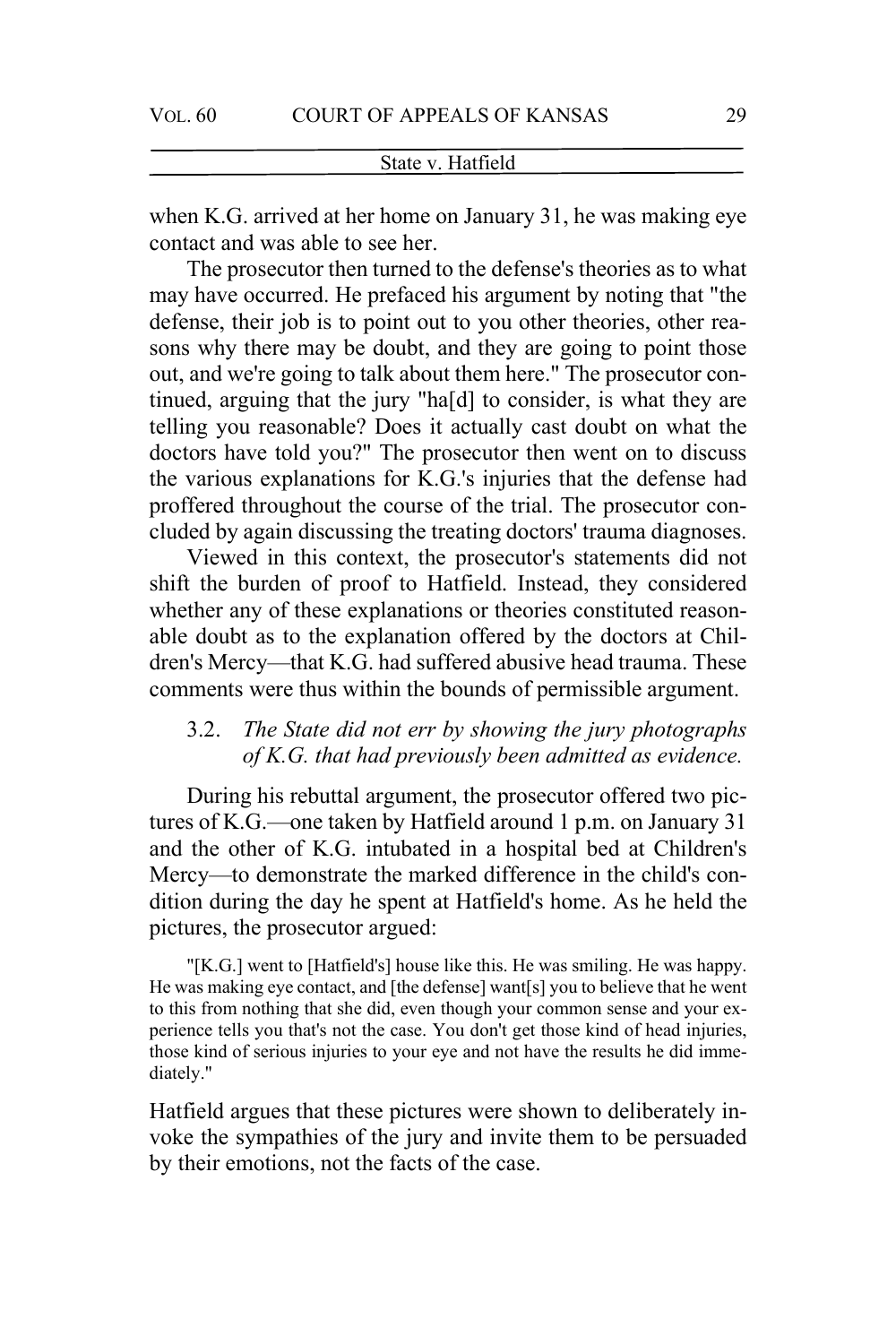Though a prosecutor has wide latitude during closing argument, arguments must be based on the evidence. And emotions are not facts. A prosecutor thus errs when he or she makes statements to inflame the emotions of the jury or distract the jury from its duty to decide the case based on the evidence and the law. *Longoria*, 301 Kan. at 524.

The Kansas Supreme Court recently discussed the problems associated with purely emotional appeals in *State v. Thomas*, 311 Kan. 905, 468 P.3d 323 (2020). There, the defendant was charged with child abuse and other related crimes. During closing arguments, the prosecutor showed the jury photographs of the child's injuries, arguing the jury should acquit the defendant if they thought such conduct was permissible. The court found this argument impermissibly invited the jurors to make an "emotional assessment about what was okay" instead of deciding the case on the law and facts. 311 Kan. at 913.

The prosecutor's comments in this case are distinguishable from the prosecutor's arguments in *Thomas*, however. Instead of appealing solely to the jurors' emotions, the prosecutor here offered the pictures to show the difference in K.G.'s condition over the course of a short period of time, arguing that Hatfield (who was caring for K.G.) must be responsible for the change. These arguments were offered after Hatfield's attorney's closing argument, which emphasized Dr. Scheller's theory that K.G.'s injuries were a delayed manifestation of previous injury.

Courts analyze claims of prosecutorial error based on the specific facts and particulars of each case. See *State v. Sherman*, 305 Kan. 88, 110-11, 378 P.3d 1060 (2016). Though the prosecutor's use of the photographs during rebuttal may have had a powerful impact, the prejudicial nature of evidence does not render it offlimits for argument. After all, relevant evidence by its very nature is prejudicial. Both photographs the prosecutor showed here had previously been admitted for the jury's consideration. And the photographs were offered in the context of arguing critical facts of the case. The prosecutor's actions were within the scope of acceptable argument.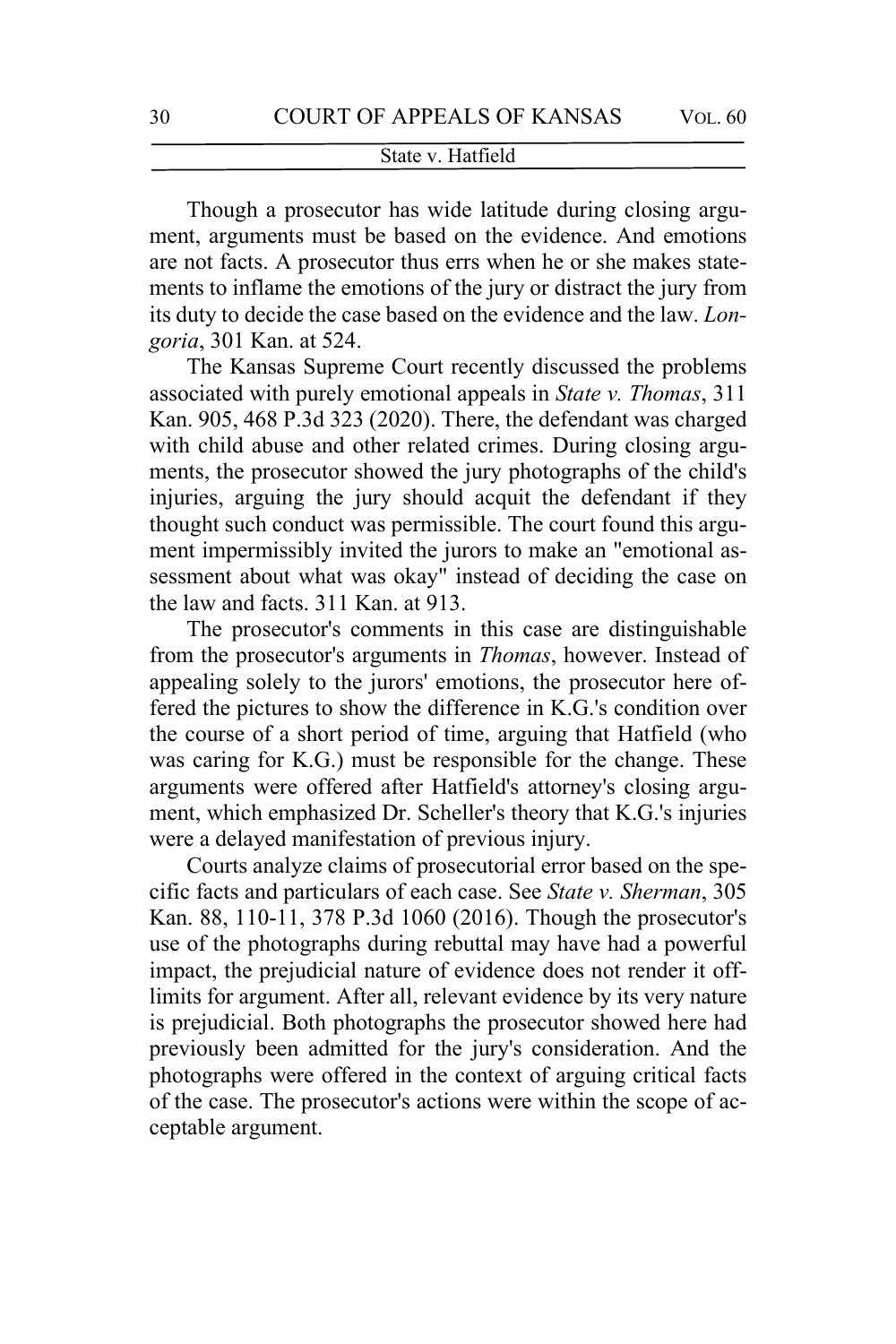# 3.3. *The prosecutor did not commit reversible error by mischaracterizing or misstating the evidence.*

As we have discussed, prosecutors (and attorneys generally) enjoy considerable leeway to explore and explain the evidence during closing argument. This leeway includes broad discretion to decide "the language and the manner" of the prosecutor's presentation. *State v. Hall*, 292 Kan. 841, Syl. ¶ 4, 257 P.3d 272 (2011). But the prosecutor's statements must remain within the parameters of the evidence presented. Thus, a prosecutor may "draw reasonable inferences from the evidence" but may not "comment upon facts outside the evidence." 292 Kan. at 848. A prosecutor may argue the evidence presented, emphasizing the strengths of the State's case and the weaknesses of the defendant's arguments. *Pribble*, 304 Kan. at 837-38. But the prosecutor may not misstate the evidence or argue facts that were never presented or established. See *Chandler*, 307 Kan. at 675-79. In short, the prosecutor's comments must remain "consistent with the evidence." *Hall*, 292 Kan. 841, Syl. ¶ 4.

Hatfield asserts the prosecutor made numerous comments during closing argument that were unsupported by or mischaracterized the evidence. Because these statements require discussions of particular facts and inferences, we discuss each allegation before considering whether the prosecutor's actions deprived Hatfield of a fair trial.

#### *"Suddenly blind"*

Hatfield asserts that the prosecutor erred when he described K.G. as being rendered "suddenly blind" as a result of his injuries. This statement arose during the prosecutor's discussion of K.G.'s retinoschisis—tears in the retinal layers, which Dr. Anderst described as being caused by significant violent force—and Hatfield's theory, provided by Dr. Scheller, that this condition was caused by gradually increasing intracranial pressure. The prosecutor argued:

"The problem for the defense is that Ms. Hatfield has already told you that morning that [K.G. is] looking at her, he's making eye contact, he's able to see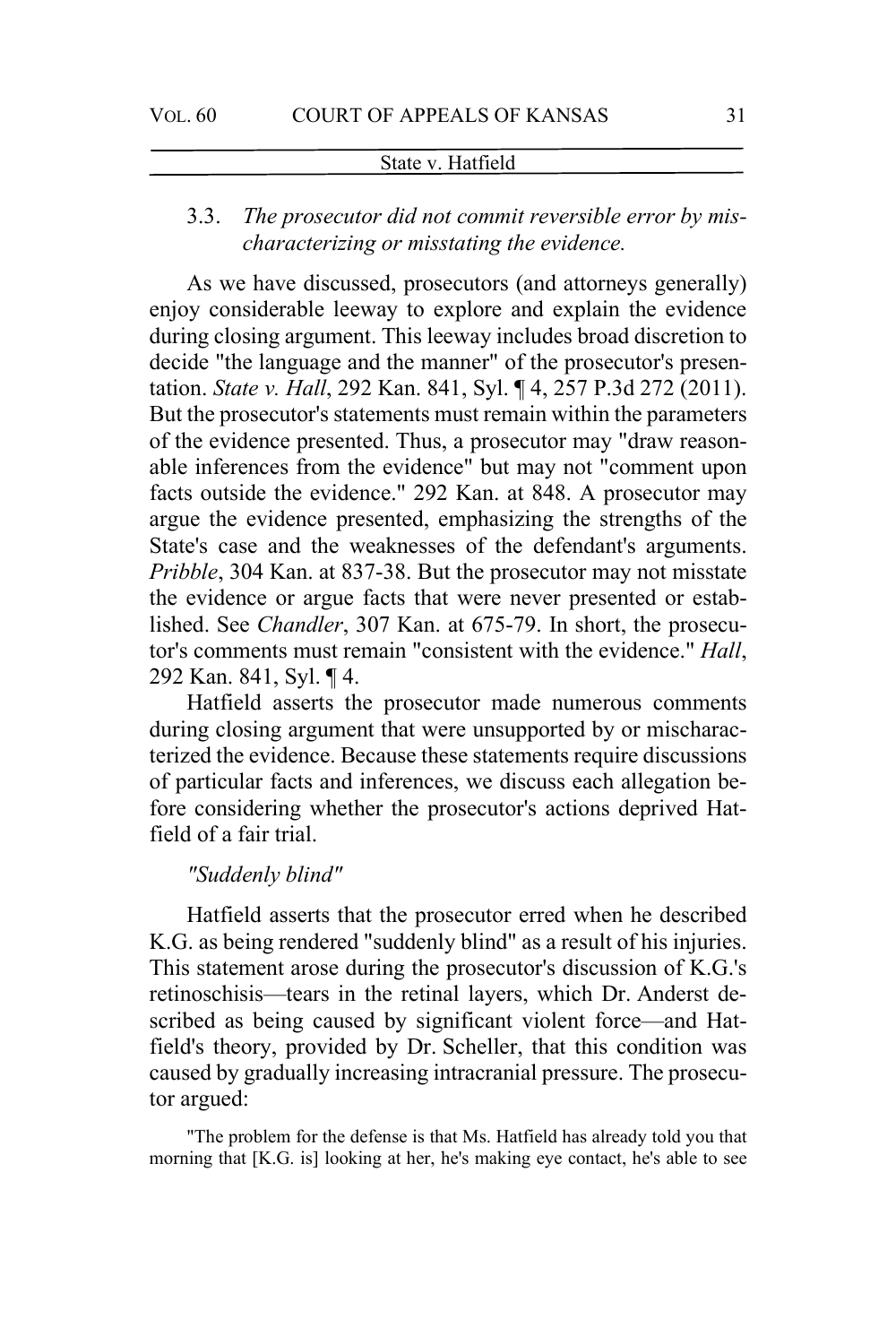her, and then she clearly described during her care *he's not able to see her* because his eye has been torn apart by that violent action that all the experts agree occurs, with the exception of [Hatfield's expert]." (Emphasis added.)

The prosecutor continued this line of discussion when noting the implausibility that K.G.'s injuries occurred several hours earlier while he was in Mother's care, arguing the jurors should "[u]se your own experience and knowledge" and compare Hatfield's theory with the fact K.G. is "just *suddenly blind*, and he suddenly has a subdural hematoma, and he suddenly is unconscious, and he suddenly is having seizures. Is that reasonable?" (Emphasis added.)

Hatfield argues these statements are unsupported by the evidence, as no medical evidence indicated that K.G. left her house blind. Rather, K.G. was first diagnosed with retinoschisis and retinal hemorrhages about a week after his admittance to Children's Mercy, and doctors never pinpointed exactly when K.G. became blind. Hatfield points out that she only informed the detective and medical professionals that K.G. did not make eye contact, not that he was unable to see.

But Hatfield interprets the prosecutor's argument too literally. The prosecutor was arguing the difference between K.G.'s condition early in the afternoon on January 31 and shortly thereafter when he was taken to the hospital, asking the jurors to consider the likely cause for such a drastic change. The prosecutor's statements did not mischaracterize or misstate the evidence.

# *Multiple medical opinions that K.G. suffered abusive head trauma*

Hatfield claims the prosecutor misled the jury when he indicated that K.G. had been diagnosed by multiple doctors with abusive head trauma. As background, K.G. received treatment at a minimum of three hospitals for his injuries: Overland Park Regional Medical Center, Children's Mercy, and Madonna Hospital in Nebraska. Though doctors at multiple institutions treated K.G., Dr. Scheller—Hatfield's expert—expressed concern that K.G. never received a second opinion to verify his abusive head trauma diagnosis. Instead, Dr. Scheller believed the physicians did not question K.G.'s diagnosis once it was made. Hatfield's attorney emphasized this concern during her closing argument.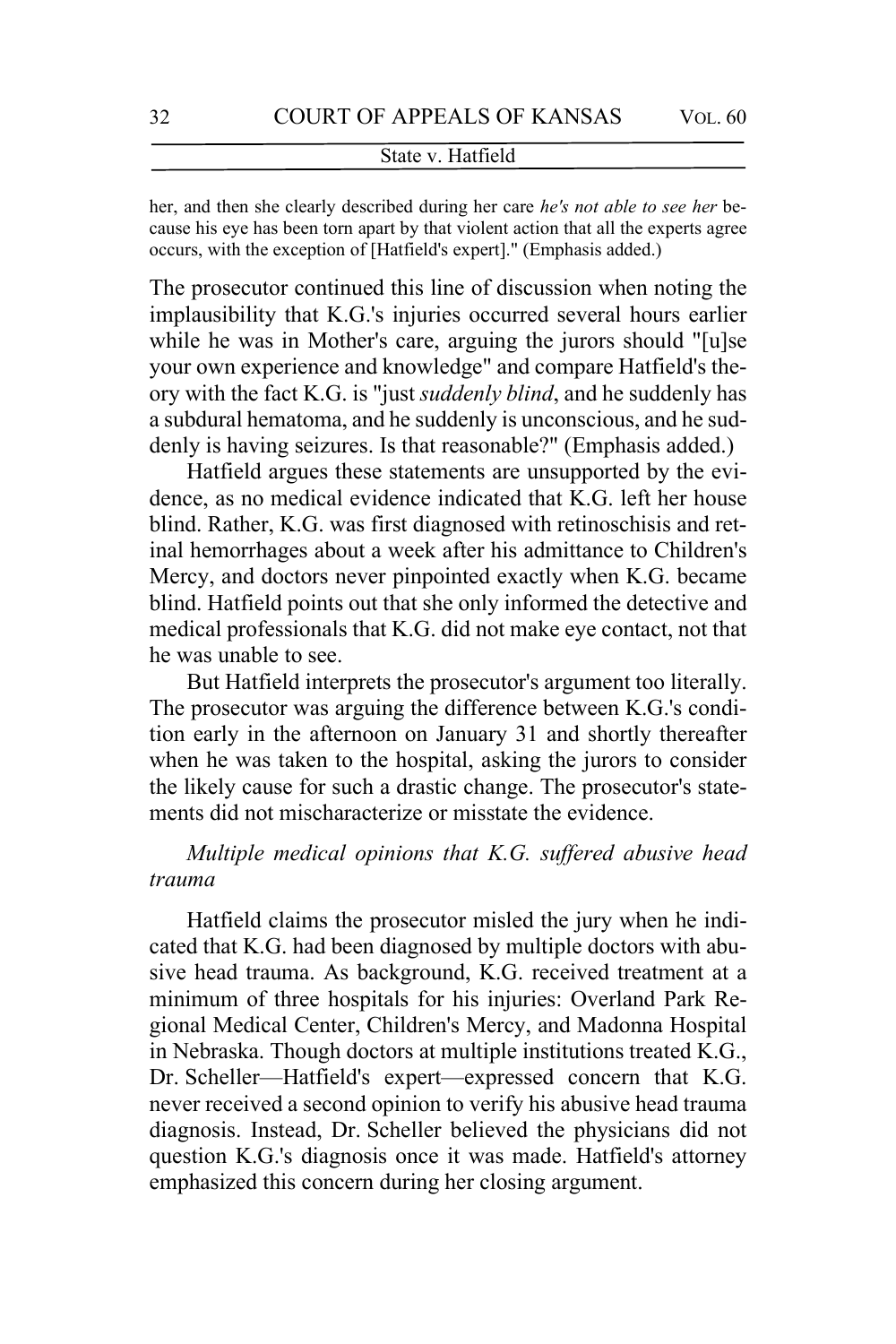During rebuttal, the prosecutor sought to address this concern by indicating that these three hospitals treated K.G. for abusive head trauma. The prosecutor argued:

"[Defense attorney] talked to you about second opinions. There is no second opinion here.

"Look at the evidence. He went to Overland Park Regional. The impression: Acute abusive head trauma.

"He went to Children's Mercy. The impression: Acute abusive head trauma.

"He went to Madonna Hospital in Nebraska, an acute abusive head trauma.

"The same thing as Saint Luke's. [K.G. is] blind, he cannot walk, and he had all that brain damage due to what happened at [Hatfield's] home. That is the evidence."

Hatfield argues these statements were misleading because there was no evidence that Overland Park Regional, Children's Mercy, and Madonna Hospital performed independent diagnoses. But again, she interprets the prosecutor's statements too narrowly. The prosecutor did not argue that doctors at each facility diagnosed K.G. independently. Instead, he pointed out that all three facilities agreed that K.G.'s injuries were consistent with abusive head trauma. The prosecutor did not misstate the facts.

### *Mother's texts concerning the Bumbo seat*

At trial, Hatfield argued the possibility that K.G.'s injuries were caused when he wiggled out of the Bumbo seat on January 27—four days before he was taken to the hospital—and that Mother's texts to Hatfield about the incident were an effort to cover up his injuries. During closing argument, the prosecutor addressed that theory, asking the jurors whether it was reasonable to interpret Mother's texts in such a way. The prosecutor then pointed out that despite these texts, which the prosecutor interpreted as cautioning Hatfield against keeping K.G. in an infant seat, Hatfield sent Mother a picture a few days later with him in a Bumbo seat—a picture, the prosecutor argued, where it was not clear if K.G. was strapped in correctly. The prosecutor noted that this did not really matter—it was a "red herring"—though he implied that it undermined Hatfield's position that she would never do something to put K.G. in harm's way. Accord *State v. Hachmeister*, 311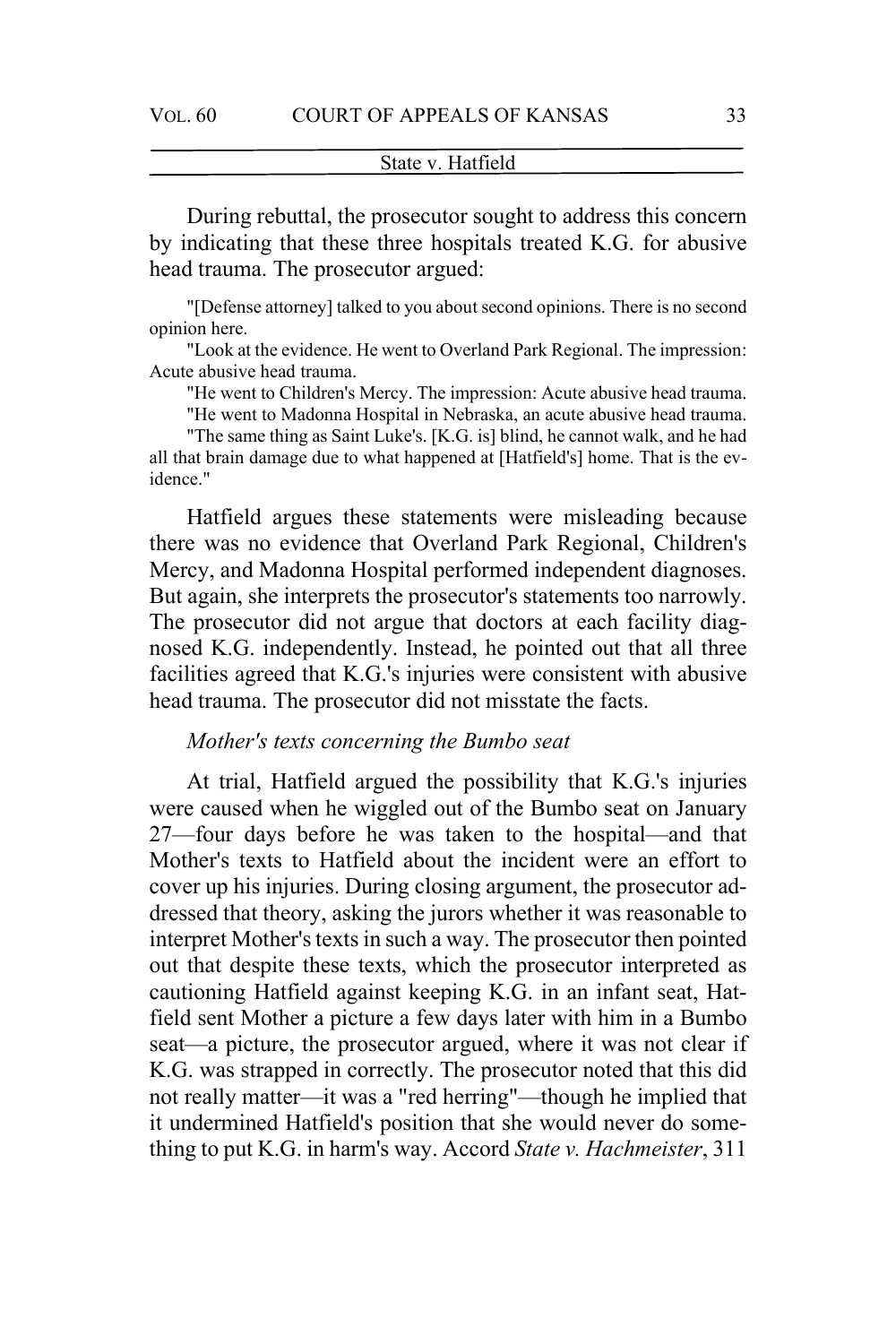Kan. 504, 514-15, 464 P.3d 947 (2020) (recognizing that evidence, and inferences from that evidence, may be referenced for limited purposes during closing argument).

This line of discussion was perhaps inartfully crafted. But it was not, as Hatfield asserts, an attempt to convict Hatfield through stacking of inferences or innuendo. Instead, it was a permissible albeit convoluted—analysis of a defense theory in light of witnesses' testimony.

*Comments regarding the testimony of Dr. Nielsen and Dr. Scheller*

Hatfield also argues that the prosecutor mischaracterized the testimony of two witnesses—Dr. Nielsen (who testified as an expert for the State) and Dr. Scheller (who testified as an expert for the defense). Dr. Nielsen, the pediatric neuroradiologist at Children's Mercy, estimated that K.G.'s January 31 CT scan showed blood between approximately 12 hours and a couple of days old. During closing arguments, the prosecutor described Dr. Nielson's testimony as finding the blood was "about 12 hours" old. The prosecutor then contrasted Dr. Nielsen's isolated analysis with Dr. Anderst's explanation for why determining the age of blood through CT scans can often be misleading. While the prosecutor's summary of Dr. Nielsen's analysis could have been more comprehensive, a prosecutor is not required (nor is there time) to summarize every aspect of a witness' testimony during closing argument. The prosecutor's statement that Dr. Nielsen concluded the blood in K.G.'s CT scan was "about 12 hours" old was consistent with the doctor's testimony.

And the prosecutor's arguments regarding Hatfield's expert witness, Dr. Scheller, were also permissible. Dr. Scheller's testimony at trial extended over the course of two days, with Hatfield's direct examination of the witness beginning one afternoon and the State's cross-examination beginning the next morning. During Dr. Scheller's direct examination, he testified that he believed K.G.'s subdural hemorrhaging was a "recent, very recent" development that had occurred on January 30 or 31, and he did not believe the CT scan showed "old blood."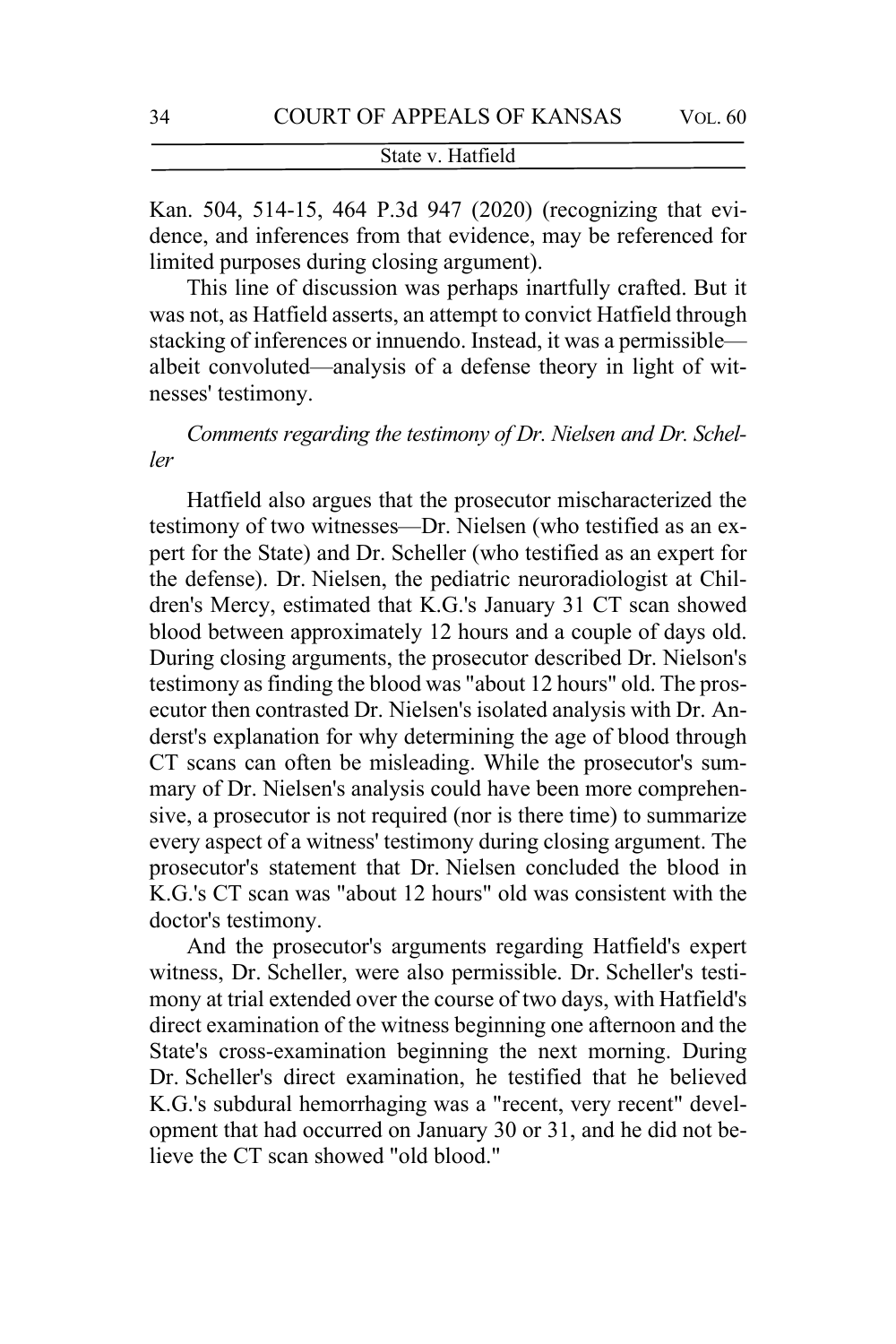The State asked the court reporter to prepare a transcript of Dr. Scheller's testimony before it cross-examined him the following day. During cross-examination, Dr. Scheller clarified that he believed K.G. had suffered an injury sometime in "October, November, [or] December" to cause separation of the layers covering K.G.'s brain, even if the actual separation was very recent. The State used the transcript to ask Dr. Scheller about inconsistencies with his testimony the previous day. Hatfield asked to see a copy of the transcript the State was using but did not otherwise object to this line of questioning.

During closing argument, the prosecutor again pointed to what he believed were inconsistencies in Dr. Scheller's testimony, implying the doctor may have altered his position after talking with Hatfield's attorney following his direct examination. Contrary to Hatfield's assertions, this discussion was fair argument based on the record and did not mischaracterize Dr. Scheller's testimony or impermissibly comment on his credibility.

### *Neck contusion*

Lastly, Hatfield argues that the prosecutor misstated the facts, and thus misled the jury, when he incorrectly stated that K.G.'s injuries included a neck contusion instead of a contusion on the top of his head. We agree that the prosecutor's comments were not supported by the evidence. But we do not find that these comments, when viewed in context and in light of the trial as a whole, affected the outcome of the case.

When he was taken to Children's Mercy, K.G. was treated for numerous injuries, including subdural and subarachnoid hematomas, retinal and vitreous hemorrhaging in both eyes, and retinoschisis. One of the only external manifestations of these injuries, other than K.G.'s eyesight, was a contusion (i.e. swelling) on the top of his head. When the prosecutor initially asked Dr. Anderst about these injuries during direct examination, the attorney confused this top-of-the-head contusion with a neck contusion, asking with reference to K.G.'s external symptoms, "If my recollection serves me, he didn't have anything other than maybe a contusion on his neck?" Dr. Anderst responded, "That was on top of his head." Hatfield did not object to this exchange.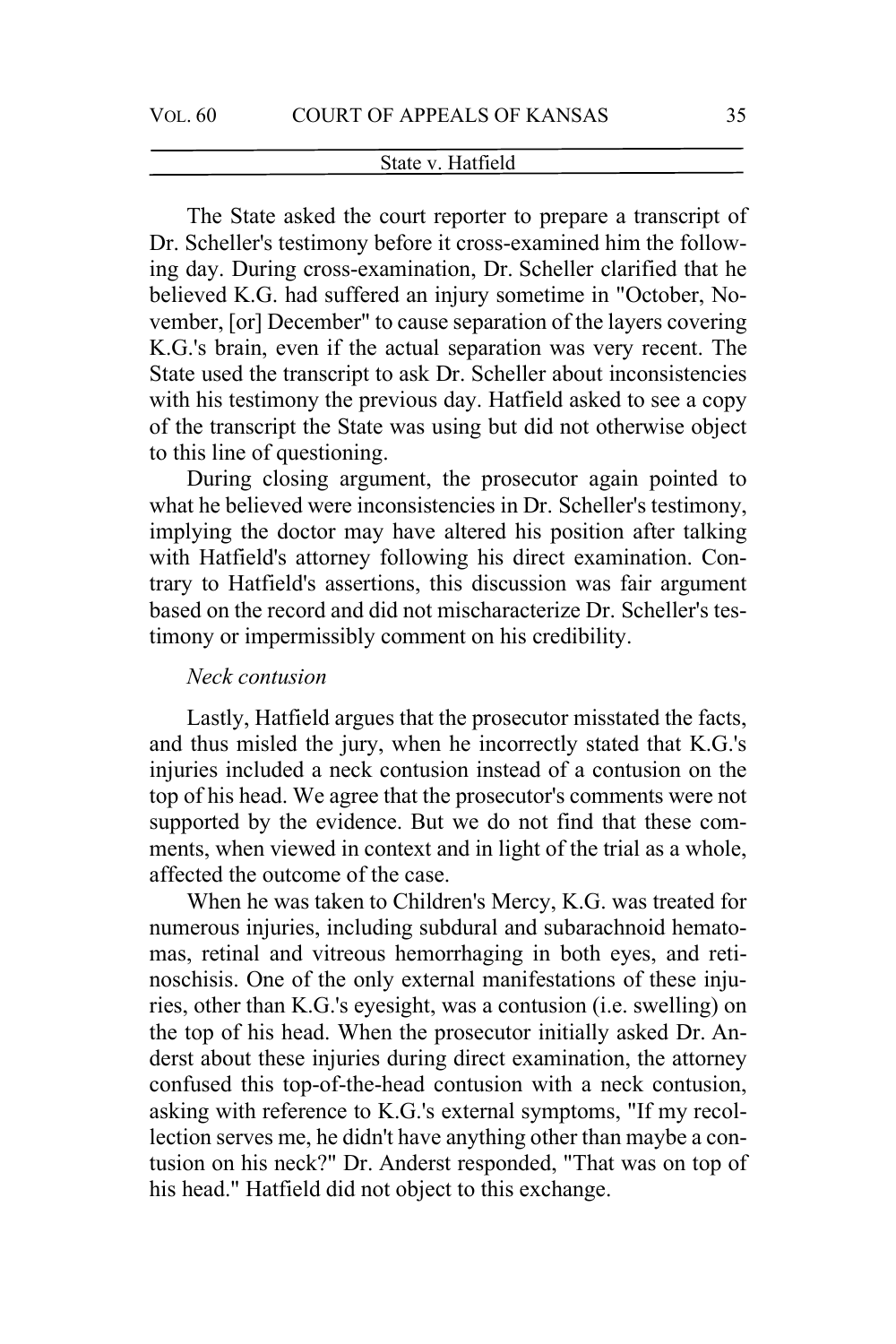During closing argument, the prosecutor twice more indicated that K.G. suffered a neck contusion (not a contusion on the top of his head). During the initial phase of the prosecutor's closing argument, he summarized K.G.'s injuries, stating:

"The findings were that [K.G.] presented to Overland Park Regional with a subdural hematoma. He had bleeding on the brain, and every medical professional that got up there in front of you over the course of this week said, 'That is not normal.' 'That is not supposed to happen.'

"Not only did [K.G.] have one subdural hematoma, he had three. He had one on each side, and he had one on the rear of his head. *He also had a contusion on the back of his neck.*

"[K.G.] had retinal hemorrhaging. Again, an injury that's serious. [K.G.] had hemorrhaging in the vitreous fluid of his eye, a serious injury.

"The most serious of all, [K.G.] had retinoschisis. That is tearing of those eight to ten layers of the retina, which caused a cavity in both of his eyes, and that's significant. Even the defense expert says, 'That's a big deal.'" (Emphasis added.)

The prosecutor then continued to discuss the retinoschisis, emphasizing the degree of force necessary to cause that injury.

Hatfield's defense attorney did not mention the State's reference to a neck contusion during her closing argument. And the prosecutor did not explain or reference the supposed neck contusion again until his short rebuttal argument, when he again summarized K.G.'s injuries, saying:

"Look at your notes, and you will see the evidence is clear. [K.G.] had a subarachnoid hemorrhage. It's a serious internal hemorrhage. He had a subdural hematoma. He had retinal hemorrhaging. He had vitreous hemorrhaging. *He had a neck contusion*, and most importantly he had a retinoschisis." (Emphasis added.)

Upon reviewing the context of these comments, we are confident they were merely misstatements based on the prosecutor's mistaken recollection rather than intentional efforts to mislead the jury. The prosecutor did not emphasize or even discuss the swelling on K.G.'s neck (or head) beyond these two passing references. The prosecutor's comments in this case are thus markedly different from the problematic statements in *Chandler*, where the prosecutor misstated the facts and then argued multiple inferences from her erroneous factual statements. See 307 Kan. at 675-77.

Yet there can be little question that the prosecutor erred. There was no evidence that K.G. suffered swelling on his neck—a symp-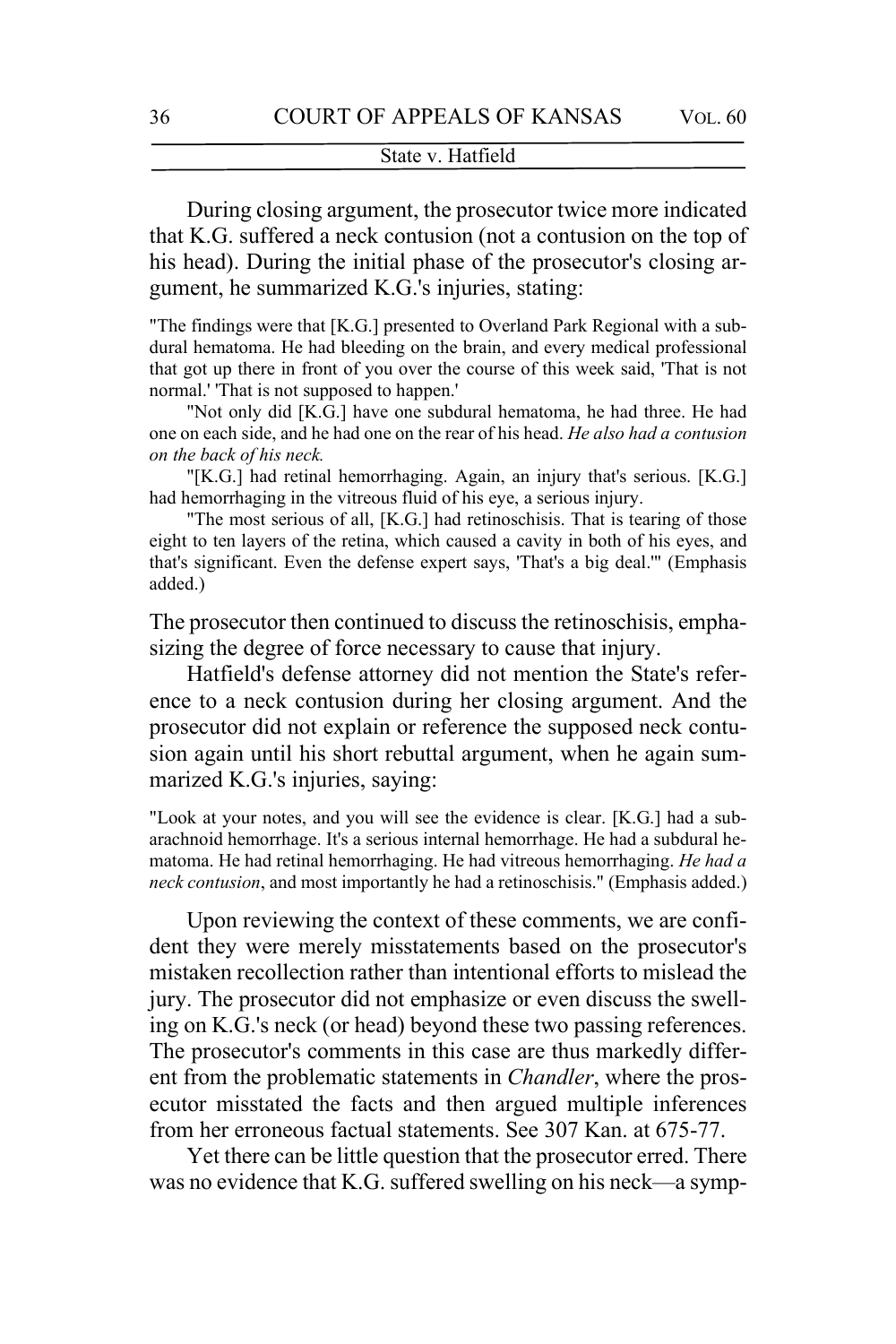tom common when an infant has been shaken. And even unintentional errors can color a jury's evaluation of the evidence. We thus must consider whether the prosecutor's statements affected the outcome of the trial. See 307 Kan. 657, Syl. ¶¶ 6-7.

We conclude they did not. The issue at Hatfield's trial was not what injuries K.G. suffered or whether they were inflicted by shaking, but rather when K.G.'s injuries arose and who inflicted them. Indeed, everyone agreed that K.G. had a subarachnoid and subdural hematomas, retinal and vitreous hemorrhages, and retinoschisis. The defense's theory, which the jury apparently did not believe, was that these injuries were either the result of a recent injury when K.G. was not at the daycare or a delayed manifestation of an injury that occurred weeks or even months before. The prosecutor's erroneous statement that K.G. had swelling on his neck rather than the top of his head had no bearing on that question. We are convinced beyond a reasonable doubt that the prosecutor's misstatements did not contribute to the jury's verdict.

4. *Hatfield has not shown multiple errors that would give rise to a claim of cumulative error.* 

Hatfield argues that even if these alleged errors are not individually reversible, their combination deprived her of a fair trial. See *State v. Harris*, 310 Kan. 1026, 1041, 453 P.3d 1172 (2019). But in cases where no error or only a single error is found, there are no errors to accumulate and therefore no basis to reverse a conviction. See *State v. Gonzalez*, 307 Kan. 575, 598, 412 P.3d 968 (2018); *State v. Haberlein*, 296 Kan. 195, 212, 290 P.3d 640 (2012). We have found only one error in this case—the prosecutor's mistaken reference to a neck contusion (instead of a contusion on the top of his head). As we have already explained, that error does not cause us to lose confidence in the jury's verdict. Because we have found no other errors in our review, Hatfield's allegation of cumulative error is without merit.

5. *Sufficient evidence supports Hatfield's aggravated-battery conviction.*

Lastly, Hatfield argues that the evidence presented at trial was insufficient to support her aggravated-battery conviction. When a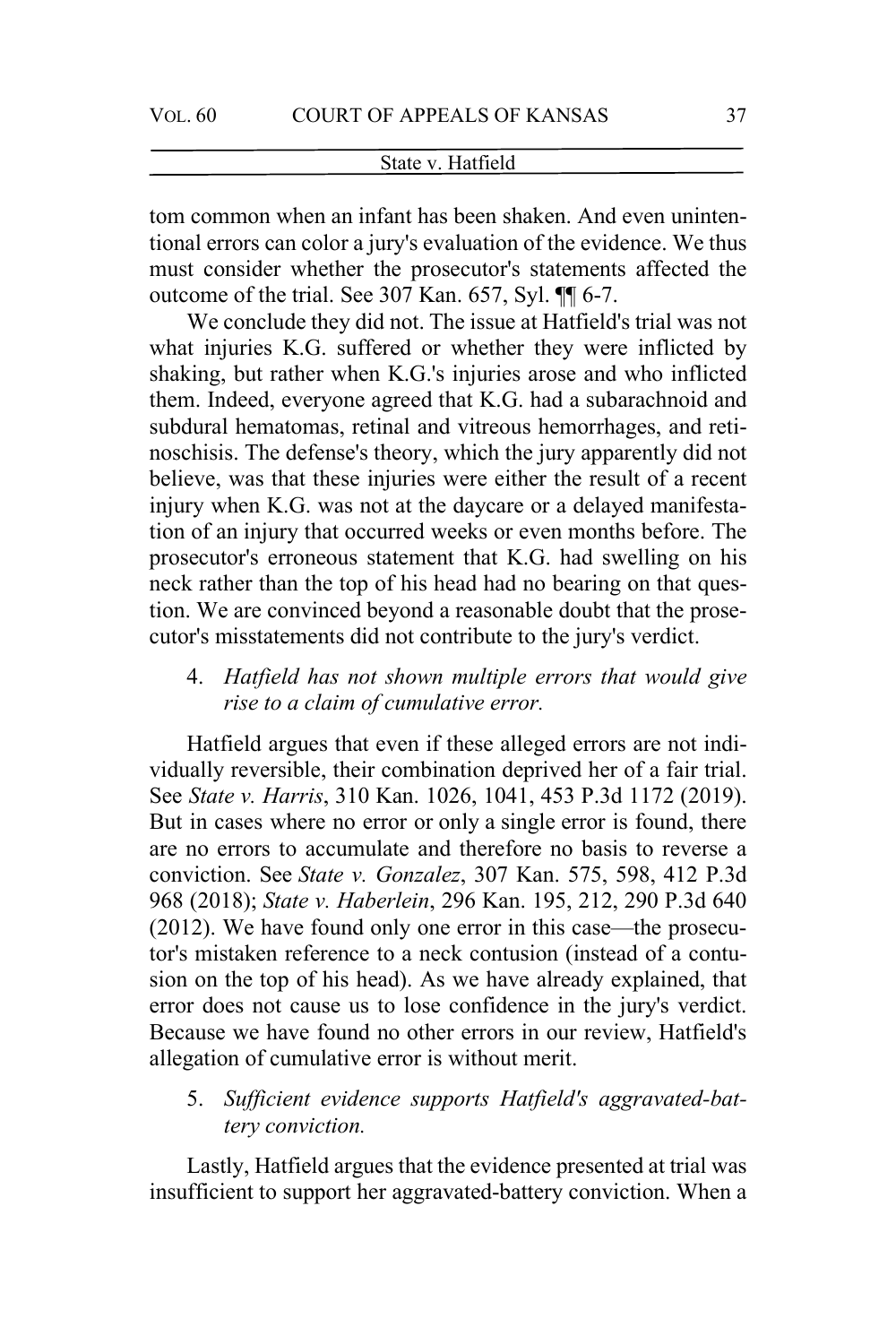defendant challenges the sufficiency of the evidence, an appellate court reviews the evidence "in a light most favorable to the State to determine whether a rational factfinder could have found the defendant guilty beyond a reasonable doubt." *State v. Rosa*, 304 Kan. 429, Syl. ¶ 1, 371 P.3d 915 (2016). The court does not reweigh the evidence, resolve evidentiary conflicts, or reassess witness credibility. *State v. Keel*, 302 Kan. 560, 566, 357 P.3d 251 (2015).

As Hatfield's impassioned argument on this point demonstrates, this was not a clear case. Hatfield correctly notes that K.G. had little to no external symptoms of abuse, and the various experts who testified disagreed when K.G.'s injuries occurred and whether they were accidental or intentional. But the jury considered this evidence and concluded that the State had shown beyond a reasonable doubt that Hatfield committed aggravated battery. It is not the role of an appellate court to reweigh that evidence or second-guess the jury's findings as long as there is evidence in the record supporting each element of the crimes charged. See *State v. Dobbs*, 297 Kan. 1225, 1238, 308 P.3d 1258 (2013).

To prove aggravated battery, the State was required to show that Hatfield knowingly caused K.G. great bodily harm. K.S.A. 2020 Supp. 21-5413(b)(1)(A). There is no question that K.G. suffered great bodily harm. Multiple experts testified that the nature of K.G.'s injuries showed they were not accidental, but rather the result of abusive trauma—in other words, that they were knowingly inflicted. And Dr. Anderst testified that he believed K.G.'s symptoms presented themselves immediately after he had been injured—when he was in Hatfield's care. When viewed in a light most favorable to the State, sufficient evidence supports Hatfield's conviction.

Affirmed.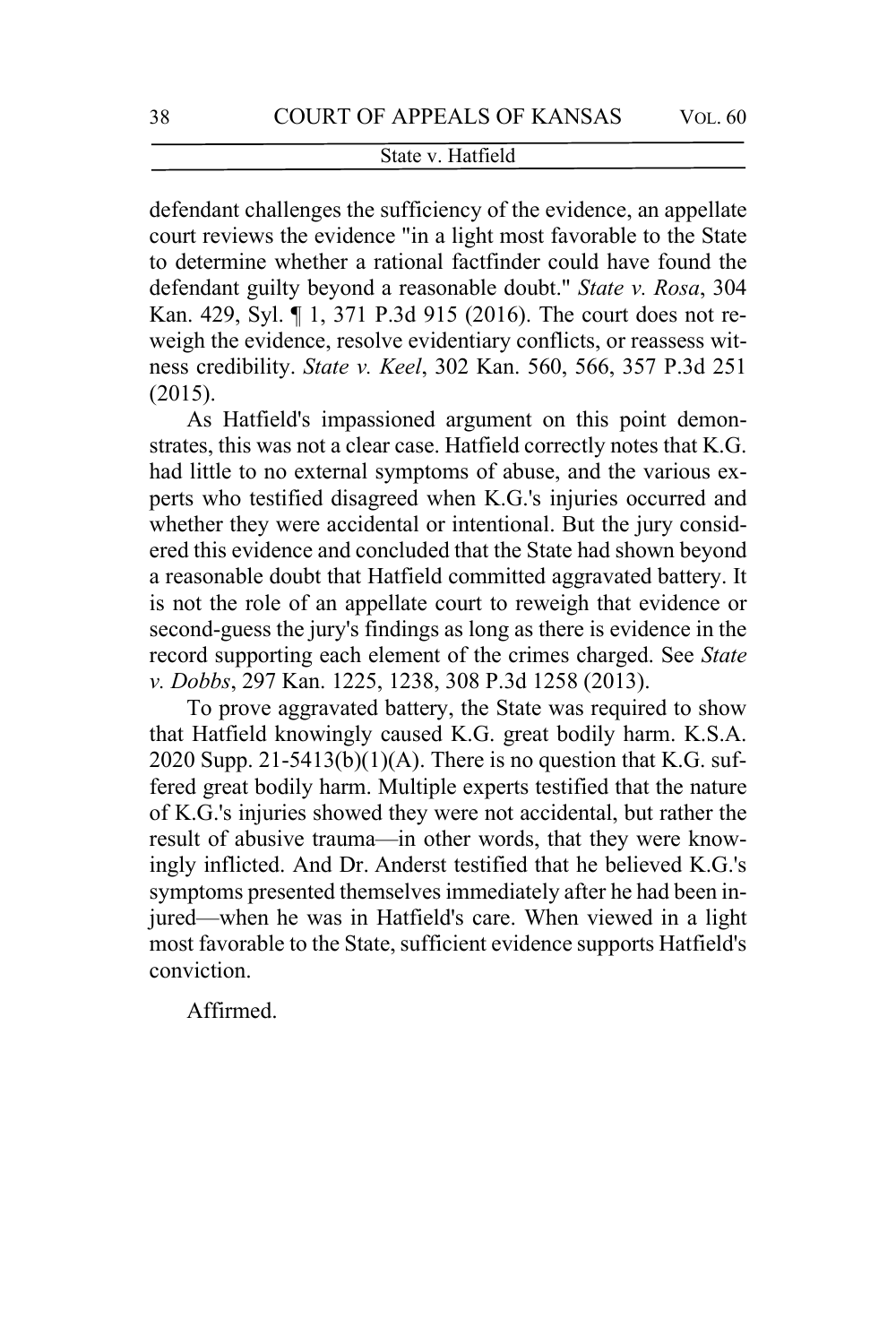# $\overline{\phantom{a}}$ No. 122,680

# STATE OF KANSAS, *Appellee*, v. ROBERT GLENN TERRELL, *Appellant*.

#### SYLLABUS BY THE COURT

- 1. CRIMINAL LAW—*Illegal Sentencing—Question of Law—Appellate Review*. Appellate courts exercise unlimited review on whether a sentence is illegal within the meaning of K.S.A. 22-3504 because it is a question of law.
- *2.* STATUTES—*Construction—Legislative Intent—Appellate Review.* An appellate court must first attempt to ascertain legislative intent through the statutory language enacted, giving common words their ordinary meanings. When a statute is plain and unambiguous, an appellate court should not speculate about the legislative intent behind that clear language, and it should refrain from reading something into the statute that is not readily found in its words.
- 3. COURTS—*Construction of Statutes—Avoid Unreasonable Results*. Courts must construe statutes to avoid unreasonable or absurd results and presume the Legislature does not intend to enact meaningless legislation.
- 4. SAME—*Legislature—Presumption of Existing Law and Statutes*. Appellate courts presume the Legislature acted with full knowledge of existing law and statutory subject matter, including judicial opinions interpreting Kansas statutes.
- 5. CRIMINAL LAW—*Kansas Sentencing Guidelines Act—Convictions Based on Classification at Time of Conviction.* The reasonable and sensible application of the revised Kansas Sentencing Guidelines Act (KSGA), K.S.A. 2020 Supp. 21-6801 et seq., is for post-KSGA Kansas convictions to be classified based on the classification in effect at the time of the prior conviction.

Appeal from Cowley District Court; NICHOLAS M. ST. PETER, judge. Opinion filed April 9, 2021. Sentence vacated and case remanded with directions.

*Kristen B. Patty*, of Wichita, for appellant, and *Robert Glenn Terrell*, appellant pro se.

*Ian T. Otte*, deputy county attorney, and *Derek Schmidt*, attorney general, for appellee.

Before SCHROEDER, P.J., MALONE, J., and MCANANY, S.J.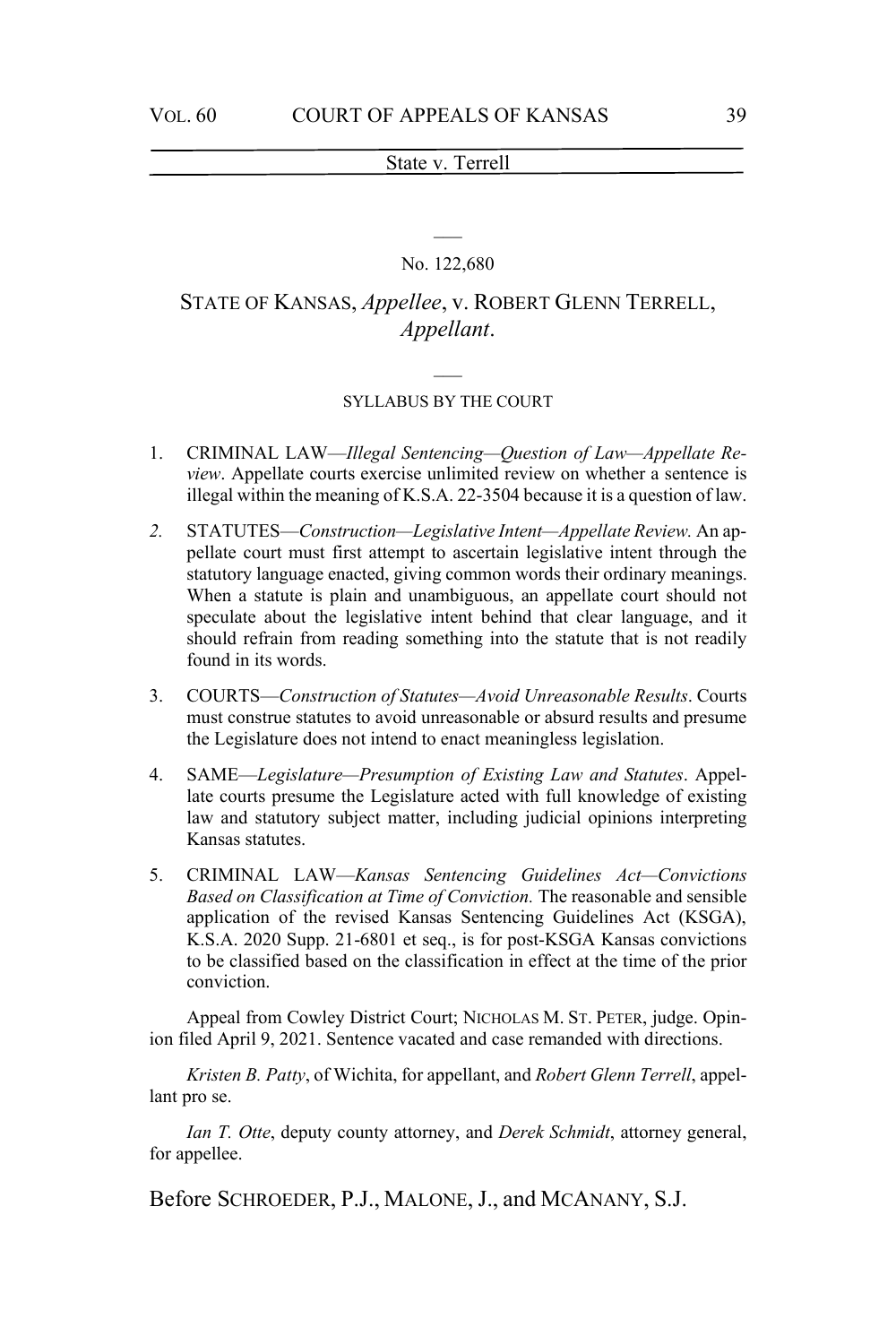SCHROEDER, J.: The sentencing scheme in Kansas is controlled by the revised Kansas Sentencing Guidelines Act (KSGA), K.S.A. 2020 Supp. 21-6801 et seq. Robert Glenn Terrell appeals the district court's denial of his motion to correct an illegal sentence, claiming the district court erred by reclassifying his 2004 conviction for failure to register under the Kansas Offender Registration Act (KORA), K.S.A. 22-4901 et seq.—defined in 2004 as a nonperson felony under the KSGA—from a nonperson felony to a person felony. After careful review of the record and the KSGA, we find the district court erred in reclassifying Terrell's 2004 KORA violation conviction from a nonperson felony to a person felony for purposes of determining his criminal history. Therefore, we vacate the sentence and remand with directions.

### FACTS

In November 2018, Terrell pled guilty to one count of aggravated escape from custody. Prior to sentencing, Terrell filed a motion for downward durational departure. At sentencing, the district court reclassified his 2004 KORA violation conviction from a nonperson felony to a person felony based on the statutory change in 2016 which made a KORA violation a person felony if the crime requiring the offender to register was a person felony. Terrell was required to register based on a 2002 rape conviction—a person felony—so the district court scored his 2004 KORA violation conviction as a person felony. This scoring resulted in Terrell's criminal history score moving from C to B.

Terrell objected to the inclusion of his 2004 conviction for violation of KORA in his criminal history score as a person felony. Terrell did not dispute the existence of the conviction; rather, he argued it should be scored as a nonperson felony because at the time of the prior conviction it was classified as such. See K.S.A. 2004 Supp. 22-4903. The district court overruled Terrell's objection to his criminal history score but granted his motion for downward durational departure, sentencing him to 40 months' imprisonment with 24 months' postrelease supervision.

Terrell initially filed a notice of appeal but withdrew it. He then filed several motions to correct an illegal sentence, which the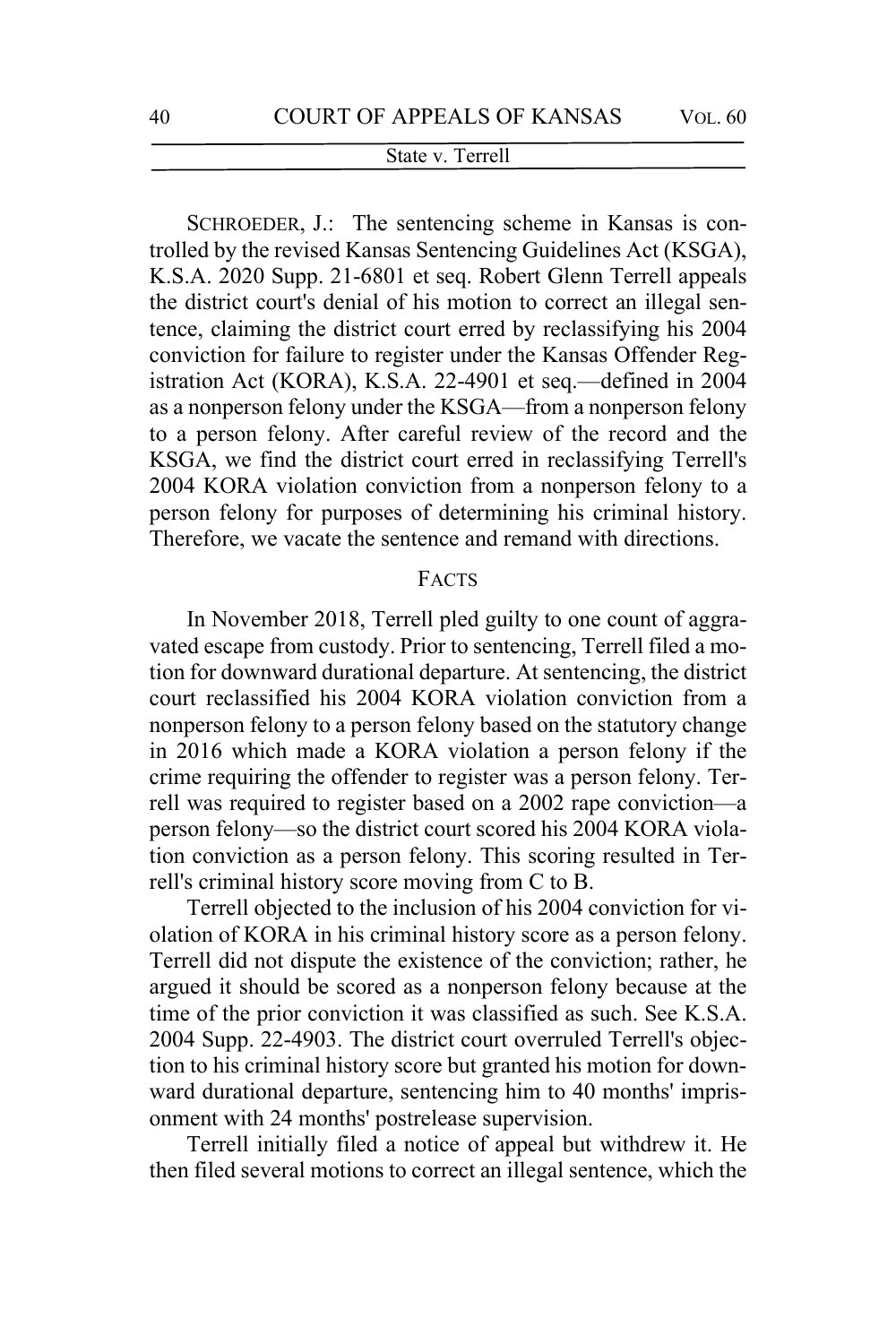district court denied. In denying his motions to correct illegal sentence, the district court held Terrell's 2004 KORA violation conviction was properly scored as a person felony under *State v. Keel*, 302 Kan. 560, 357 P.3d 251 (2015). Terrell now appeals.

#### ANALYSIS

# *Standard of Review*

We exercise unlimited review on whether a sentence is illegal within the meaning of K.S.A. 22-3504 because it is a question of law. *State v. Lee*, 304 Kan. 416, 417, 372 P.3d 415 (2016). Interpretation of a sentencing statute is likewise a question of law subject to unlimited review. *State v. Warren*, 307 Kan. 609, 612, 412 P.3d 993 (2018). "'The most fundamental rule of statutory construction is that the intent of the legislature governs if that intent can be ascertained.'" *State v. Jordan*, 303 Kan. 1017, 1019, 370 P.3d 417 (2016).

"'An appellate court must first attempt to ascertain legislative intent through the statutory language enacted, giving common words their ordinary meanings. When a statute is plain and unambiguous, an appellate court does not speculate as to the legislative intent behind it and will not read into the statute something not readily found in it. Where there is no ambiguity, the court need not resort to statutory construction. Only if the statute's language or text is unclear or ambiguous does the court use canons of construction or legislative history or other background considerations to construe the legislature's intent.' [Citations omitted." *State v. Barlow*, 303 Kan. 804, 813, 368 P.3d 331 (2016).

"[W]hen construing statutes to determine legislative intent, appellate courts must consider various provisions of an act in pari materia, with a view toward reconciling and bringing the provisions into workable harmony if possible. [Citation omitted.]" *Keel*, 302 Kan. at 573-74.

Courts must construe statutes "to avoid absurd or unreasonable results." *State v. Frierson*, 298 Kan. 1005, 1013, 319 P.3d 515 (2014). We presume the Legislature acted with full knowledge of existing law and statutory subject matter, including judicial opinions interpreting Kansas statutes. *State v. Kershaw*, 302 Kan. 772, 782, 359 P.3d 52 (2015); see *State v. Quested*, 302 Kan. 262, 279, 352 P.3d 553 (2015) (acquiescence to appellate decisions may indicate legislative intent). We further presume the Legislature does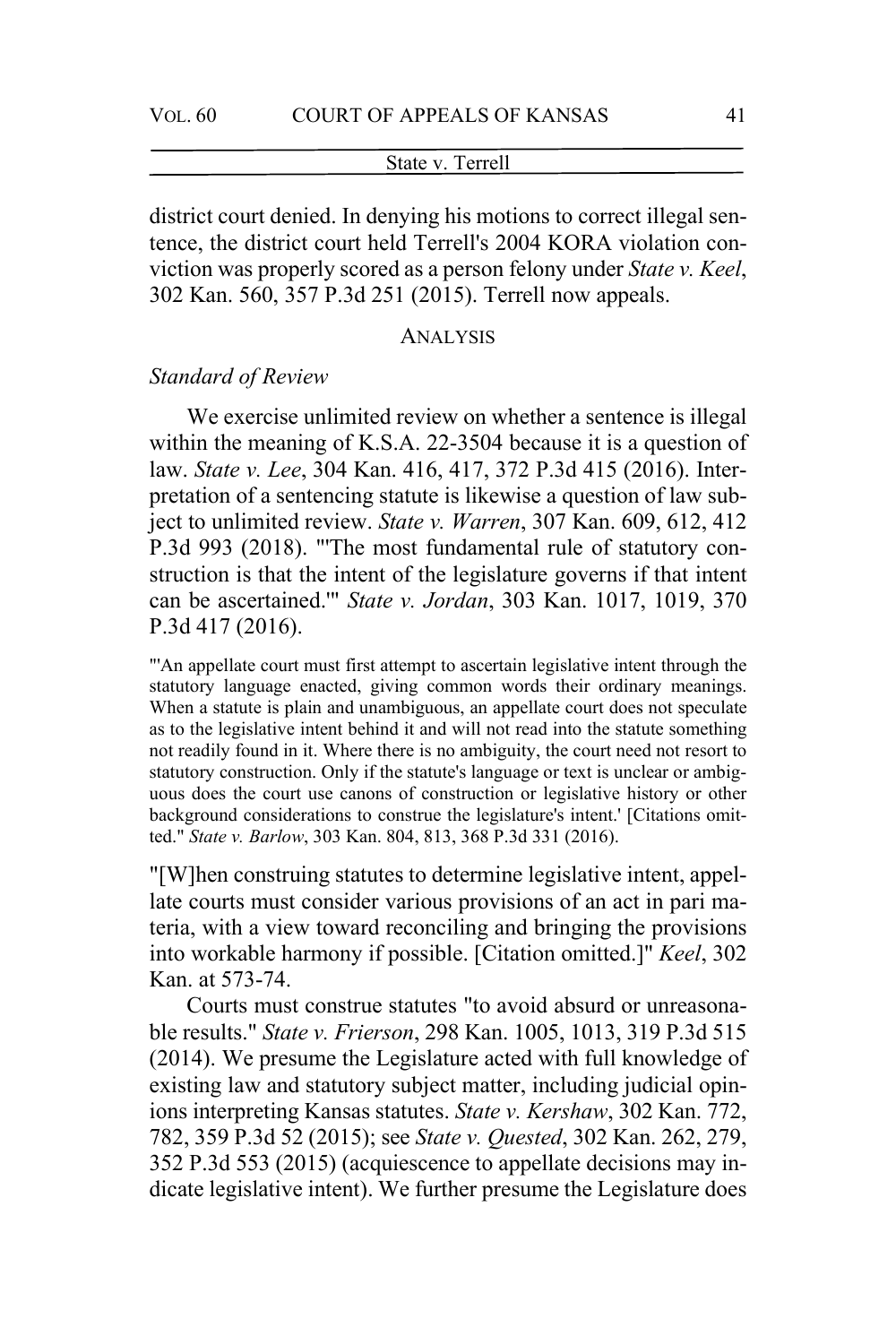not intend to enact meaningless legislation; therefore, by amending statutory language, the Legislature intends to alter or amend existing law. See *State v. Snellings*, 294 Kan. 149, 157, 273 P.3d 739 (2012).

As a general rule, criminal statutes are strictly construed in favor of the accused. That rule is constrained, however, by the rule that interpretation of a statute must be reasonable and sensible to effect the legislative design and intent of the law. See *Barlow*, 303 Kan. at 813. The rule of lenity arises only when there is any reasonable doubt of the statute's meaning. *State v. Williams*, 303 Kan. 750, 760-61, 368 P.3d 1065 (2016).

#### *Discussion*

Terrell argues the district court erred in scoring his 2004 KORA violation conviction as a person felony. At the time of Terrell's 2004 KORA violation, K.S.A. 2004 Supp. 22-4903 provided: "Any person who is required to register as provided in this act who violates any of the provisions of this act . . . is guilty of a severity level 10, nonperson felony." The statute was amended in 2016 to read that a KORA violation "shall be designated as a person or nonperson crime in accordance with the designation assigned to the underlying crime for which the offender is required to be registered under the Kansas offender registration act." K.S.A. 2016 Supp. 22- 4903(c)(1). Because Terrell was required to register under KORA based on a prior rape conviction—a person felony under K.S.A. 21-3502(c)—the district court scored his 2004 KORA violation conviction as a person felony.

The State asserts, without discussion or elaboration, the district court properly scored Terrell's KORA violation conviction as a person felony based on the reasoning in *Keel*; *State v. Lyon*, 58 Kan. App. 2d 474, 471 P.3d 716, *rev. denied* 312 Kan. 898 (2020); and *State v. Patrick*, No. 116,660, 2018 WL 4373053 (Kan. App. 2018) (unpublished opinion), *rev. denied* 309 Kan. 1352 (2019). The State's reliance on these cases is misplaced.

In *Keel*, the issue was how to classify pre-KSGA Kansas felony convictions not designated as either person or nonperson crimes when calculating a criminal history score for sentencing of post-KSGA crimes. 302 Kan. at 571. In its discussion, the *Keel* court noted many pre-KSGA criminal offenses continued to exist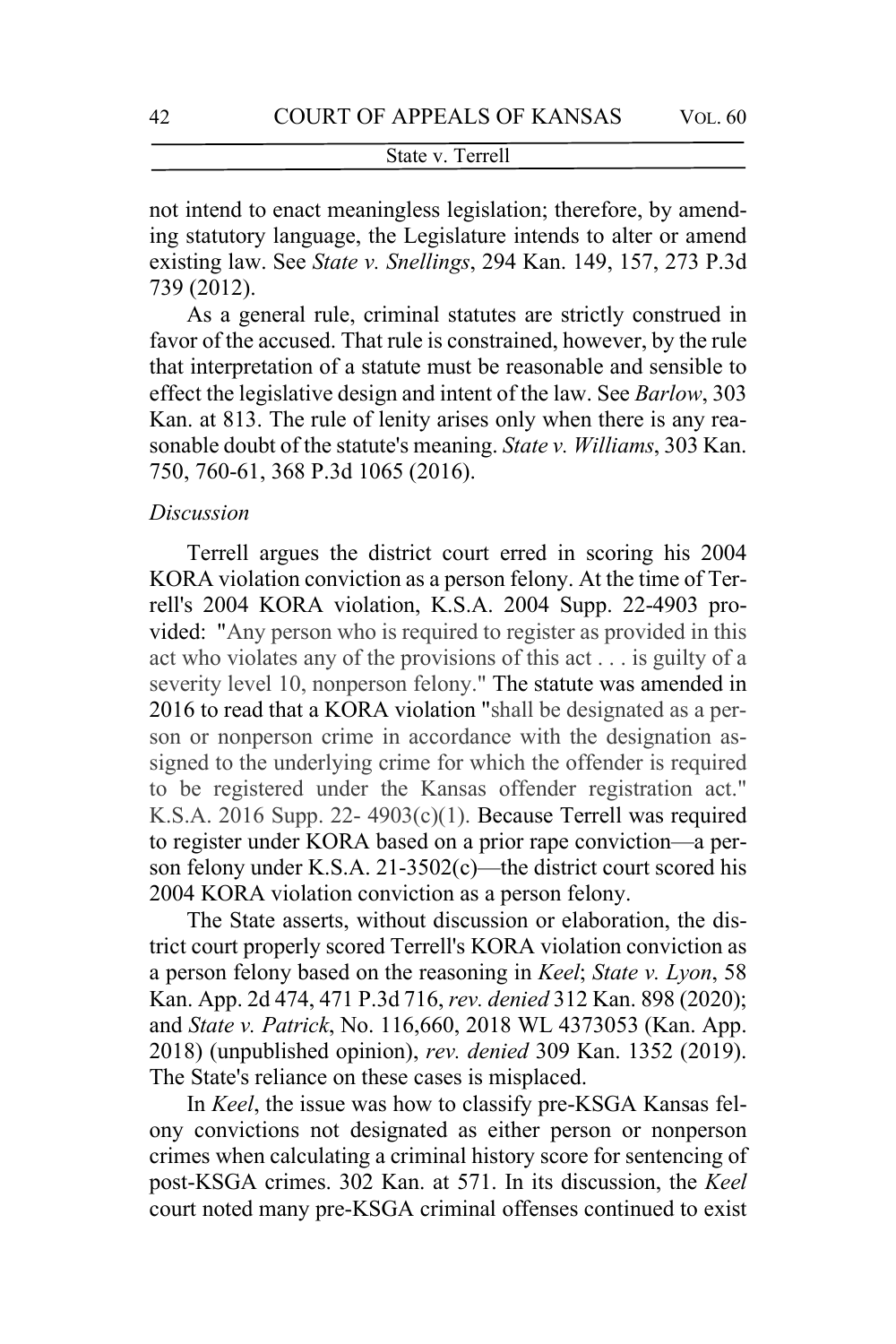under the same statutes after the enactment of the KSGA, the pertinent distinction being the post-KSGA classification of those offenses as person or nonperson crimes. 302 Kan. at 579-80. *Keel* concluded, based on the language in K.S.A. 21-4710(d)(9)—now K.S.A. 2020 Supp.  $21-6810(d)(8)$ : "The clear implication is that if the statute has not been repealed, then the crime is scored using the classification in the statute at the time of the current crime of conviction." 302 Kan. at 580.

In *Patrick*, the issue was whether Patrick's 1999 conviction for driving as a habitual violator—then a nonperson felony should have been scored as a nonperson misdemeanor based on the offense having changed to a nonperson misdemeanor under the 2015 version of the statute. See K.S.A. 2015 Supp. 8-287. On appeal, the State agreed it should have been classified as a nonperson misdemeanor. The *Patrick* panel agreed, relying on *Keel*'s discussion of the language in K.S.A.  $21-4710(d)(9)$ .  $2018$  WL 4373053, at \*11.

*Patrick* is easily distinguishable insofar as there was no issue over the classification of the prior post-KSGA offense as person or nonperson; it was a nonperson offense in both 1999 and 2015. The only distinction was whether the offense was a felony or misdemeanor. 2018 WL 4373053, at \*11. Patrick did not raise the issue in his petition for review, and our Supreme Court denied his petition, which raised other issues.

In *Lyon*, the issue was whether Lyon's 2010 aggravated burglary conviction should still be scored as a person felony because the elements of the 2010 conviction were broader than the language of the 2017 version of the statute. Compare K.S.A. 2010 Supp. 21-3716 to K.S.A. 2017 Supp. 21-5807. Essentially, Lyon was trying to use the language of K.S.A. 2017 Supp. 21-  $6810(d)(8)$  as a means of applying the identical-to-or-narrowerthan elements-based comparison in *State v. Wetrich*, 307 Kan. 552, 412 P.3d 984 (2018), to post-KSGA in-state felony convictions. The *Lyon* panel accepted the reasoning of the *Patrick* panel, but *Lyon*'s discussion of *Patrick* was largely tangential as the panel soundly concluded Lyon was not entitled to relief because his prior aggravated burglary offense was a person felony both at the time of the prior conviction and the date of the current crime of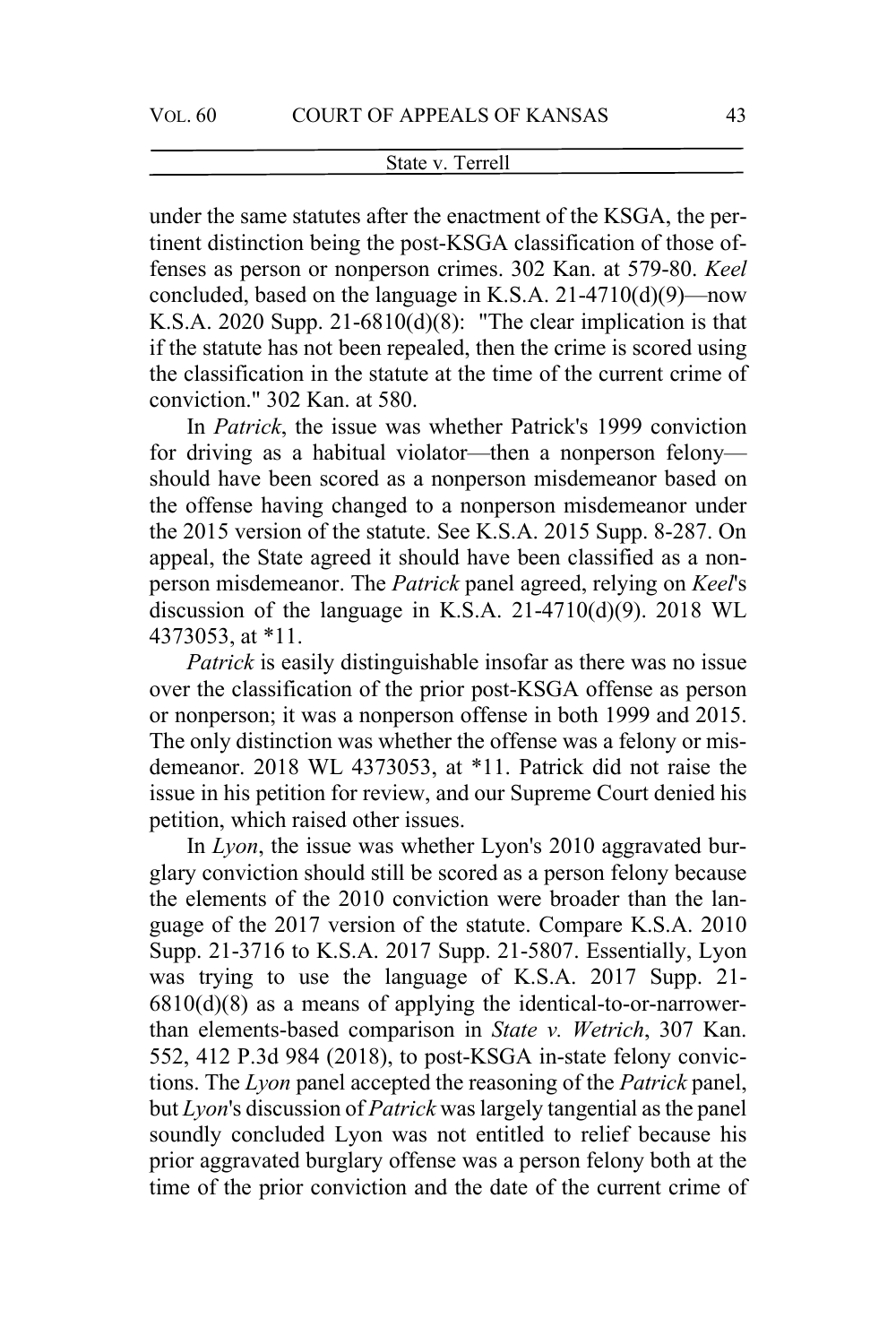conviction. 58 Kan. App. 2d at 492-93. *Lyon* is distinguishable because aggravated burglary was always a person felony as applied to Lyon; thus, no comparison was warranted.

Although Lyon raised the issue in his petition for review, he framed it as a question of first impression—whether *Wetrich*'s identical-to-or-narrower-than approach applied to the scoring of in-state post-KSGA felony convictions. Our Supreme Court denied review. We discern no guidance from our Supreme Court's denial of review in *Patrick* and *Lyon.*

Terrell asserts the principle of statutory construction known as *expressio unius est exclusio alterius*, i.e., the inclusion of one thing implies the exclusion of another, reflects a legislative intent to exclude post-KSGA in-state convictions from a comparability analysis. See *City of Dodge City v. Webb*, 305 Kan. 351, 361, 381 P.3d 464 (2016) (Johnson, J., dissenting). Terrell's argument is persuasive. He correctly points out the Legislature has provided four distinct times where the KSGA specifically directs a sentencing court to compare the prior conviction to the comparable instate offense as of the date of the current crime of conviction in order to classify it as a person or nonperson offense:

- pre-KSGA Kansas adult felony convictions under K.S.A. 2020 Supp. 21-6810(d)(2);
- pre-KSGA juvenile felony adjudications under K.S.A. 2020 Supp. 21-6810(d)(3)(B);
- pre-KSGA Kansas adult misdemeanor convictions under K.S.A. 2020 Supp. 21-6810(d)(6); and
- prior out-of-state convictions and juvenile adjudications under K.S.A. 2020 Supp. 21-6811(e)(3).

However, none of those directives apply here. We do not have to do a comparative analysis on Terrell's crime since it is the same a KORA violation—with the only change being the reclassification in 2016 from a nonperson felony to a person felony if the underlying conviction requiring registration was a person felony.

Here, we are tasked with answering how to score a post-KSGA conviction from 2004—which was designated as a nonperson felony but which the Legislature changed in 2016 to a person felony if the underlying crime requiring the person to register was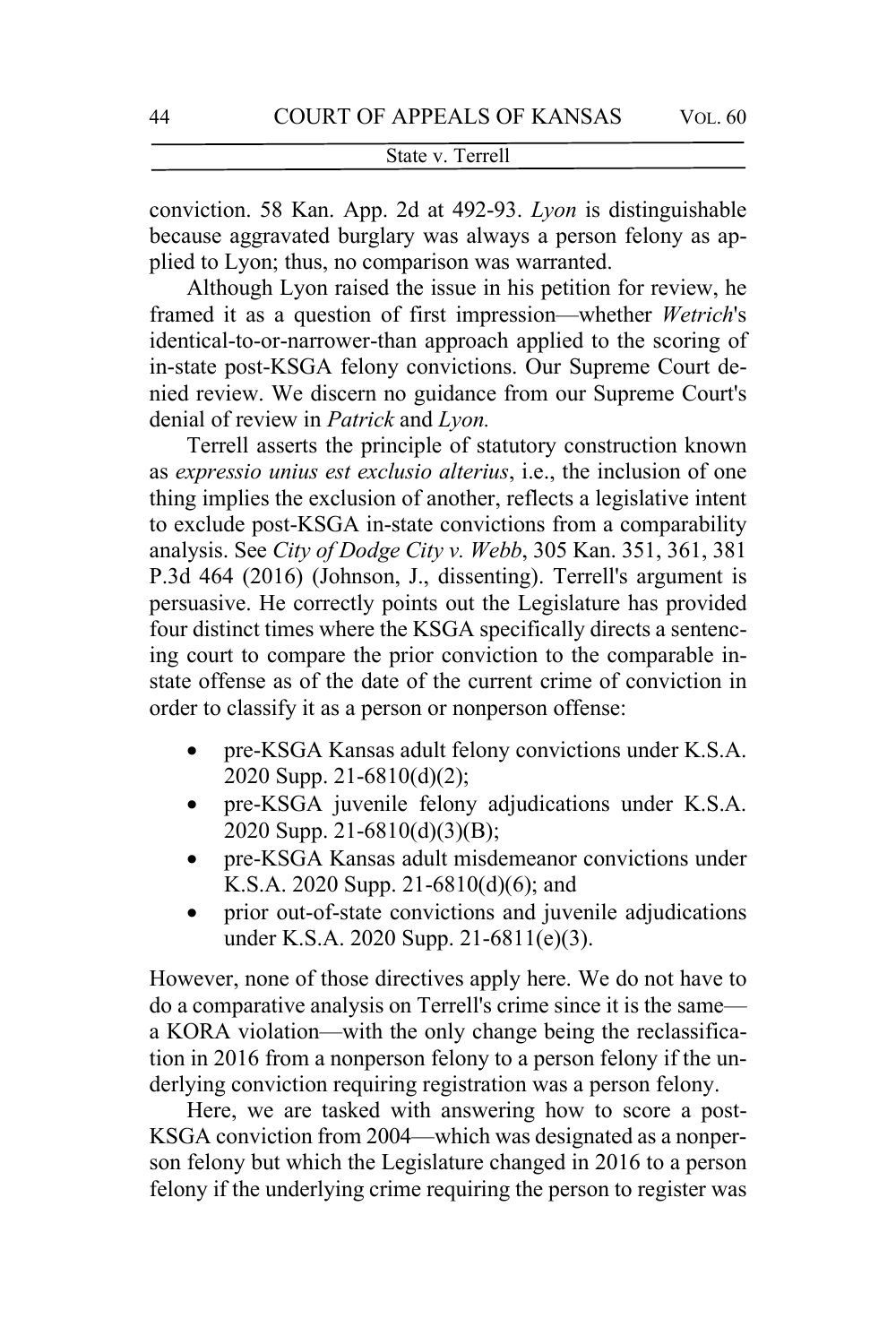a person felony—for a current crime of conviction. In other words, do we apply the classification at the time of the prior conviction or the classification as of the date of the current crime of conviction? The KSGA is silent as to how a sentencing court should classify a post-KSGA in-state conviction or adjudication if the person/nonperson designation was modified after July 1, 1993.

Under K.S.A. 2020 Supp. 21-6810(d)(8): "Prior convictions of a crime defined by a statute *that has since been repealed* shall be scored using the classification assigned at the time of such conviction." (Emphasis added.) We observe no reason why this same directive should not be used for a change in a crime's designation from nonperson to person after the crime was committed. We recognize the instruction from *Keel* is analogous but not controlling because *Keel* addressed the scoring of pre-KSGA convictions, not changes in how a post-KSGA conviction should be scored if the person/nonperson designation for scoring purposes is modified from a nonperson to a person designation after the prior conviction. We believe *Keel*'s conclusion is dicta as it applies to scoring post-KSGA convictions and should not be applied to the facts of this case.

However, unlike unclassified offenses, convictions under subsequently repealed statutes are not automatically classified as nonperson offenses, nor are they excluded from the offender's criminal history. "Unless otherwise provided by law, unclassified felonies and misdemeanors shall be considered and scored as nonperson crimes for the purpose of determining criminal history." K.S.A. 2020 Supp. 21-6810(d)(7). "Prior convictions of a crime defined by a statute that has since been determined unconstitutional by an appellate court shall not be used for criminal history scoring purposes." K.S.A. 2020 Supp. 21-6810(d)(9). Looking at K.S.A. 2020 Supp. 21-6810(d)(7)-(9) as a whole, subsection (d)(8) cannot be logically construed as implicitly providing for prospective *reclassification* of post-KSGA convictions under stillexisting statutes. Rather, it simply precludes blanket classification or exclusion of convictions under subsequently repealed statutes.

Our concern with the analysis in *Patrick* and its adoption in *Lyon* is that it effectively takes in isolation *Keel*'s discussion of a single statutory provision within a much broader in pari materia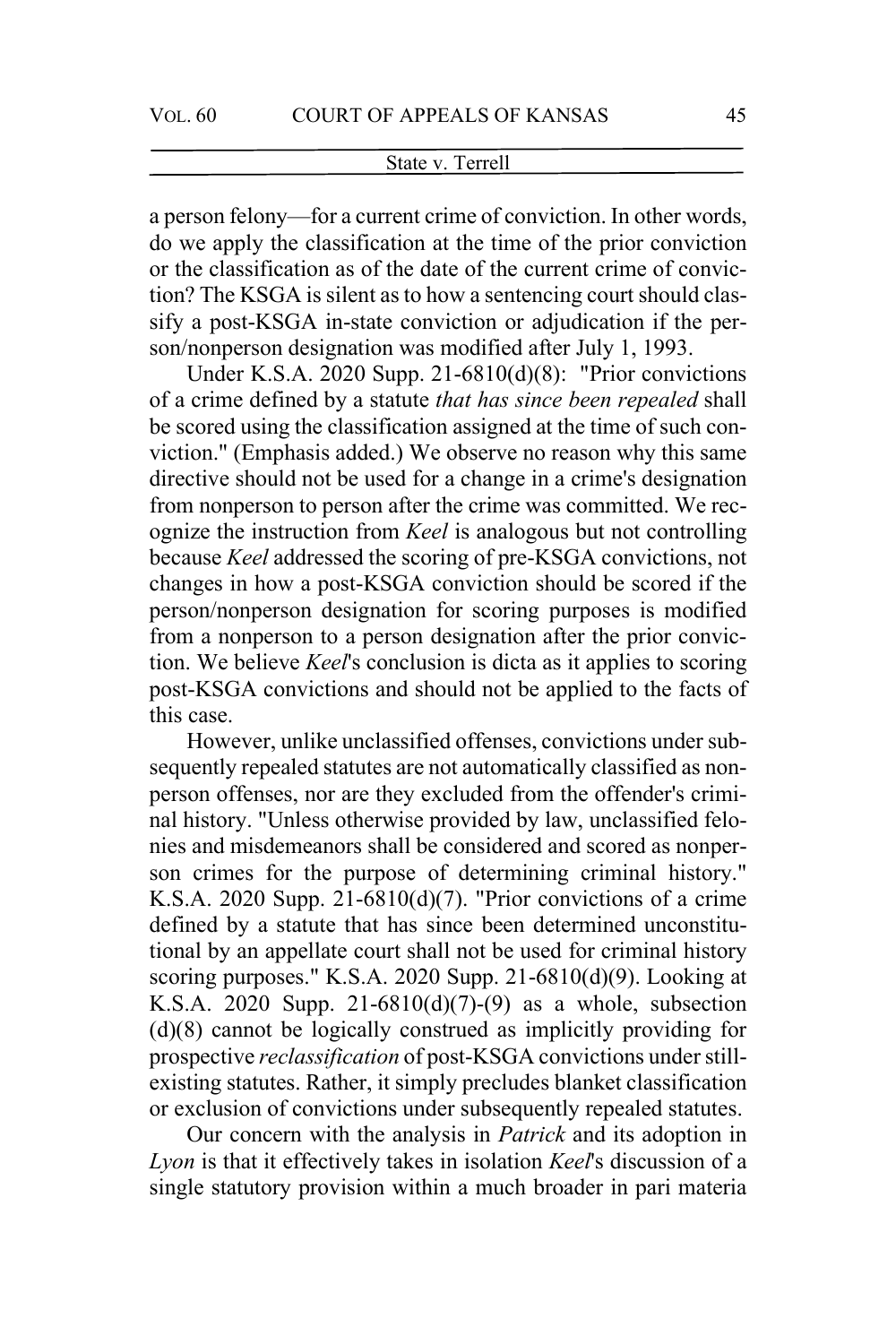analysis. But a court should not view statutory provisions in isolation. See *Keel*, 302 Kan. at 573-74. And *Keel*'s analysis of the complex interplay between the prior statutory provisions no longer appears necessary in light of subsequent legislative amendments.

The explicit statutory directions in K.S.A. 2020 Supp. 21- 6810(d)(2), (d)(3)(B), and (d)(6), and K.S.A. 2020 Supp. 21- 6811(e)(3) refer only to *pre-KSGA* in-state and out-of-state convictions or adjudications. The common thread of such convictions is they did not occur under the KSGA and, as such, had no Kansas person or nonperson classification. However, the post-KSGA Kansas Criminal Code generally classifies criminal offenses as person or nonperson. See K.S.A. 2020 Supp. 21-5101 et seq. While there is an obvious need to compare out-of-state convictions and pre-KSGA in-state convictions to current Kansas statutes for classification purposes, there is no such need for post-KSGA in-state convictions; the Kansas Criminal Code generally provides the classification at the time of the crime and related conviction. It seems tenuous at best to believe the Legislature, having provided clear, *explicit* guidance for pre-KSGA offenses under K.S.A. 2020 Supp. 21-6810(d)(2), (d)(3)(B), and (d)(6), and K.S.A. 2020 Supp. 21-6811(e)(3), would only *implicitly* provide for classification of post-KSGA offenses under K.S.A. 2020 Supp. 21-6810(d)(8).

But, if there is any reasonable doubt as to the meaning of K.S.A. 2020 Supp. 21-6810(d)(8), it must be strictly construed in Terrell's favor. The rule of lenity, however, is subordinate to reasonably and sensibly interpreting statutes consistent with the Legislature's apparent intent and purpose. See *Barlow*, 303 Kan. at 813; *Williams*, 303 Kan. at 760. When read as a whole, K.S.A. 2020 Supp. 21-6810(d)(2), (d)(3)(B), (d)(6), (d)(7)-(9), and K.S.A. 2020 Supp. 21-6811(e)(3) reflect a legislative intent to classify pre-KSGA in-state and out-of-state convictions and adjudications by comparing the elements of the prior offense with the comparable Kansas offense as of the date of the current crime of conviction. The reasonable and sensible application of the KSGA is for post-KSGA Kansas convictions to be classified based on the classification in effect at the time of the prior crime of conviction.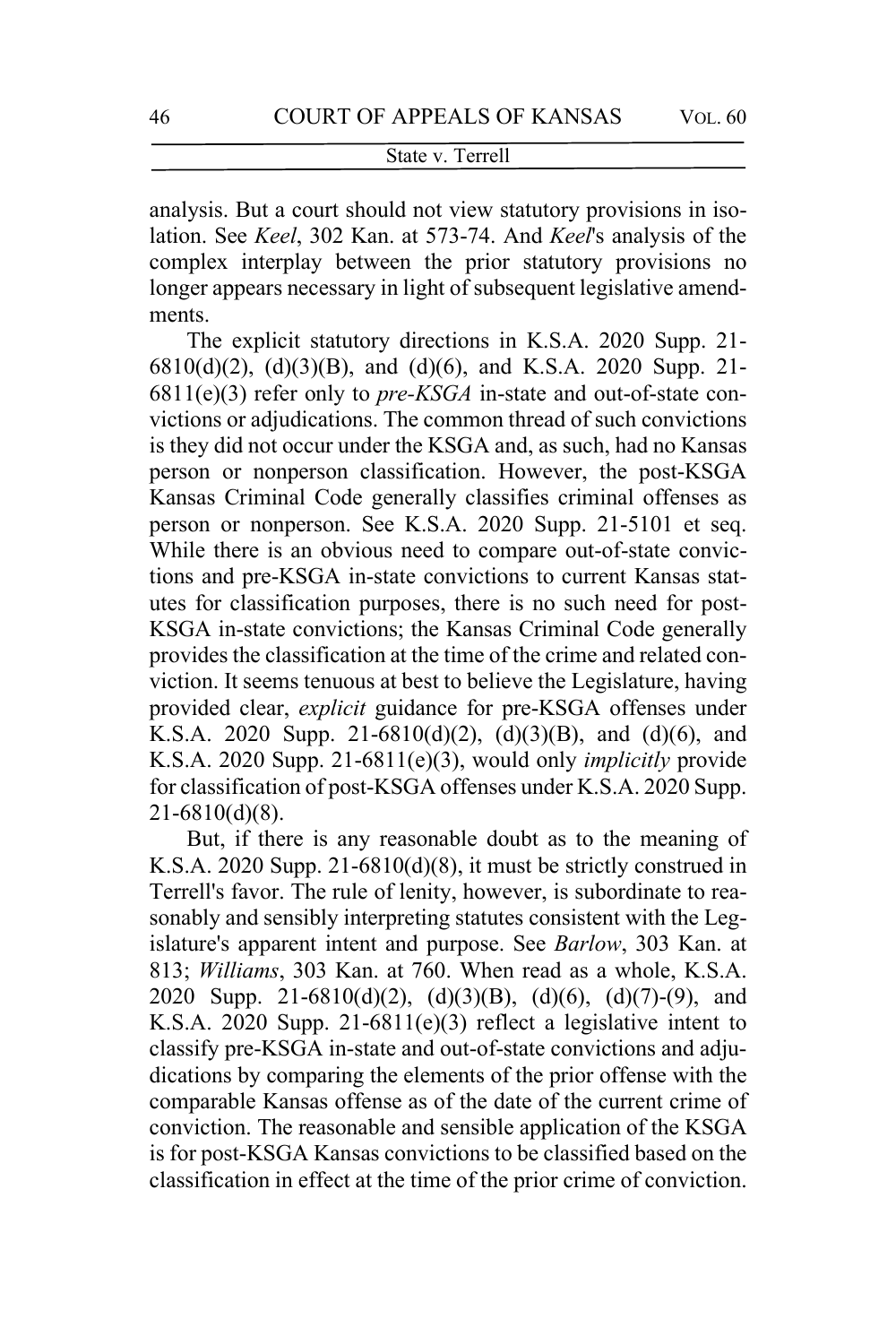A reasonable interpretation of K.S.A. 2020 Supp. 21-6810(d)(8) reflects a legislative intent to classify in-state convictions under subsequently repealed statutes as person or nonperson offenses based on the classification in effect at the time of the prior conviction. But we find nothing in the KSGA reflecting a legislative intent to *reclassify* prior post-KSGA convictions based on subsequent amendments to existing statutes. Compare K.S.A. 2020 Supp. 21-6810(d)(8) with K.S.A. 2020 Supp. 21-6810(d)(2), (d)(3)(B), (d)(6), and K.S.A. 2020 Supp. 21- 6811(e)(3).

In 2004, when Terrell was convicted of a KORA violation, the intent of the Legislature was for that violation to be classified as a nonperson felony. The district court erred and imposed an illegal sentence when it reclassified Terrell's 2004 KORA violation conviction from a nonperson felony to a person felony for purposes of determining his criminal history score at sentencing in 2018. We therefore vacate Terrell's sentence and remand to the district court for resentencing.

Sentence vacated and case remanded with directions.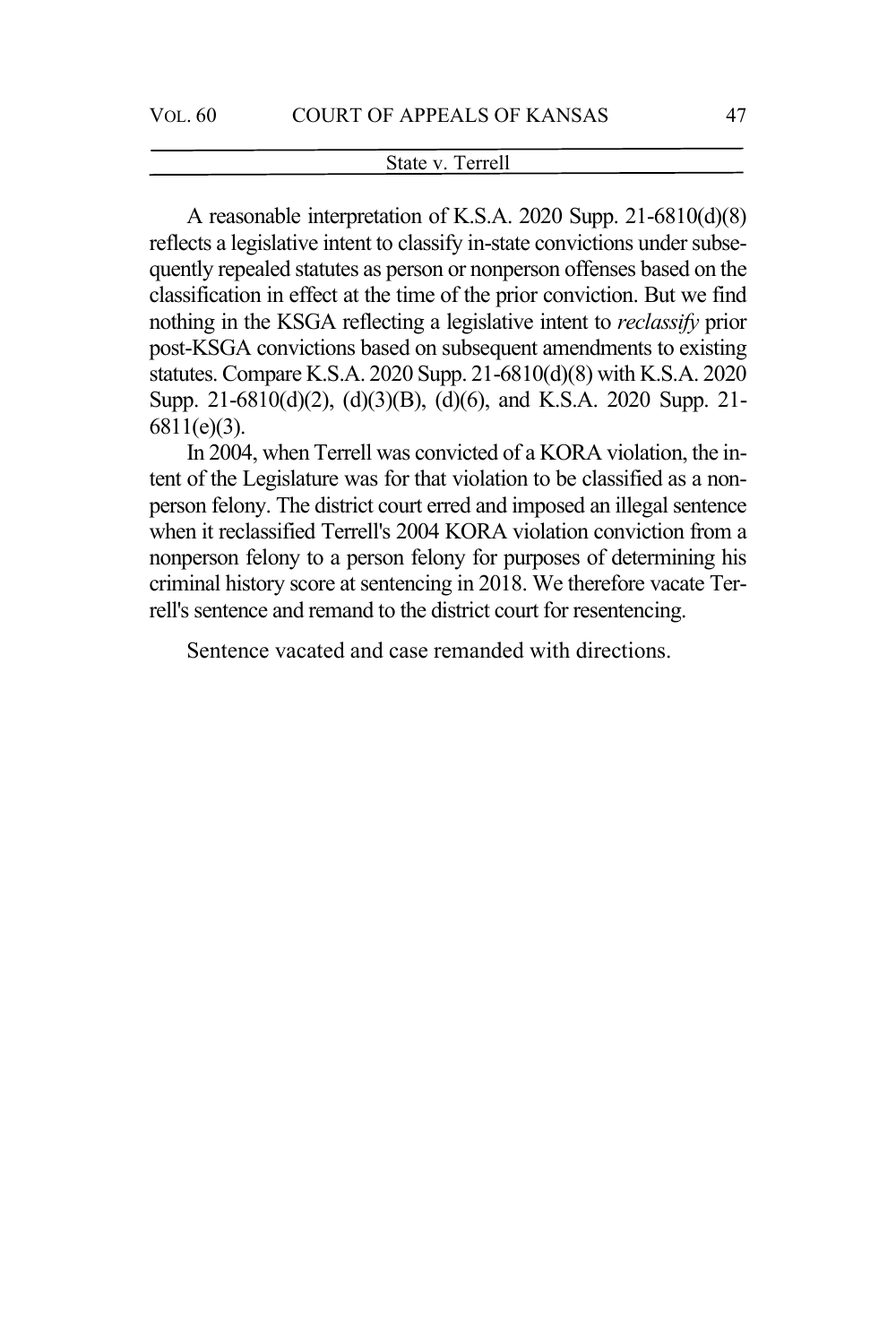# $\overline{\phantom{a}}$ No. 122,253

# STATE OF KANSAS, *Appellee*, v. ROBERT CASH SCHEUERMAN, *Appellant.*

# $\overline{\phantom{a}}$ SYLLABUS BY THE COURT

- 1. CONSTITUTIONAL LAW—*Fourth Amendment Right—Reasonable Expectation of Privacy Requirement.* The Fourth Amendment to the United States Constitution protects the right of the people to be secure in their persons, houses, papers, and effects, against unreasonable searches and seizures. However, a defendant must have a reasonable expectation of privacy in the place searched before determining whether such defendant's Fourth Amendment rights were violated.
- 2. SEARCH AND SEIZURE—*Lack of Ownership—No Legitimate Expectation of Privacy*. A person who lacks an ownership or possessory interest in the property searched lacks a legitimate expectation of privacy in that property.
- 3. EVIDENCE—*Sufficiency of Evidence Challenge on Stipulated Facts—Appellate Review.* When the sufficiency of the evidence is challenged in a case decided on stipulated facts, an appellate court's review is unlimited, but the facts are still viewed in the light most favorable to the State when testing their sufficiency. Moreover, a defendant is precluded from challenging factual evidence within a stipulation by entering into a stipulation of facts, but a defendant can still challenge the legal effect of the stipulated facts.
- 4. CRIMINAL LAW—*Lesser Included Offenses—Definition under Statute*. K.S.A. 2020 Supp. 21-5109(b) defines lesser included offenses as including not only offenses in which the elements of the lesser crime are identical to some of the elements of the crime charged, but also lesser degrees of the same crime.
- 5. SAME—*Lesser Included Offense—Sufficiency of Evidence—Application*. If the facts are sufficient to convict the defendant of the charged crime, those same facts are also sufficient to convict on any lesser included offense, provided all the elements of the lesser included offense are identical to some of the elements of the crime charged. This is not so where the lesser included offense is a lesser degree of the charged crime and all its elements are not identical to some of the elements of the charged crime.
- 6. SAME—*Lesser Included Offense—Possession of Methamphetamine*. Possession of methamphetamine with intent to distribute contrary to K.S.A. 2020 Supp. 21- 5705(d)(3)(B), a severity level 3 drug felony, is a lesser included offense of possession of methamphetamine with intent to distribute contrary to K.S.A. 2020 Supp. 21-5705(d)(3)(C), a severity level 2 drug felony, because it is a lesser degree of the same crime.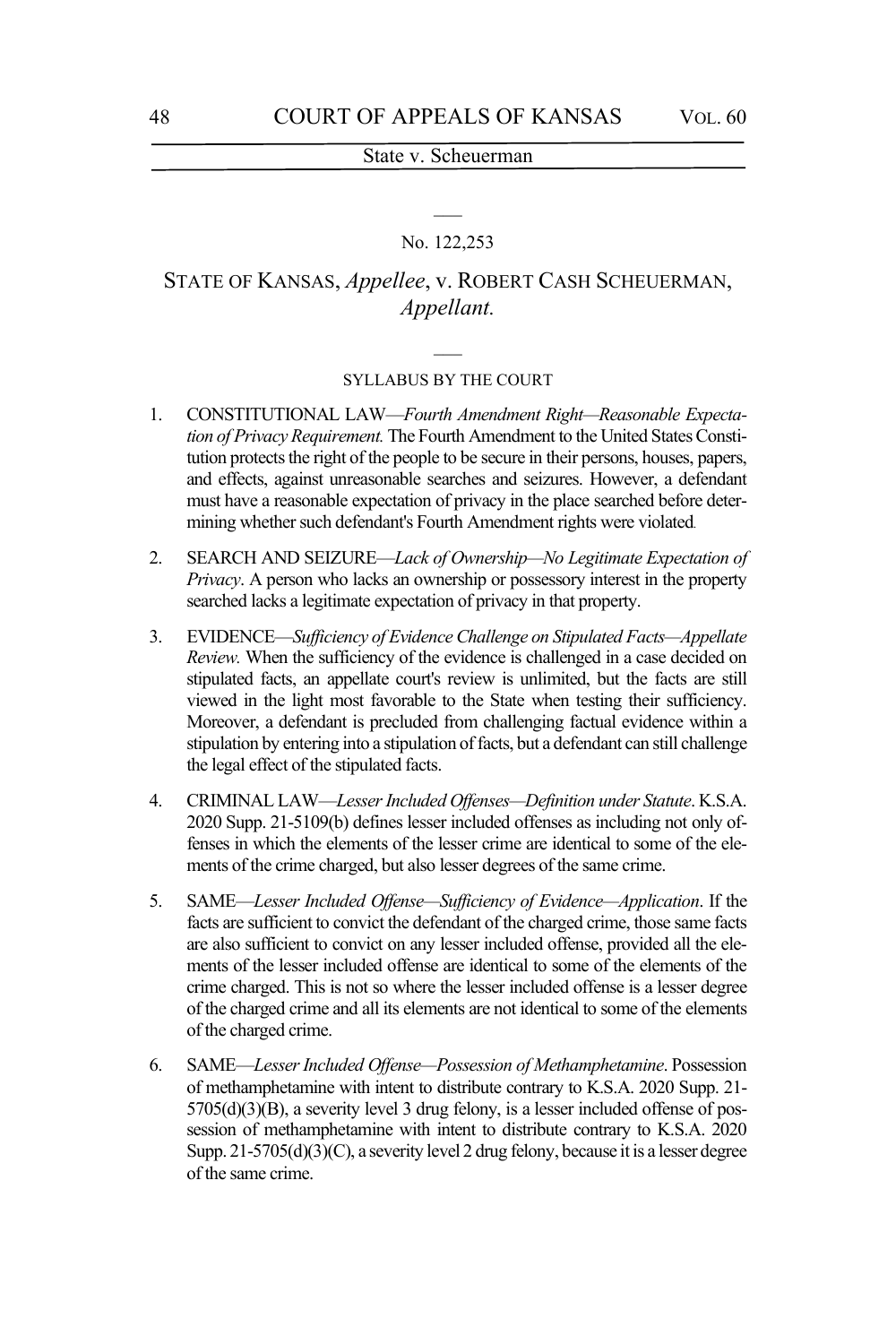7. SAME—*Possession of Methamphetamine—Evidence of Quantity Element Must Be Sufficient.* Evidence establishing that a defendant possessed at least 3.5 grams but less than 100 grams of methamphetamine is insufficient to satisfy the quantity element of possessing methamphetamine with intent to distribute contrary to K.S.A. 2020 Supp. 21-5705(d)(3)(B) because the quantity of drugs possessed is outside the element requiring possession of at least 1 gram but less than 3.5 grams.

Appeal from Barton District Court; CAREY L. HIPP, judge. Opinion filed April 16, 2021. Affirmed in part, conviction reversed, and sentence vacated.

*Randall L. Hodgkinson*, of Kansas Appellate Defender Office, for appellant.

*J. Colin Reynolds*, assistant county attorney, *M. Levi Morris*, county attorney, and *Derek Schmidt*, attorney general, for appellee.

#### Before POWELL, P.J., GREEN and HILL, JJ.

POWELL, J.: Robert Cash Scheuerman was charged, inter alia, with possession of methamphetamines with intent to distribute following a traffic stop and search of the vehicle he was riding in. Scheuerman sought to suppress the evidence from the search, but the district court denied the motion. Following a bench trial on stipulated facts, the district court found Scheuerman guilty of a less severe version of possession of methamphetamine with intent to distribute.

Scheuerman now appeals both the district court's denial of his suppression motion and its guilty finding. For reasons more fully explained below, we find Scheuerman lacks standing to challenge the legality of the search because he lacked a reasonable expectation of privacy in the automobile. But we agree with Scheuerman that insufficient evidence supports his conviction for the less severe version of possession of methamphetamine with intent to distribute because the quantity of methamphetamines he stipulated to possessing does not satisfy the quantity element of the crime. Thus, we affirm the district court's denial of Scheuerman's motion to suppress, but we reverse his conviction and vacate his sentence.

### FACTUAL AND PROCEDURAL BACKGROUND

On August 8, 2016, Detective David Paden of the Barton County Sheriff's Office was on the lookout for Scheuerman, who had an active arrest warrant. Paden saw a silver Chrysler, which he associated with Scheuerman, drive past him. Paden pulled alongside the car and identified Scheuerman as the passenger, prompting him to initiate a traffic stop. Paden radioed for backup because he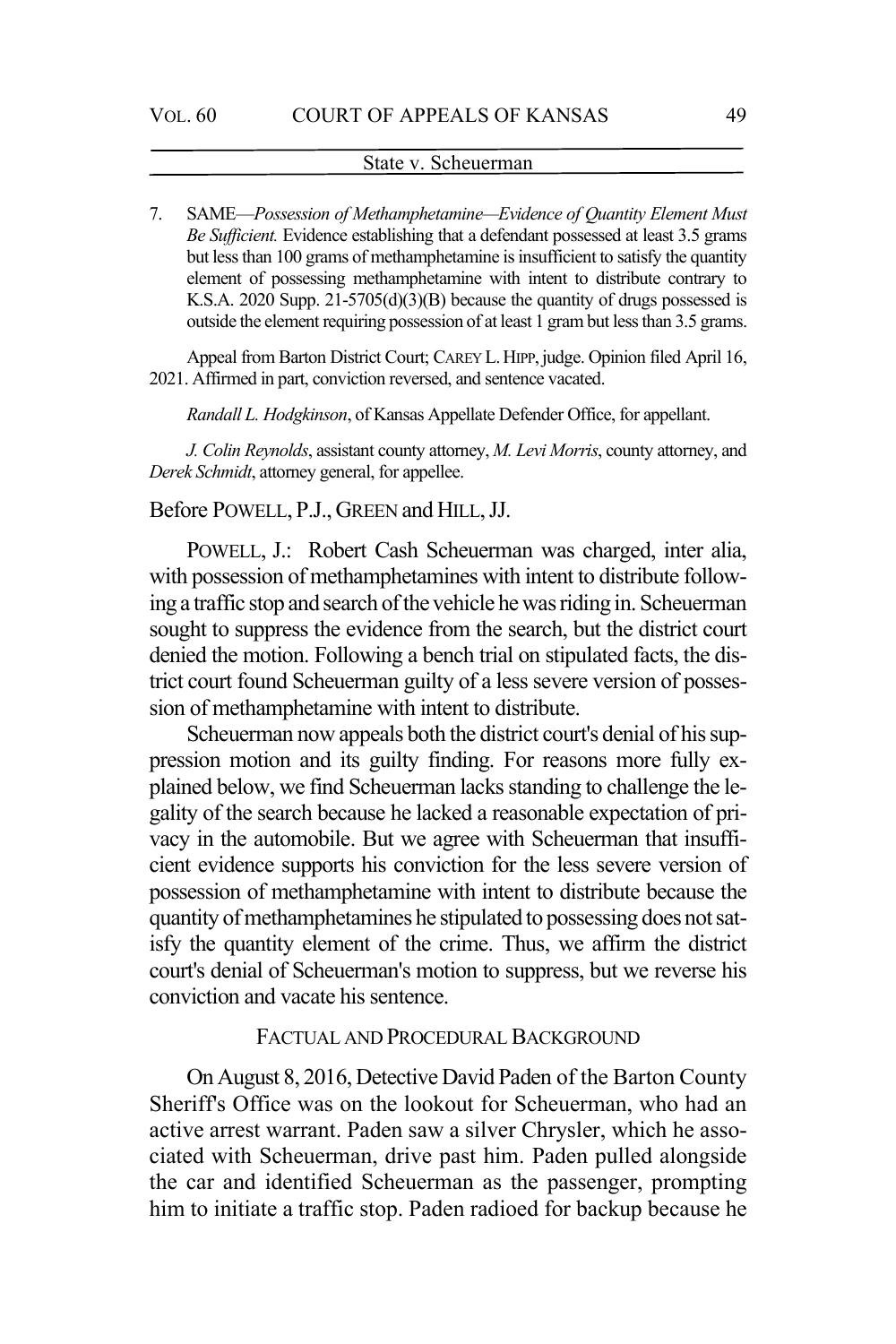had information that Scheuerman would not allow himself to "go peaceably."

Paden ordered the driver and owner of the car, Gwen Finnigan—Scheuerman's girlfriend—out of the vehicle. As Paden and Sergeant Lloyd Lewis approached the vehicle, they noticed Scheuerman holding a gun to his temple. In accordance with the Sheriff's Office policy, Finnigan was taken to the county jail because Scheuerman had a gun. Following a stand-off lasting over an hour, Scheuerman finally put the gun down, got out of the car, and surrendered to the officers. While being placed in Paden's patrol vehicle, Scheuerman told Paden any "dope" in the car belonged to him, not Finnigan. During the stand-off, Finnigan remained detained at the jail until the situation was resolved.

The Sheriff's Office decided to impound the car because it was blocking traffic. Lewis first retrieved the gun from the car and then performed an inventory search. During the search, Lewis found methamphetamine in a black backpack, which also held a holster and a magazine for the gun.

These events prompted the State to charge Scheuerman with possession of methamphetamine with intent to distribute at least 3.5 grams but less than 100 grams, criminal possession of a firearm, interference with law enforcement, possession of drug paraphernalia, and no drug tax stamp.

Scheuerman sought to suppress the evidence obtained from the search of the car, alleging the officers lacked probable cause to stop the car initially or to search it. Following an evidentiary hearing, the district court denied the motion.

Scheuerman agreed to a bench trial based on stipulated facts to preserve his objection to the denial of his suppression motion. In exchange for his admission to certain incriminating facts, the State agreed to amend the first count to the lesser charge of possession of methamphetamine with intent to distribute at least 1 gram but less than 3.5 grams. It also agreed to dismiss all the other charges against Scheuerman.

The district court found Scheuerman guilty of the amended charge and sentenced him to 73 months in prison with 36 months' postrelease supervision.

Scheuerman timely appeals.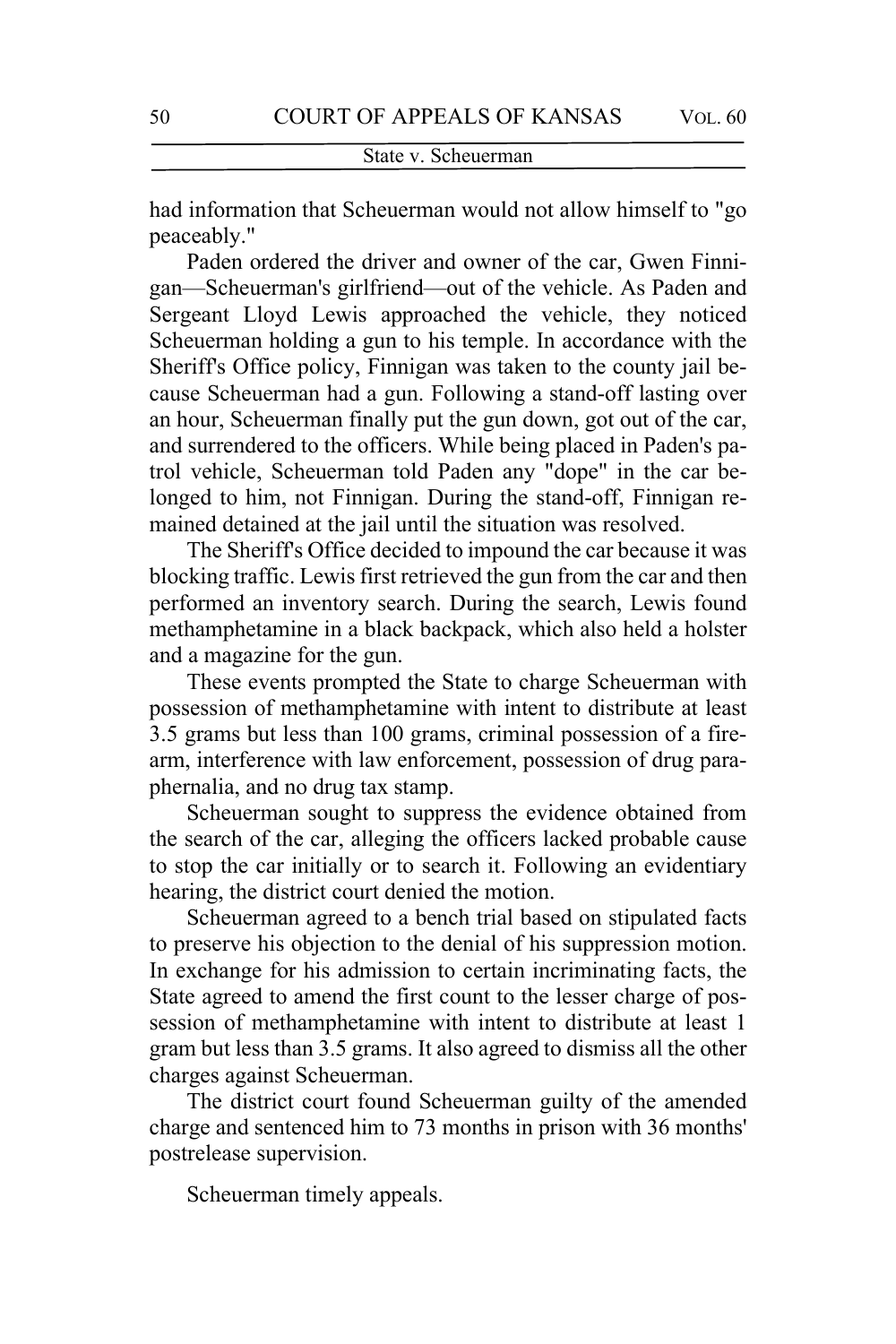# III. DID THE DISTRICT COURT ERR BY DENYING SCHEUERMAN'S SUPPRESSION MOTION?

Scheuerman argues the district court erred when it denied his motion to suppress the evidence from the search. Scheuerman asserts the inventory search was illegal because the police did not have a reason to impound the car; instead, they should have asked Finnigan what she wanted done with the car.

The State responds first by arguing Scheuerman lacked the standing to challenge the search because he did not own the car. Alternatively, it also argues law enforcement had probable cause to search the car and there was nothing improper about the inventory search.

### *Standard of Review*

We apply a bifurcated standard of review when reviewing a district court's decision on a motion to suppress. We review the district court's factual findings to determine whether they are supported by substantial competent evidence, but the ultimate legal conclusion is reviewed de novo. *State v. Hanke*, 307 Kan. 823, 827, 415 P.3d 966 (2018). "'Substantial competent evidence is legal and relevant evidence a reasonable person could accept to support a conclusion.'" *State v. Talkington*, 301 Kan. 453, 461, 345 P.3d 258 (2015). We do not reweigh evidence or assess witness credibility. When the facts supporting the district court's decision are not disputed, the ultimate question of suppression is a legal one subject to our unlimited review. The State bears the burden to establish the lawfulness of a warrantless search or seizure. *Hanke*, 307 Kan. at 827.

### *Analysis*

"The Fourth Amendment to the United States Constitution protects the 'right of the people to be secure in their persons, houses, papers, and effects, against unreasonable searches and seizures.'" *Talkington*, 301 Kan. at 461. However, a defendant must have a reasonable expectation of privacy in the place searched before determining whether such defendant's Fourth Amendment rights were violated. 301 Kan. at 461-62; see *Katz v. United States*,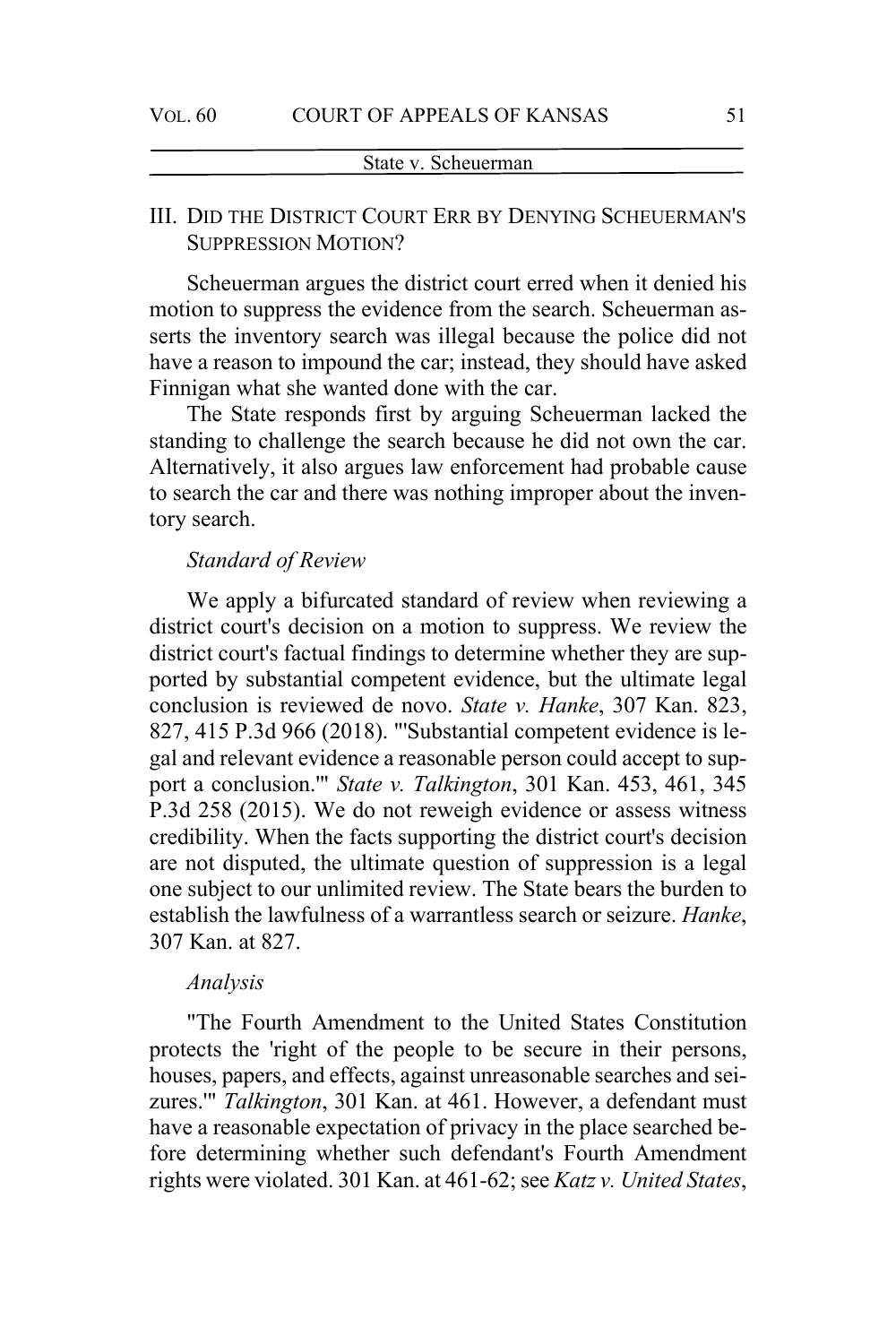389 U.S. 347, 361, 88 S. Ct. 507, 19 L. Ed. 2d 576 (1967) (Harlan, J., concurring).

The State argues Scheuerman lacks standing to challenge the search of the car because Finnigan owned the car, not Scheuerman. The State made this argument at the suppression hearing, but the district court rejected it on the grounds that somehow the State could not assert both that Scheuerman lacked standing to object to the search and rely on his admission there were drugs in the car.

The term "standing" is typically used to determine whether someone's personal rights have been violated. However, in the context of searches and seizures, standing is more properly placed in substantive Fourth Amendment law than within traditional standing. See *Rakas v. Illinois*, 439 U.S. 128, 140, 99 S. Ct. 421, 58 L. Ed. 2d 387 (1978); *Talkington*, 301 Kan. at 473. But see *State v. Richard*, 300 Kan. 715, 727-28, 333 P.3d 179 (2014) ("Nevertheless, standing to challenge a search is 'a component of subject matter jurisdiction, which may be raised for the first time on appeal.'").

"'[A] defendant cannot object to the seizure of evidence without proper standing to challenge the validity of the search. On the issue of standing, the burden is on the defendant to show an expectation of privacy in the property searched.' *State v. Gonzalez*, 32 Kan. App. 2d 590, 593, 85 P.3d 711 (2004)." *Talkington*, 301 Kan. at 476. "Fourth Amendment rights are personal rights that may not be vicariously asserted." 301 Kan. at 476. "A person who is aggrieved by an illegal search and seizure only through the introduction of damaging evidence secured by a search of a third person's premises or property has not had any of his Fourth Amendment rights infringed. . . . [Only] defendants whose Fourth Amendment rights have been violated" may challenge the search. *Rakas*, 439 U.S. at 134.

As we have stated, a person must have a personal expectation of privacy in the place searched to have standing to challenge the search. To demonstrate a legitimate expectation of privacy, a defendant must show "a subjective expectation of privacy in the area searched and that the expectation was objectively reasonable." *Talkington*, 301 Kan. at 477. A person who lacks an ownership or possessory interest in the property searched lacks a legitimate expectation of privacy in that property. This lack of ownership or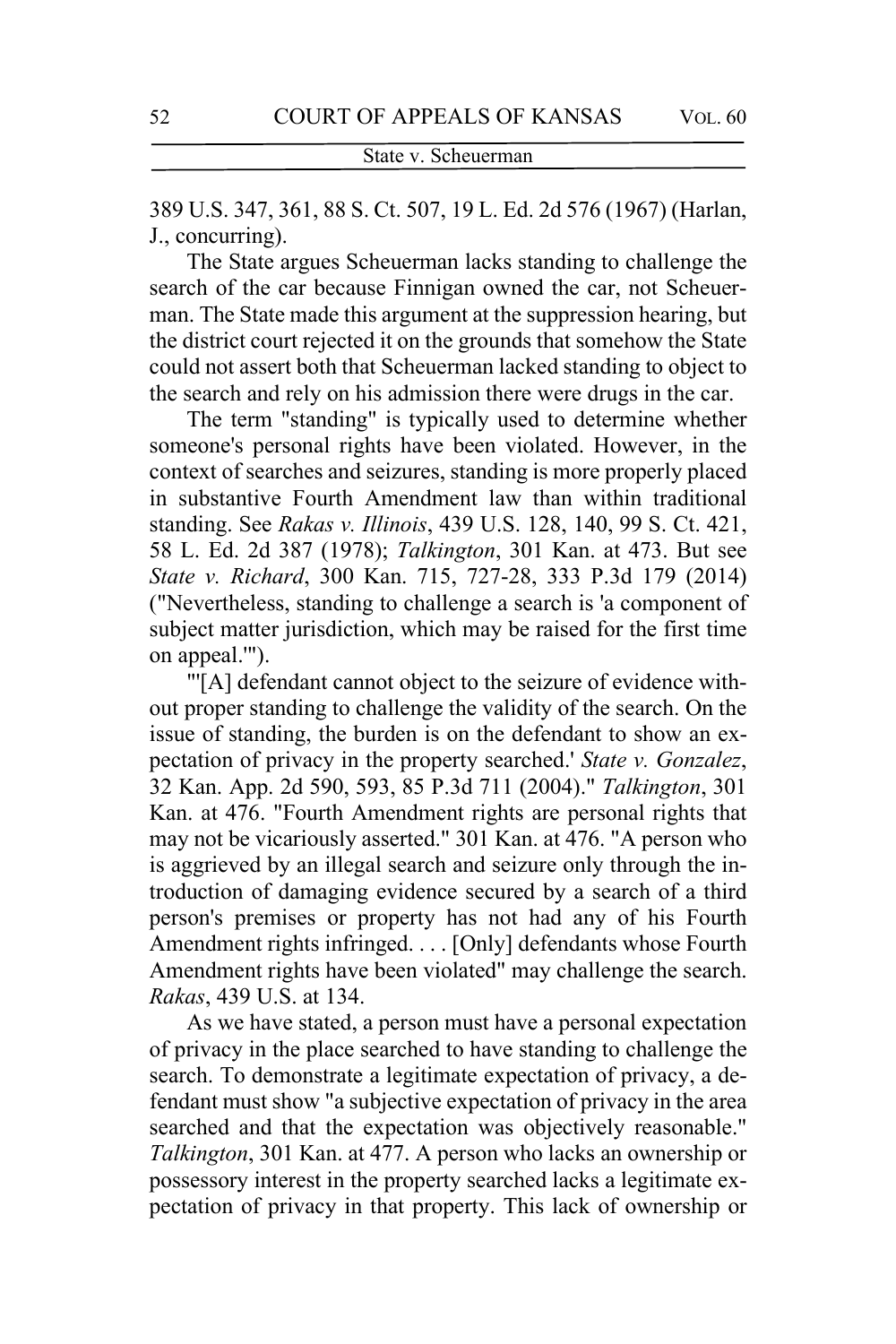possessory interest is dispositive. *State v. Wickliffe*, 16 Kan. App. 2d 424, 429, 826 P.2d 522 (1992).

Although a passenger in a car does not generally have standing to challenge the search of a car that does not belong to the passenger, the passenger can challenge the search if it results from an illegal stop. *State v. Maybin*, 27 Kan. App. 2d 189, 200, 2 P.3d 179 (2000). While Scheuerman challenged the legality of the stop before the district court, he does not challenge before us the district court's refusal to suppress the evidence on this basis.

Scheuerman does not dispute he was not the car's owner. Although he gave Finnigan the money to buy the car, the car was registered in her name. Because Scheuerman lacks any ownership or possessory interest in the car, he lacks the standing to challenge the search of the car. And, as he did not challenge the search of the backpack containing the methamphetamine before the district court, he cannot now claim he had a possessory interest in the backpack.

The district court's reasoning that the State could not have it "both ways" by both challenging Scheuerman's standing to challenge the search and relying on his admission that the drugs were his is incorrect; the issue of the admissibility of Scheuerman's statements concerning the drugs is a different legal issue from whether he can challenge the search. However, the district court correctly denied the motion to suppress as Scheuerman could not challenge the search because the car belonged to Finnigan. Thus, we affirm the district court's denial of Scheuerman's motion to suppress as being correct for the wrong reason. See *State v. Overman*, 301 Kan. 704, 712, 348 P.3d 516 (2015) (holding if district court reaches correct result, its decision will be upheld even if it relied on wrong ground).

IV. WAS THERE SUFFICIENT EVIDENCE TO SUPPORT SCHEUERMAN'S CONVICTION FOR POSSESSION OF METHAMPHETAMINE WITH INTENT TO DISTRIBUTE?

Scheuerman also argues the evidence was insufficient to support his conviction for possession of methamphetamine with intent to distribute because he was convicted of possessing at least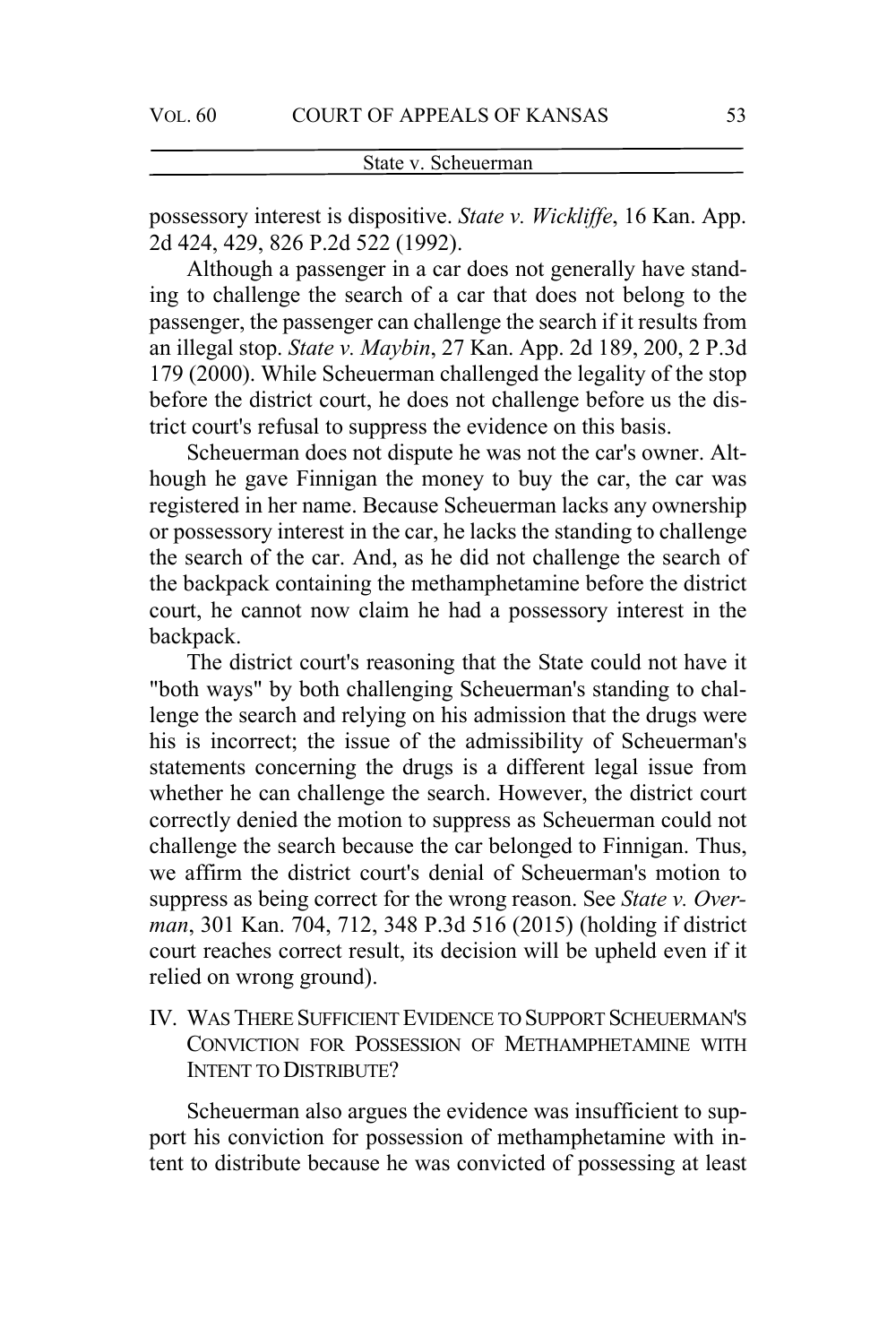1 gram of methamphetamine but less than 3.5 grams, but he stipulated to possessing at least 3.5 grams of methamphetamine. Scheuerman asserts the different severity levels for possession of methamphetamine with intent to distribute are mutually exclusive. Because the State did not provide any evidence Scheuerman possessed less than 3.5 grams of methamphetamine, Scheuerman claims there was no evidence to find him guilty of the amended charge. Scheuerman also argues that because the district court found him guilty of possessing less than 3.5 grams of methamphetamine, there is no evidence of intent to distribute. See K.S.A. 2020 Supp. 21-5705(e)(2) (creating rebuttable presumption of intent to distribute upon finding possession of at least 3.5 grams of methamphetamine).

The State argues the root of Scheuerman's argument is not sufficiency of the evidence but whether the drug severity levels are separate or lesser included offenses. The State argues the lower drug severity levels are lesser included offenses of the higher drug severity levels of the same crime, meaning it had the authority to charge a lower severity level in exchange for Scheuerman agreeing to a trial by stipulated facts.

## *Standard of Review*

Scheuerman argues the appropriate standard of review is for sufficiency of the evidence. The State counters that both the sufficiency of the evidence standard and the statutory interpretation standard apply. We agree. Scheuerman argues the fact he stipulated to possessing at least 3.5 grams of methamphetamine does not prove he possessed at least 1 gram but less than 3.5 grams of methamphetamine. Ultimately, this is a sufficiency of an evidence argument. But whether the evidence of possession of a greater amount of methamphetamine is sufficient to support a conviction of a lesser amount does require statutory interpretation, and statutory interpretation is a legal question subject to de novo review. *State v. Alvarez*, 309 Kan. 203, 205, 432 P.3d 1015 (2019).

In general, our standard of review when a criminal defendant challenges the sufficiency of the evidence supporting his or her conviction is "'whether, after reviewing all the evidence in a light most favorable to the prosecution, the appellate court is convinced a rational factfinder could have found the defendant guilty beyond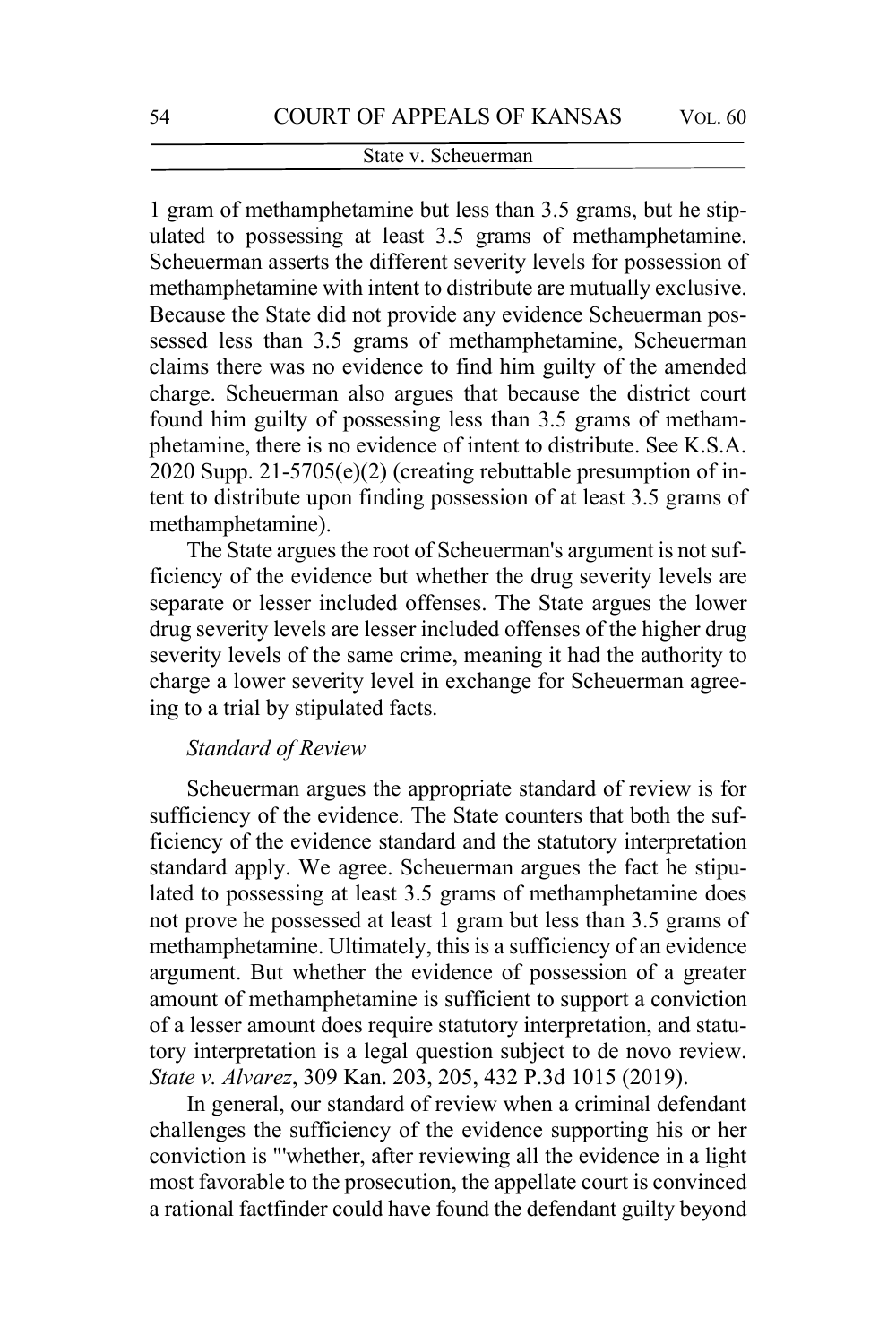a reasonable doubt. Appellate courts do not reweigh evidence, resolve evidentiary conflicts, or make witness credibility determinations.' [Citation omitted.]" *State v. Chandler*, 307 Kan. 657, 668, 414 P.3d 713 (2018).

However, when the sufficiency of the evidence is challenged in a case decided on stipulated facts, our review is unlimited, but the facts are still "viewed in the light most favorable to the State when testing their sufficiency." *State v. Darrow*, 304 Kan. 710, 715, 374 P.3d 673 (2016). Moreover, a defendant is precluded from challenging factual evidence within a stipulation by entering into a stipulation of facts. *State v. Bogguess*, 293 Kan. 743, 745, 268 P.3d 481 (2012). But a defendant can still challenge the legal effect of the stipulated facts. See *State v. Weber*, 297 Kan. 805, 814, 304 P.3d 1262 (2013).

#### *Analysis*

"Due process requires the State to prove every element of the charged crime." *State v. Banks*, 306 Kan. 854, 858, 397 P.3d 1195 (2017). To determine what elements the State must prove, we look to the statute. *State v. Torres*, 308 Kan. 476, 488, 421 P.3d 733 (2018).

K.S.A. 2020 Supp. 21-5705(a)(1) proscribes a person from possessing methamphetamine with the intent to distribute. The State originally charged Scheuerman with possessing at least 3.5 grams but less than 100 grams, a severity level 2 drug felony. See K.S.A. 2016 Supp. 21-5705 $(d)(3)(C)$ . As part of its agreement with Scheuerman to try the case on stipulated facts, the State amended the charge to possessing at least 1 gram but less than 3.5 grams of methamphetamine, a severity level 3 drug felony. See K.S.A. 2016 Supp.  $21-5705(d)(3)(B)$ . Additionally, a rebuttable presumption of an intent to distribute is created if a defendant possesses 3.5 grams or more of methamphetamine. K.S.A. 2016 Supp. 21-5705(e)(2).

Scheuerman argues his stipulation to the fact that he possessed at least 3.5 grams of methamphetamine means he cannot be convicted of possessing at least 1 gram but less than 3.5 grams of methamphetamine. The State argues he can because the crime of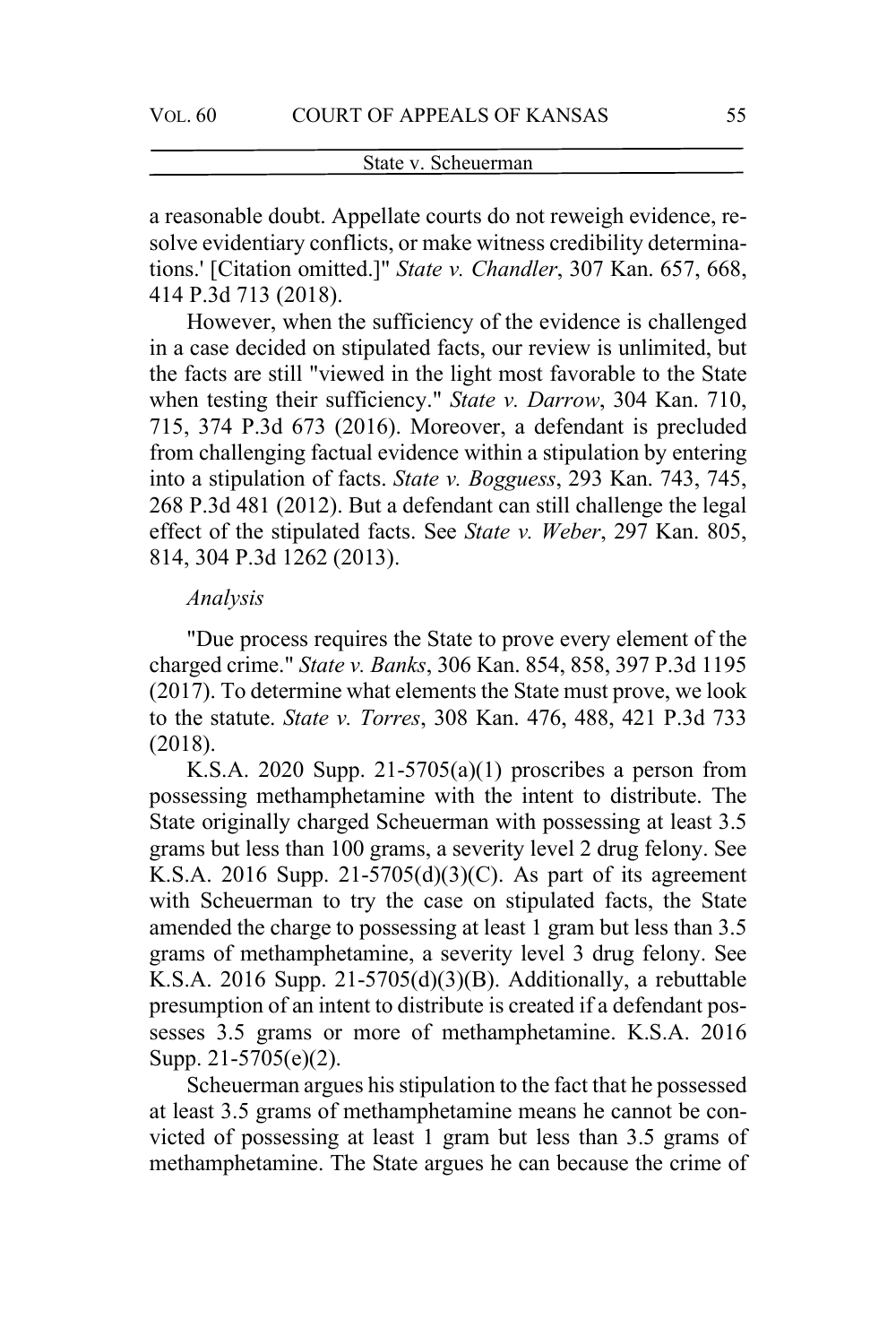possessing at least 1 gram but less than 3.5 grams of methamphetamine is a lesser included offense of the crime of possessing of at least 3.5 grams of methamphetamine. In other words, if Scheuerman stipulated to facts sufficient to find him guilty of the original offense, there is also sufficient evidence to convict him of a lesser included offense. For reasons we will explain, we must disagree.

As it relates to lesser included offenses whose elements are wholly contained within the originally charged crime, the State is correct that if the facts are sufficient to convict of the charged crime, the facts are also sufficient to convict of a lesser included crime. "If a lesser offense is to be considered a lesser included offense under the law, all elements necessary to prove the lesser offense must be present and be required to establish the elements of the greater offense charged." *State v. Woods*, 214 Kan. 739, 744, 522 P.2d 967 (1974), *disapproved of on other grounds by Wilbanks v. State*, 224 Kan. 66, 579 P.2d 132 (1978). But our statute defining lesser included offenses is broader and includes not only offenses in which the elements of the lesser crime are identical to some of the elements of the crime charged, but also lesser degrees of the same crime. Compare K.S.A. 2020 Supp. 21- 5109(b)(1) (lesser degree of same crime) with K.S.A. 2020 Supp. 21-5109(b)(2) (all elements of lesser crime identical to some elements of charged crime). This means the elements of a lesser included offense under Kansas law may not all be included within the charged crime. Thus, if the facts establish guilt of the charged crime, they do not always mean guilt of a lesser included offense.

The fatal flaw in the State's argument here is that not all elements of the amended charge of which Scheuerman was convicted are contained within the originally charged crime. Scheuerman was originally charged with possessing with intent to distribute at least 3.5 grams but less than 100 grams of methamphetamine, a severity level 2 drug felony under K.S.A. 2016 Supp. 21-  $5705(d)(3)(C)$ . The amended charge was possessing with intent to distribute at least 1 gram but less than 3.5 grams of methamphetamine, a severity level 3 drug felony under K.S.A. 2016 Supp. 21- 5705(d)(3)(B). Given that the amended charge is the lesser degree of the originally charged crime—severity level 3 drug felony versus severity level 2 drug felony—the amended charge is clearly a lesser included offense of the originally charged crime. But the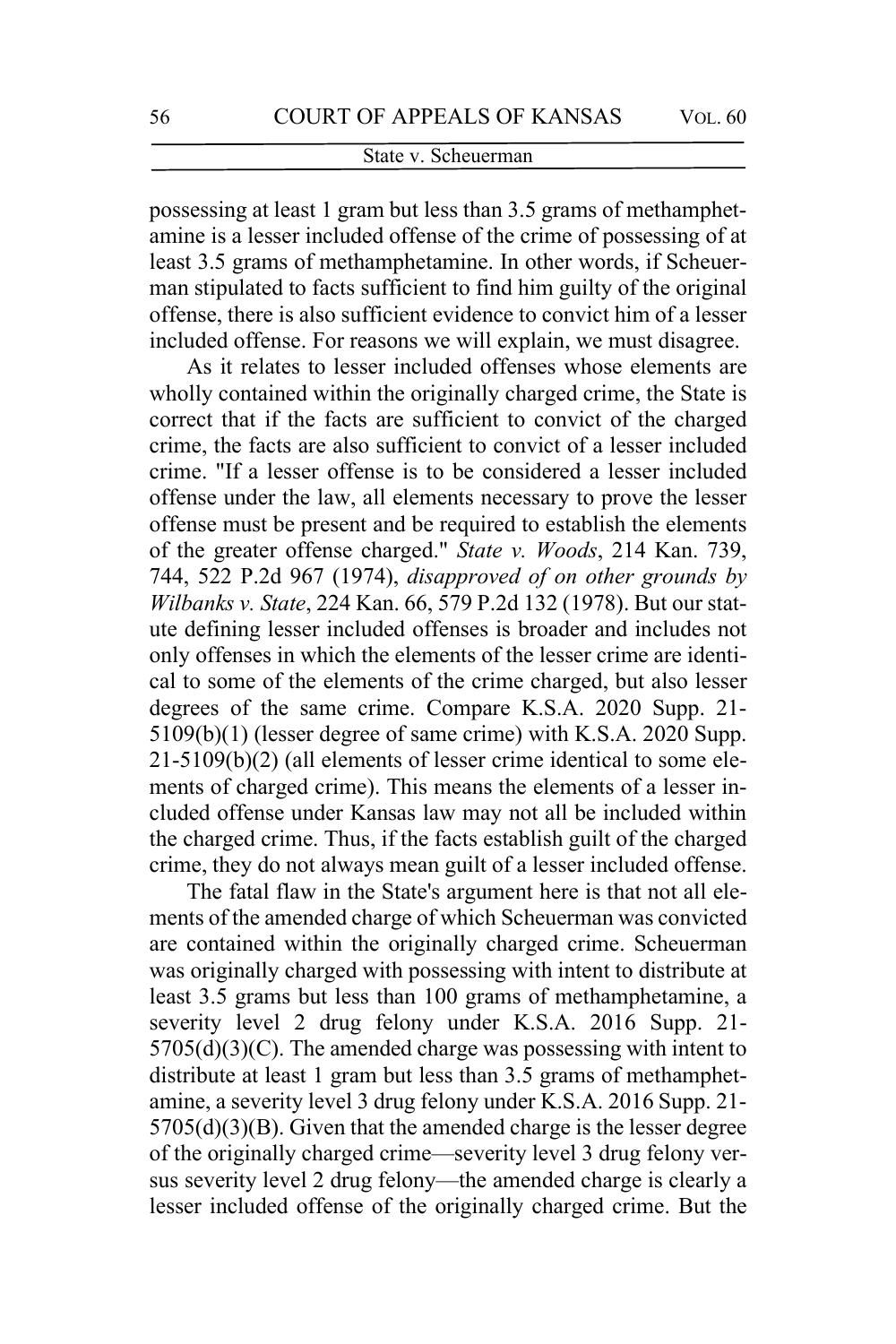amended charge's elements are not all contained within the originally charged crime. The amended charge's quantity element requires possessing at least 1 gram but less than 3.5 grams of methamphetamine, while the originally charged crime requires possessing at least 3.5 grams but less than 100 grams.

Scheuerman stipulated to possessing a quantity of methamphetamines of *at least* 3.5 grams but less than 100 grams. But the plain language of the amended charge required the State to prove a quantity of at least 1 gram but *less than* 3.5 grams. See K.S.A. 2016 Supp. 21-5705(d)(3)(B); PIK Crim. 4th 57.020 (2014 Supp.) (elements of possession with intent to distribute controlled substance). Scheuerman's stipulation to possessing at least 3.5 grams of methamphetamines cannot provide a factual basis to satisfy the quantity element of his crime of conviction.

Two cases previously decided by our court support our conclusion that proof of possessing a higher quantity of drugs in this context does not establish the proof necessary to convict a defendant of possessing a lesser amount. While the cases address the appropriateness of a lesser included jury instruction, they are helpful because one of the steps in determining whether a lesser included jury instruction should have been given is whether the instruction was factually appropriate. See *State v. McLinn*, 307 Kan. 307, 318, 409 P.3d 1 (2018). An instruction is factually appropriate if "there is some evidence which would reasonably justify a conviction of the lesser included offense." *State v. Brown*, 300 Kan. 565, 585, 331 P.3d 797 (2014).

Most on point is a case relied upon by the State, *State v. Palmer*, No. 111,624, 2015 WL 802733 (Kan. App. 2015) (unpublished opinion). In *Palmer*, the defendant was convicted of possession with intent to distribute at least 3.5 grams of methamphetamine. On appeal, Palmer argued the jury should have been instructed on the lesser included offenses of possessing less than 3.5 grams. Another panel of our court held that while lower severity levels of possession of methamphetamine are lesser included offenses of the higher severity levels, it was factually inappropriate to instruct on the lesser included offense because it was undisputed that the defendant possessed 10.26 grams of methamphetamine. 2015 WL 802733, at \*7. Put another way, because it was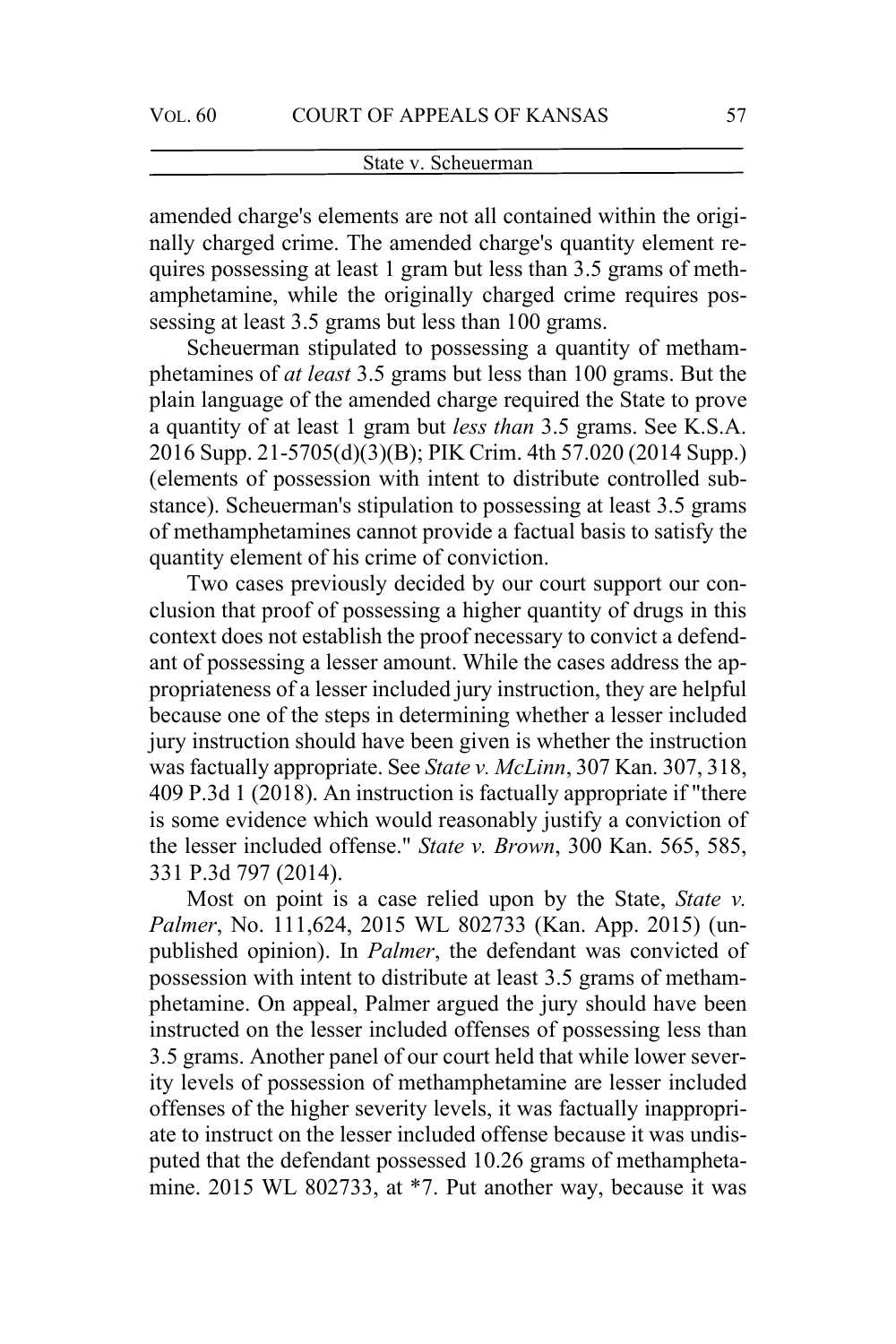undisputed that Palmer possessed 10.26 grams, there was no evidence that would support a conviction of possessing amounts less than 3.5 grams.

In *State v. Winn*, No. 111,474, 2016 WL 1169422 (Kan. App. 2016) (unpublished opinion), the defendant was charged with a severity level 2 drug felony of possession of marijuana with intent to distribute. Winn claimed the district court should have sua sponte instructed the jury on the lesser severity level 3 and level 4 offenses of the crime. The panel noted the obvious difference in the statutory alternatives was the weight of the marijuana the defendant possessed, but each alternative required the defendant have the intent to distribute. 2016 WL 1169422, at \*6. While the panel held the lower severity levels were lesser degrees of the crime of possession of marijuana with intent to distribute, and thus lesser included offenses, it concluded that the lesser included offense instructions sought by Winn were not factually appropriate because Winn did not challenge the evidence that he possessed a weight of marijuana greater than the rebuttable presumption of intent to distribute. 2016 WL 1169422, at \*8.

Our court has also held in the context of theft—which, like drug possession crimes, differs in severity depending on the amount of property taken—a defendant cannot be convicted of the lesser offense when the evidence only establishes the more severe charged crime. See K.S.A. 2020 Supp. 21-5801 (theft statute); *State v. Bryant*, 22 Kan. App. 2d 732, Syl. ¶ 4, 922 P.2d 1118 (1996) (despite misdemeanor theft being lesser included offense of felony theft, no lesser jury included instruction required when "unrefuted" evidence established value of goods stolen over felony limit); *State v. Perry*, No. 97,052, 2008 WL 3367544, at \*6 (Kan. App. 2008) (unpublished opinion) (same).

We can extrapolate from *Winn* and *Palmer* that possession of methamphetamine in amounts of at least 3.5 grams cannot support a conviction for possession of methamphetamine in an amount less than 3.5 grams. While Scheuerman's stipulation to possessing at least 3.5 grams and less than 100 grams is sufficient to prove the possession with intent to distribute element given the statutory presumption, see K.S.A. 2016 Supp. 21-5705(e)(2), it cannot prove the quantity element. The less severe charge of possession of methamphetamine with intent to distribute required the State to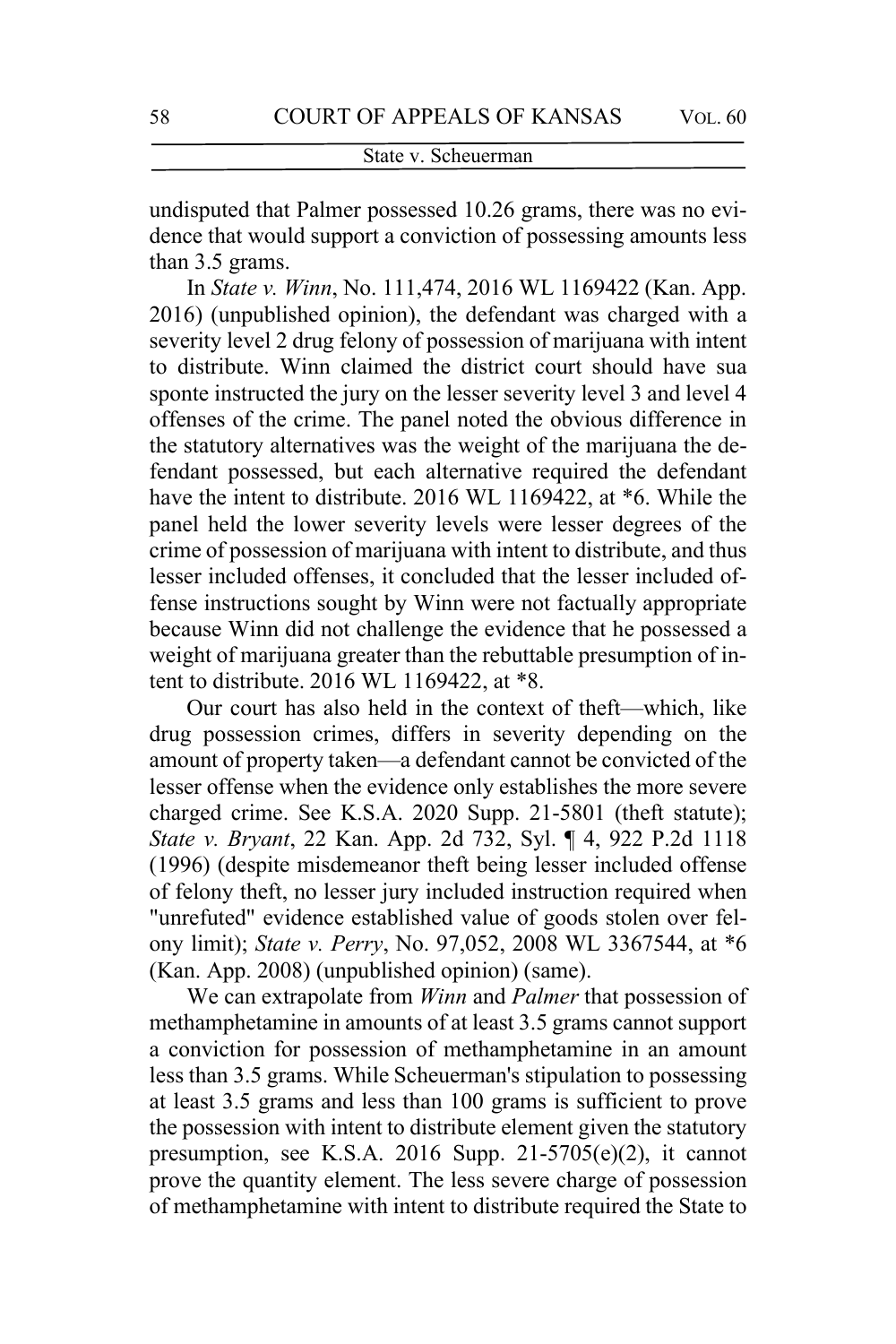### State v. Scheuerman

prove Scheuerman possessed at least 1 gram *but less than* 3.5 grams of methamphetamine. Scheuerman's stipulation to possessing at least 3.5 grams of methamphetamine is insufficient evidence to support a conviction of this charge because the quantity of drugs he possessed is in excess of the charged amount.

Scheuerman's conviction of possession of methamphetamine with intent to distribute contrary to K.S.A. 2016 Supp. 21-  $5705(d)(3)(B)$  is reversed, and the corresponding sentence is vacated.

Affirmed in part, conviction reversed, and sentence vacated.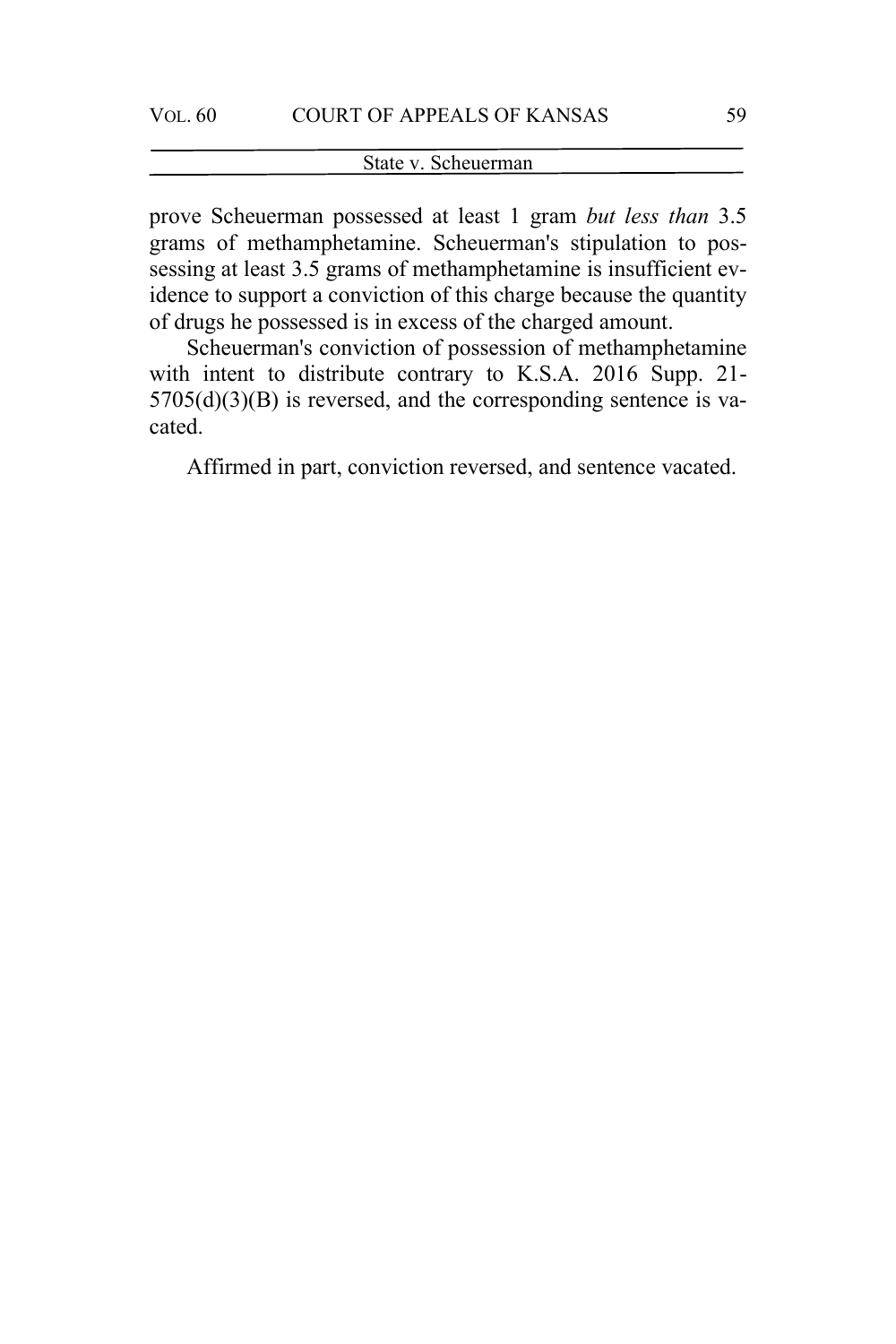# $\overline{\phantom{a}}$ No. 122,818

### STATE OF KANSAS, *Appellee*, v. JEFFREY ALLEN RANKIN, *Appellant*.

## $\overline{\phantom{a}}$ SYLLABUS BY THE COURT

- 1. APPEAL AND ERROR—*Challenge to Criminal History—Illegal Sentence Can be Corrected Any Time.* A criminal defendant can challenge his or her criminal history for the first time on appeal because the misclassification of a prior conviction results in an illegal sentence that can be corrected at any time.
- 2. *SAME—Challenge to Criminal History—Unconstitutional Statute Not Used for Criminal History Scoring*. Prior convictions of a crime defined by a statute that has since been determined unconstitutional by an appellate court shall not be used for criminal history scoring purposes.
- 3. SAME—*Direct Appeal of Criminal Defendant—Change in Law Applicable.* A criminal defendant will receive the benefit of any change in the law that occurs while the defendant's direct appeal is pending.
- 4. CRIMINAL LAW*—Criminal History of Defendant—Burden of Proof on State.* The State has the burden to prove a defendant's criminal history.
- 5. TRIAL—*Judicial Notice After Trial Under K.S.A. 60-412(d)—Affords Parties Opportunity to Present Relevant Information.* Under K.S.A. 60-412(d), a court taking judicial notice in proceedings after trial shall afford the parties reasonable opportunity to present information relevant to the propriety of taking such judicial notice and to the tenor of the matter to be noticed.
- 6. COURTS—*Appellate Courts—Factual Findings.* Generally, appellate courts do not make factual findings.

Appeal from Barton District Court; RICHARD M.SMITH, judge. Opinion filed April 30, 2021. Remanded with directions.

*Michelle A. Davis*, of Kansas Appellate Defender Office, for appellant.

*Douglas A. Matthews*, assistant county attorney, *M. Levi Morris*, county attorney, and *Derek Schmidt*, attorney general, for appellee.

Before MALONE, P.J., ATCHESON, J., and BURGESS, S.J.

MALONE, J.: Jeffrey Allen Rankin appeals his sentence following his convictions of two counts of sexual exploitation of a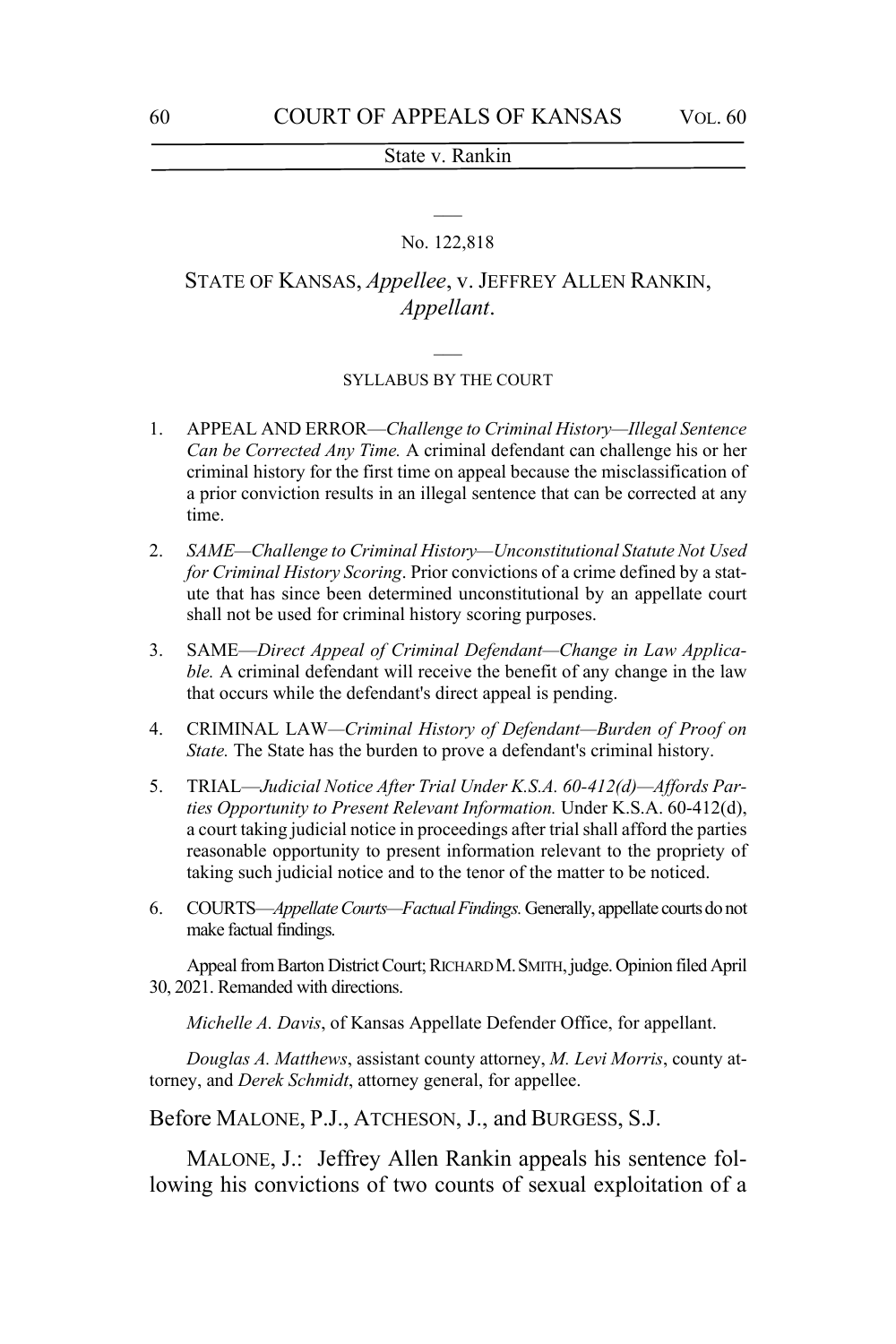child. For the first time in this direct appeal, Rankin challenges his criminal history score, which included a juvenile adjudication for terroristic threat. Because the record at sentencing did not reflect whether his adjudication for terroristic threat stemmed from intentional or reckless conduct, Rankin asserts he may have a right to relief under the holding in *State v. Boettger*, 310 Kan. 800, 822, 450 Kan. 805 (2019), *cert. denied* 140 S. Ct. 1956 (2020).

The State recognizes that remand is generally the remedy in this situation, but it asks this court to take judicial notice of the complaint from Rankin's terroristic threat adjudication and determine that he was adjudicated of the intentional version of the statute. For the reasons stated in this opinion, we decline the State's request to take judicial notice of any document from the district court and to make factual findings to determine Rankin's criminal history score, and we remand the case to district court to make the appropriate findings.

#### FACTS

On February 1, 2018, Rankin pled guilty to two counts of sexual exploitation of a child in exchange for dismissal of other charges. The presentence investigation (PSI) report revealed that Rankin had a criminal history score of B, based in part on a 1983 Barton County juvenile person adjudication for terroristic threat. The presumptive sentence for Rankin's primary offense was 114- 120-128 months' imprisonment.

At the sentencing hearing on April 24, 2018, Rankin did not object to his criminal history score. The district court sentenced Rankin to 128 months' imprisonment for his primary offense and a consecutive term of 34 months' imprisonment on the other count for a controlling sentence of 162 months' imprisonment with lifetime postrelease supervision. Rankin timely appealed his sentence. There was a delay in appointing appellate counsel and the appeal was not docketed until April 2020.

#### ANALYSIS

Rankin claims, for the first time on appeal, that the district court erred in calculating his criminal history score. Rankin correctly asserts that he can raise a challenge to his criminal history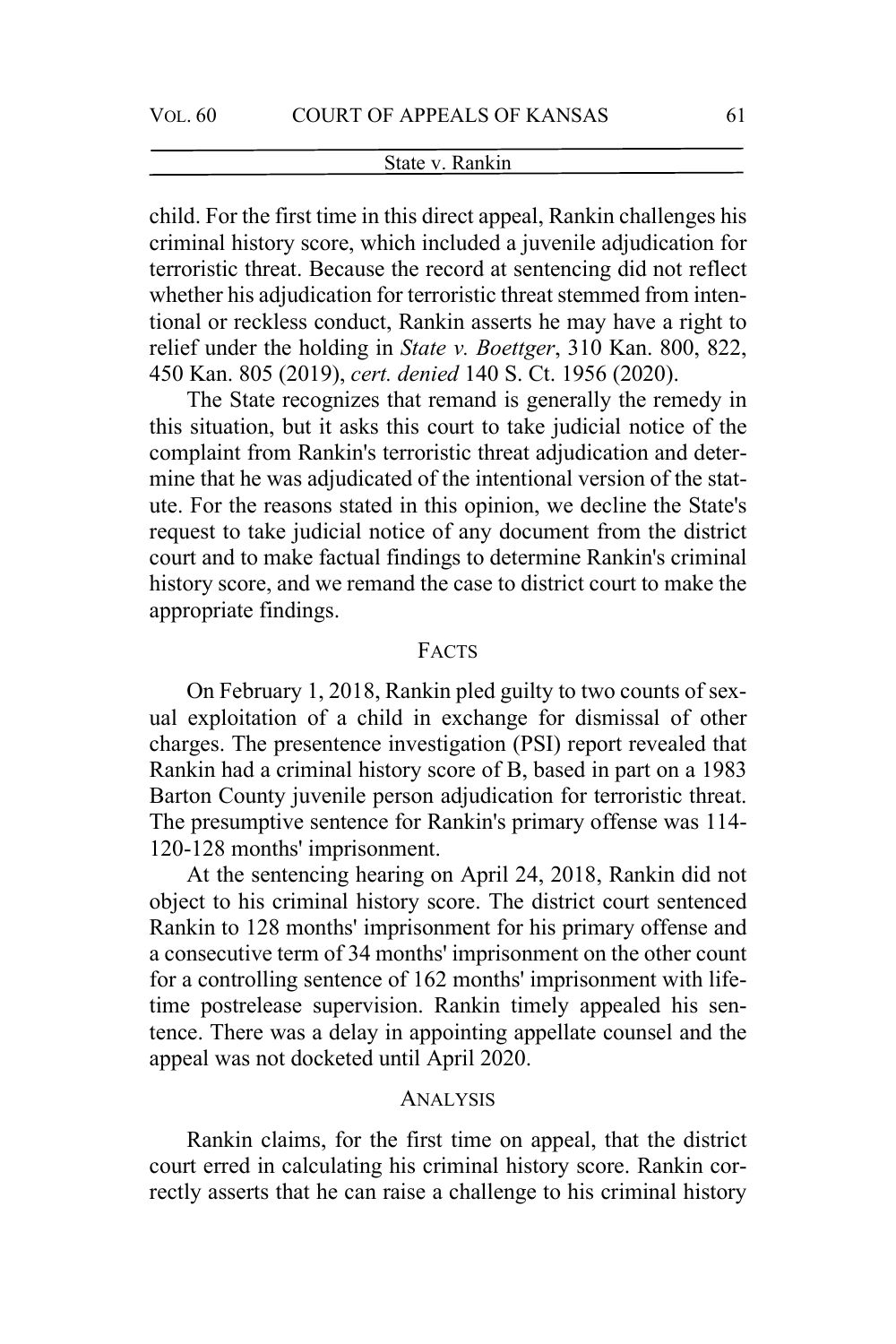score for the first time on appeal. See *State v. Dickey*, 305 Kan. 217, 220, 380 P.3d 230 (2016) (stating the misclassification of a prior conviction results in an illegal sentence that can be corrected at any time).

Under the revised Kansas Sentencing Guidelines Act (KSGA), a defendant's sentence depends on the crime of conviction and the defendant's criminal history score. K.S.A. 2020 Supp. 21-6804(d). "Prior convictions of a crime defined by a statute that has since been determined unconstitutional by an appellate court shall not be used for criminal history scoring purposes." K.S.A. 2020 Supp. 21-6810(d)(9). In October 2019, while Rankins' direct appeal was pending, the Kansas Supreme Court held "the portion of K.S.A. 2018 Supp. 21-5415(a)(1) allowing for a conviction if a threat of violence is made in reckless disregard for causing fear causes the statute to be unconstitutionally overbroad because it can apply to statements made without the intent to cause fear of violence." *Boettger*, 310 Kan. at 822.

Citing these rules, Rankin argues that because his criminal history score included a 1983 juvenile adjudication for terroristic threat, which he claims is a prior version of the criminal threat statute, and the PSI does not show whether the adjudication stemmed from the intentional or wanton disregard version of the offense, his case must be remanded for resentencing. The State agrees with Rankin's summary of the applicable rules and his assertion that *Boettger* applies but disagrees that remand is necessary.

Classification of prior convictions for criminal history purposes involves statutory interpretation of the KSGA. Statutory interpretation is a question of law subject to unlimited review. *State v. Wetrich*, 307 Kan. 552, 555, 412 P.3d 984 (2018).

Rankin is correct that he may receive the benefit of *Boettger*, a change in the law, because it occurred while his direct appeal was pending. See *State v. Murdock*, 309 Kan. 585, 591, 439 P.3d 307 (2019) (stating that in a direct appeal, a defendant will receive the benefit of any change in the law that occurs while the direct appeal is pending). Rankin also correctly asserts that although he was adjudicated for "terroristic threat," the crime was later renamed "criminal threat" using almost the exact language as the crime of terroristic threat. Compare K.S.A. 1992 Supp. 21-3419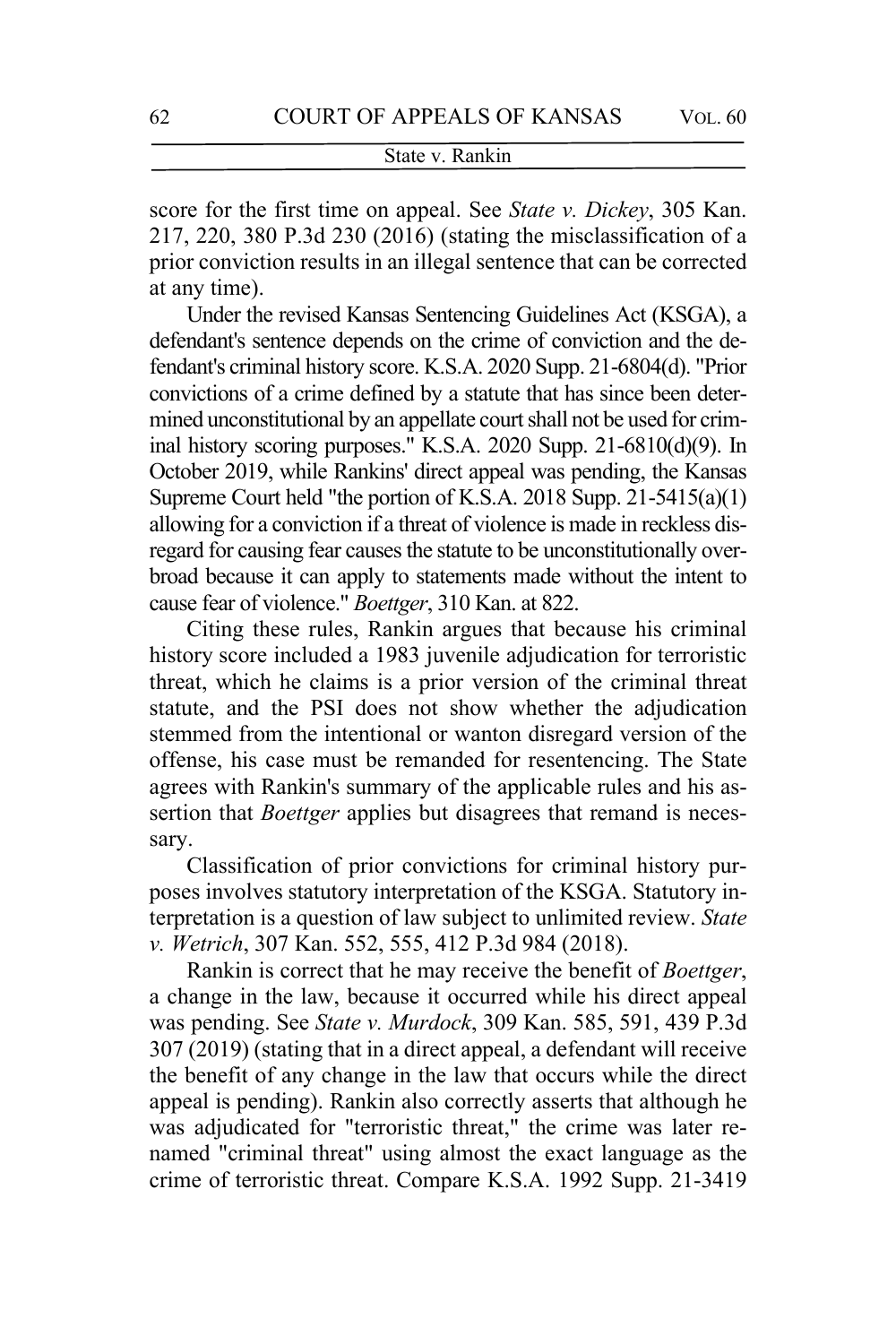(defining terroristic threat) with K.S.A. 1993 Supp. 21-3419 (defining criminal threat).

*Boettger*'s holding applies to Rankin's adjudication for terroristic threat if he was adjudicated of the reckless or wanton version of the statute. Resolution of this issue might affect Rankin's sentence. If Rankin's adjudication for terroristic threat is based on the unconstitutional version of the statute and is removed from his criminal history, he will have a criminal history score of C, with a presumptive sentence for the primary offense of 53-57-60 months' imprisonment.

The State has the burden to prove a defendant's criminal history. K.S.A. 2020 Supp. 21-6814(c); *State v. Obregon*, 309 Kan. 1267, 1275, 444 P.3d 331 (2019). When the district court sentenced Rankin in April 2018, *Boettger* had yet to be decided, and there was no dispute over whether Rankin was adjudicated of the intentional or reckless version of terroristic threat. As a result, the State did not prove which version of the crime applied to Rankin. Because the PSI does not provide the answer, this court would generally remand for resentencing, directing the district court to apply the "'modified categorical approach'" which allows the examination of "'charging documents, plea agreements, transcripts of plea colloquies, findings of fact and conclusions of law from a bench trial, and jury instructions and verdict forms'"—to determine which statutory alternative was the basis for conviction. *Obregon*, 309 Kan. at 1274 (discussing the modified categorical approach in relation to classifying out-of-state crimes).

The State recognizes that remand is generally the remedy in this situation. But the State asks this court to take judicial notice of the complaint from Rankin's terroristic threat adjudication in Barton County case No. 83JV61, which it included in the record on appeal, and determine that he was adjudicated of the intentional version of the statute "to avoid an unnecessary remand and a waste of judicial resources." The State points to a copy of the complaint that charged Rankin with terroristic threat and alleged that he acted "willfully" with the "intent to cause the evacuation of a building."

K.S.A. 60-409(b)(4) provides that a court may take judicial notice of "specific facts and propositions of generalized knowledge which are capable of immediate and accurate determination by resort to easily accessible sources of indisputable accuracy." Under this statute, a district court has the power to take judicial notice of its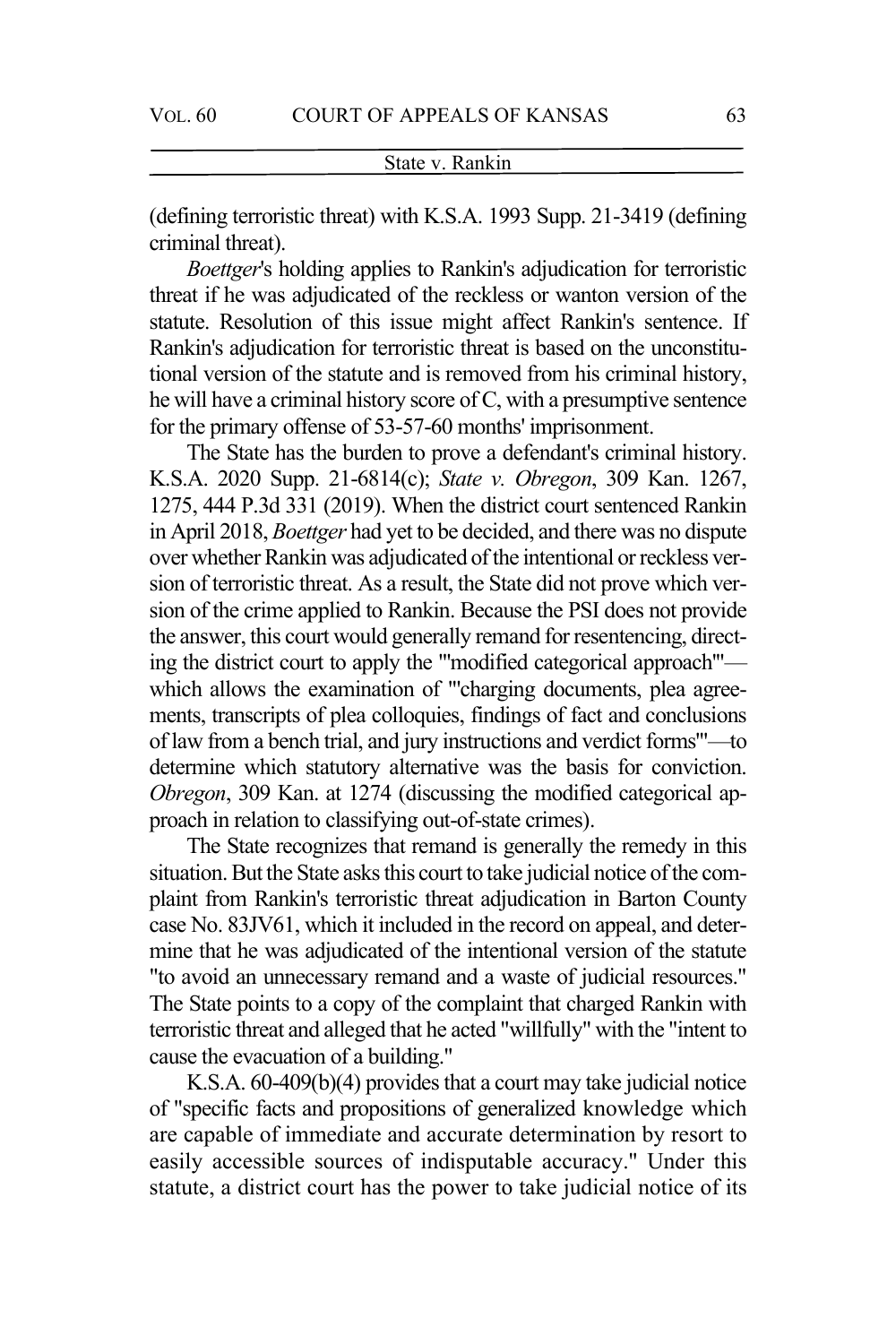own records. *State v. Lowe*, 238 Kan. 755, 759, 715 P.2d 404 (1986). Thus, the Barton County District Court that sentenced Rankin can take judicial notice of the records in his 1983 Barton County juvenile case. K.S.A. 60-412(c) states that a reviewing court in its discretion "may take judicial notice of any matter specified in K.S.A. 60-409 whether or not judicially noticed by the judge." Thus, this court can take judicial notice of a matter not noticed below. But in taking judicial notice in proceedings after trial, a court "shall afford the parties reasonable opportunity to present information relevant to the propriety of taking such judicial notice and to the tenor of the matter to be noticed." K.S.A. 60- 412(d).

The State does not acknowledge K.S.A. 60-412(d) or point to any authority that would support this court taking judicial notice of a complaint in support of a criminal history determination for the first time on appeal. Our independent research reveals that in the few instances when an appellate court has taken judicial notice under K.S.A. 60-412, the parties either were given a chance to address the propriety of the court taking judicial notice or both parties requested the fact be judicially noticed. See, e.g., *Gannon v. State*, 305 Kan. 850, 903, 390 P.3d 461 (2017) (taking judicial notice after both parties requested such in their briefs and at oral arguments); *State v. Schad*, 41 Kan. App. 2d 805, 821, 206 P.3d 22 (2009) (stating that before taking judicial notice, the court afforded both parties reasonable opportunity to respond and neither side objected).

The State is essentially asking this court to serve as fact-finder to resolve whether Rankin's juvenile adjudication for terroristic threat stemmed from intentional or reckless conduct. "Generally, appellate courts do not make factual findings." *State v. Yazell*, 311 Kan. 625, 627, 465 P.3d 1147 (2020). In *Yazell*, our Supreme Court acknowledged that an appellate court must sometimes make factual findings necessary to confirm a change in circumstances that a party has alleged renders an appeal moot. 311 Kan. at 628. Even in those circumstances, "appellate courts must carefully scrutinize the reliability of evidence before making the rare finding of fact." 311 Kan. at 628.

Here, the State is asking this court to make factual findings beyond what is necessary to resolve a mootness issue. Although